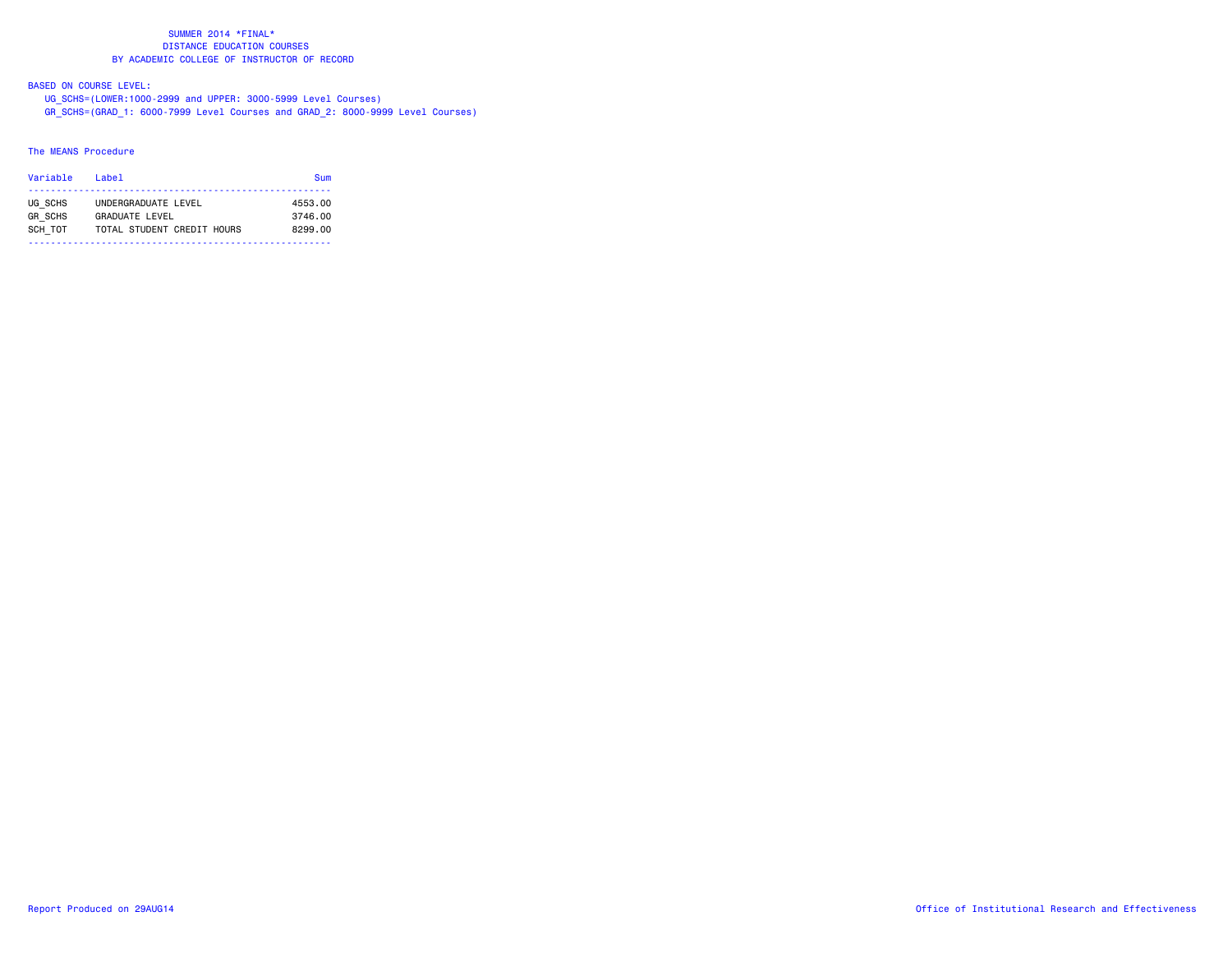# BASED ON COURSE LEVEL:

 UG\_SCHS=(LOWER:1000-2999 and UPPER: 3000-5999 Level Courses \*\*Excludes CVM 5000-5999 Level Courses\*\*) GR\_SCHS=(GRAD\_1: 6000-7999 Level Courses and GRAD\_2: 8000-9999 Level Courses)

# The MEANS Procedure

|                              | -N |                    |                                      |         |
|------------------------------|----|--------------------|--------------------------------------|---------|
| ACADEMIC COLLEGE             |    | Obs Variable Label |                                      | Sum     |
| AG & LIFE SCIENCES           |    |                    | 14 UG SCHS UNDERGRADUATE LEVEL       | 324,00  |
|                              |    |                    | GR_SCHS GRADUATE LEVEL               | 199.00  |
|                              |    |                    | SCH TOT TOTAL STUDENT CREDIT HOURS   | 523.00  |
| ARCHITECTURE, ART & DESIGN 3 |    |                    | UG_SCHS UNDERGRADUATE LEVEL          | 90.00   |
|                              |    |                    | GR_SCHS GRADUATE LEVEL               | 8.00    |
|                              |    |                    | SCH TOT   TOTAL STUDENT CREDIT HOURS | 98,00   |
| ARTS & SCIENCES              |    |                    | 110 UG_SCHS UNDERGRADUATE LEVEL      | 3056.00 |
|                              |    |                    | GR_SCHS GRADUATE LEVEL               | 1436.00 |
|                              |    |                    | SCH TOT TOTAL STUDENT CREDIT HOURS   | 4492.00 |
| <b>BUSINESS</b>              | 17 |                    | UG SCHS UNDERGRADUATE LEVEL          | 285.00  |
|                              |    |                    | GR_SCHS GRADUATE LEVEL               | 609,00  |
|                              |    | SCH TOT            | TOTAL STUDENT CREDIT HOURS           | 894.00  |
| EDUCATION                    | 67 |                    | UG_SCHS UNDERGRADUATE LEVEL          | 795.00  |
|                              |    |                    | GR_SCHS GRADUATE LEVEL               | 1311.00 |
|                              |    | SCH TOT            | TOTAL STUDENT CREDIT HOURS           | 2106.00 |
| ENGINEERING                  | 29 |                    | UG_SCHS UNDERGRADUATE LEVEL          | 3.00    |
|                              |    |                    | GR_SCHS GRADUATE LEVEL               | 183.00  |
|                              |    |                    | SCH TOT TOTAL STUDENT CREDIT HOURS   | 186,00  |
|                              |    |                    |                                      |         |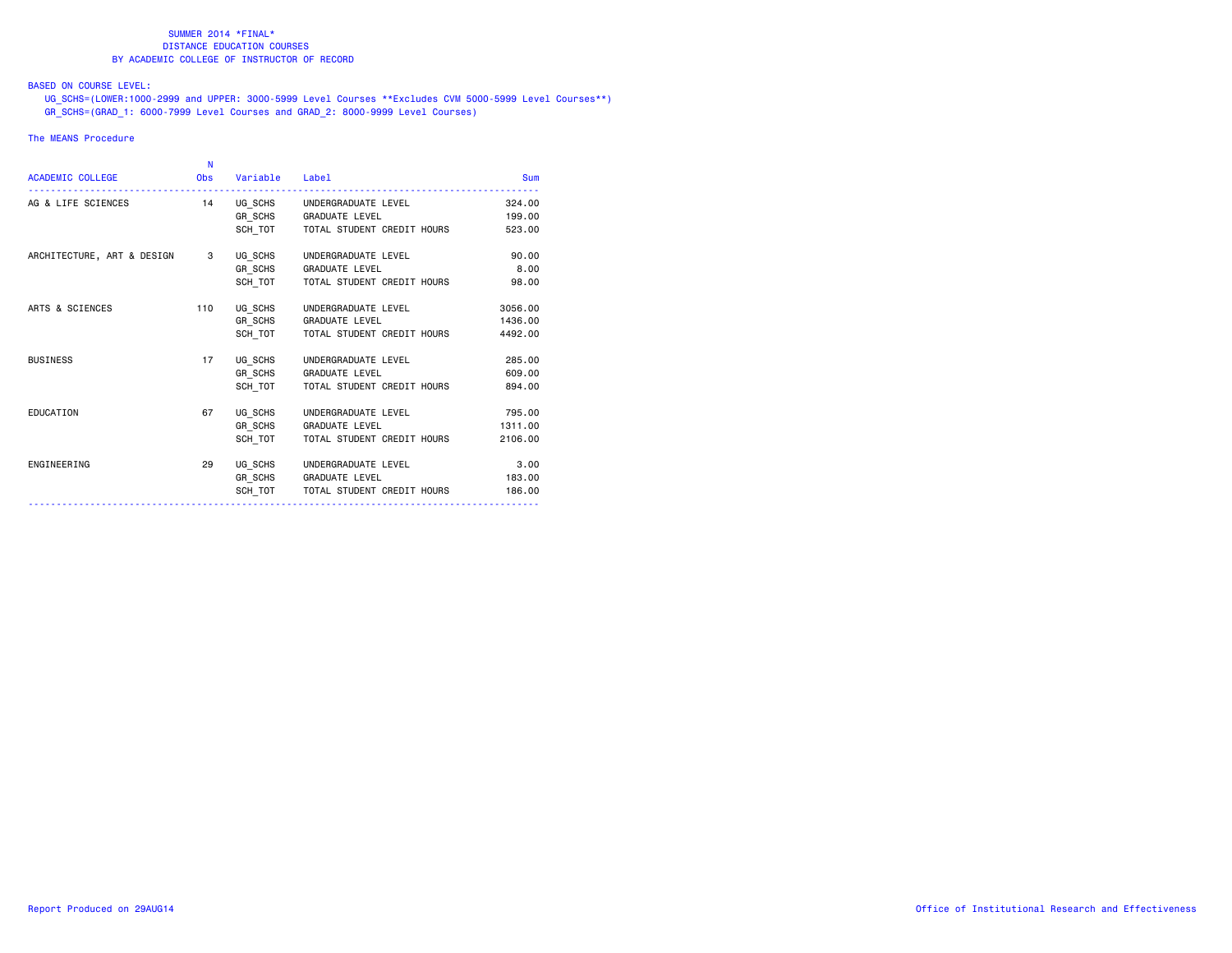# BASED ON COURSE LEVEL:

 UG\_SCHS=(LOWER:1000-2999 and UPPER: 3000-5999 Level Courses \*\*Excludes CVM 5000-5999 Level Courses\*\*) GR\_SCHS=(GRAD\_1: 6000-7999 Level Courses and GRAD\_2: 8000-9999 Level Courses)

| <b>ACADEMIC DEPARTMENT</b>                                           | <b>UNDERGRADUATE</b><br>LEVEL | <b>GRADUATE</b><br>LEVEL | <b>TOTAL</b>    |
|----------------------------------------------------------------------|-------------------------------|--------------------------|-----------------|
| Food Science, Nutrition & Health Promotion<br>Landscape Architecture | 123.00<br>63.00               | 196.00<br>0.00           | 319.00<br>63.00 |
| School of Human Sciences                                             | 138,00                        | 3.00                     | 141.00          |
|                                                                      | 324.00                        | 199.00                   | 523.00          |
|                                                                      |                               |                          |                 |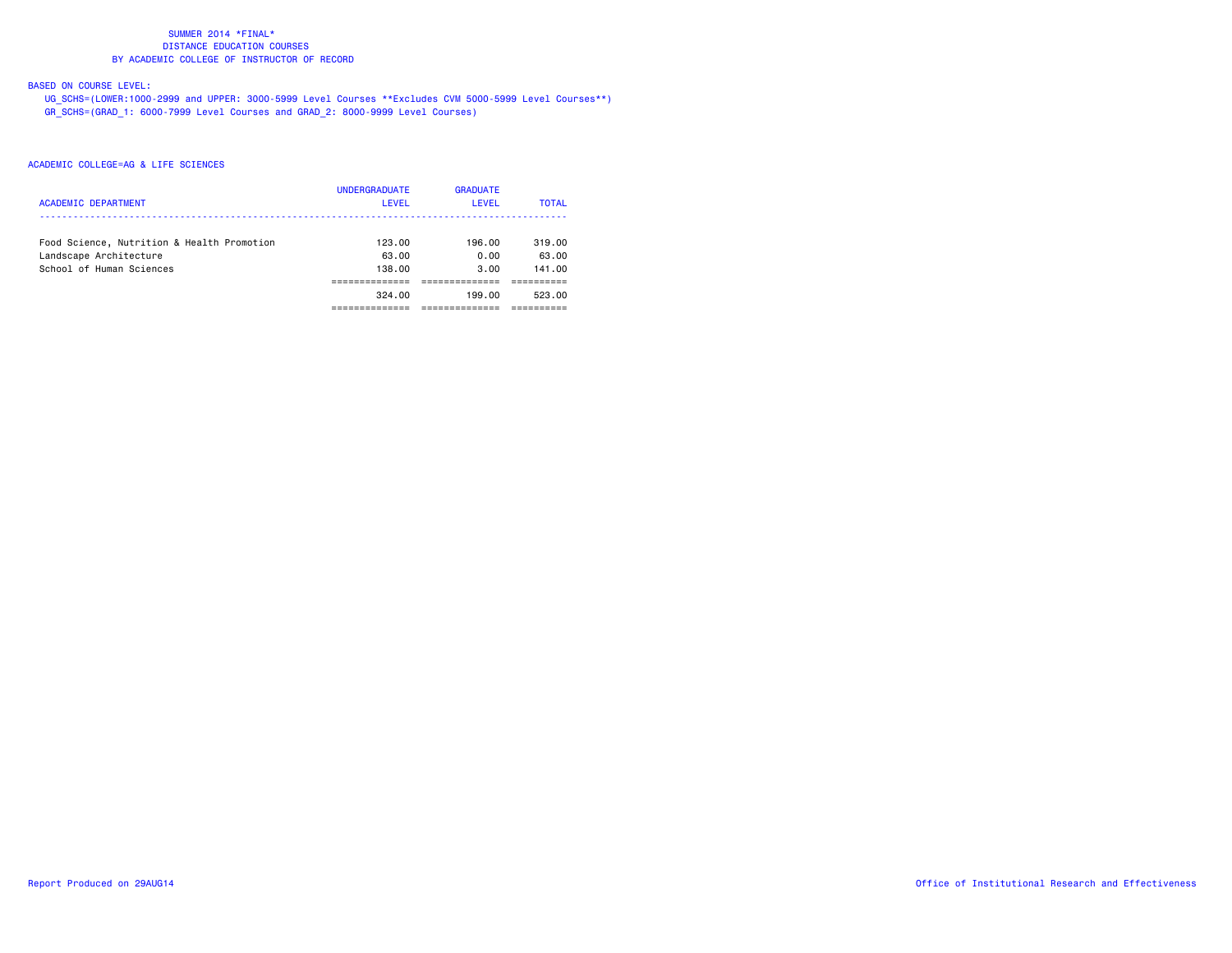# BASED ON COURSE LEVEL:

 UG\_SCHS=(LOWER:1000-2999 and UPPER: 3000-5999 Level Courses \*\*Excludes CVM 5000-5999 Level Courses\*\*) GR\_SCHS=(GRAD\_1: 6000-7999 Level Courses and GRAD\_2: 8000-9999 Level Courses)

| <b>ACADEMIC DEPARTMENT</b>    | <b>UNDERGRADUATE</b><br><b>LEVEL</b> | <b>GRADUATE</b><br><b>LEVEL</b> | <b>TOTAL</b> |
|-------------------------------|--------------------------------------|---------------------------------|--------------|
| Art AAD                       | 63.00                                | 0.00                            | 63.00        |
| Building Construction Science | 0.00                                 | 8.00                            | 8.00         |
| School of Architecture        | 27.00                                | 0.00                            | 27.00        |
|                               |                                      |                                 |              |
|                               | 90.00                                | 8.00                            | 98.00        |
|                               |                                      |                                 |              |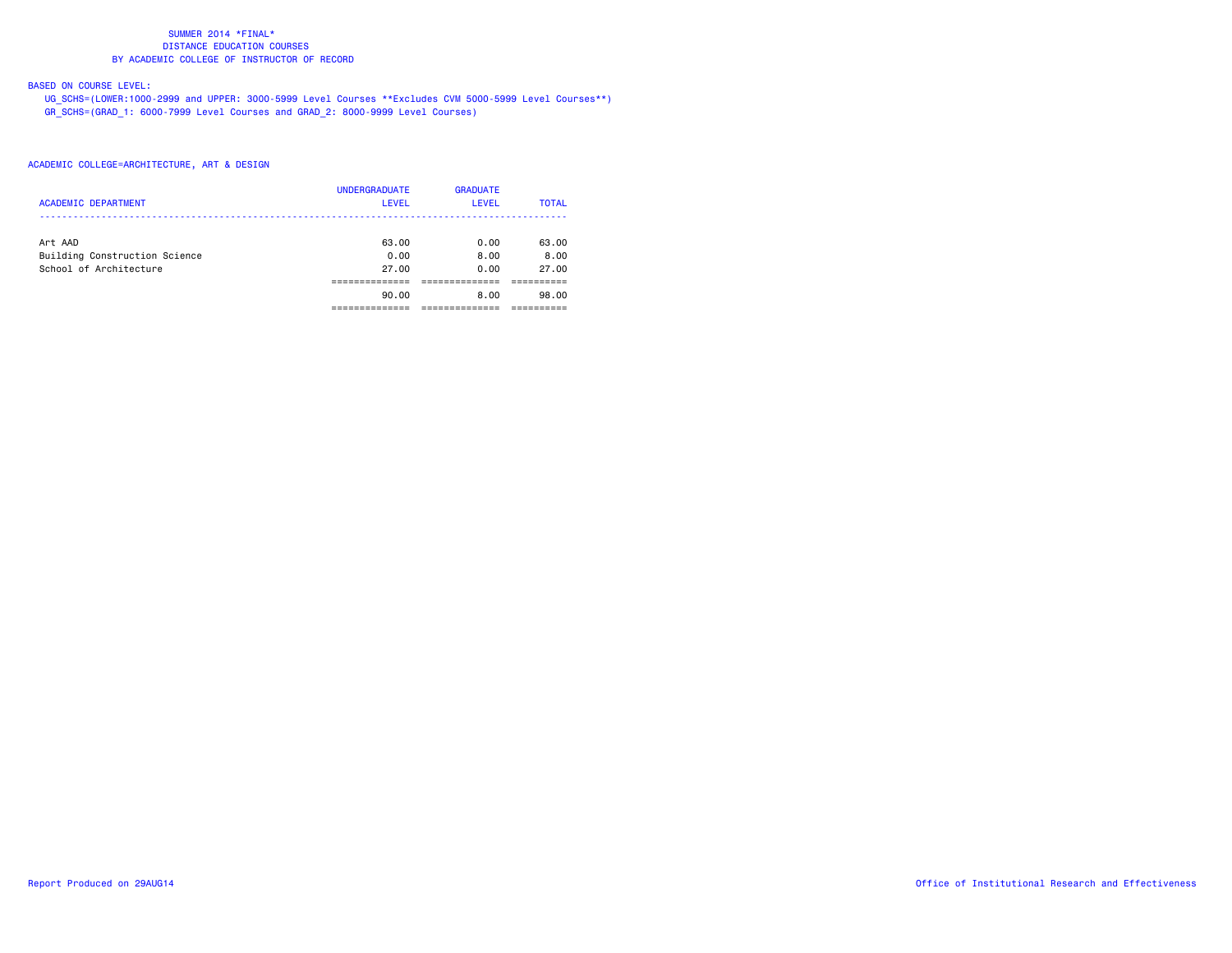# BASED ON COURSE LEVEL:

 UG\_SCHS=(LOWER:1000-2999 and UPPER: 3000-5999 Level Courses \*\*Excludes CVM 5000-5999 Level Courses\*\*) GR\_SCHS=(GRAD\_1: 6000-7999 Level Courses and GRAD\_2: 8000-9999 Level Courses)

|                                           | UNDERGRADUATE  | <b>GRADUATE</b> |              |
|-------------------------------------------|----------------|-----------------|--------------|
| <b>ACADEMIC DEPARTMENT</b>                | <b>LEVEL</b>   | <b>LEVEL</b>    | <b>TOTAL</b> |
| Anthropology & Middle Eastern Cultures    | 48.00          | 0.00            | 48.00        |
| Biological Sciences                       | 0.00           | 246.00          | 246.00       |
| Communication                             | 261.00         | 39.00           | 300,00       |
| Dean of Arts & Sciences                   | 19,00          | 0.00            | 19,00        |
| English                                   | 0.00           | 30.00           | 30.00        |
| Geosciences                               | 1500.00        | 1037.00         | 2537.00      |
| Mathematics & Statistics                  | 369,00         | 0.00            | 369,00       |
| Philosophy & Religion                     | 276.00         | 0.00            | 276.00       |
| Physics & Astronomy                       | 4.00           | 0.00            | 4.00         |
| Political Science & Public Administration | 0.00           | 75.00           | 75.00        |
| Psychology                                | 384.00         | 6.00            | 390.00       |
| Sociology                                 | 195,00         | 3.00            | 198,00       |
|                                           |                | ============    |              |
|                                           | 3056.00        | 1436.00         | 4492.00      |
|                                           | ============== | ==============  | ==========   |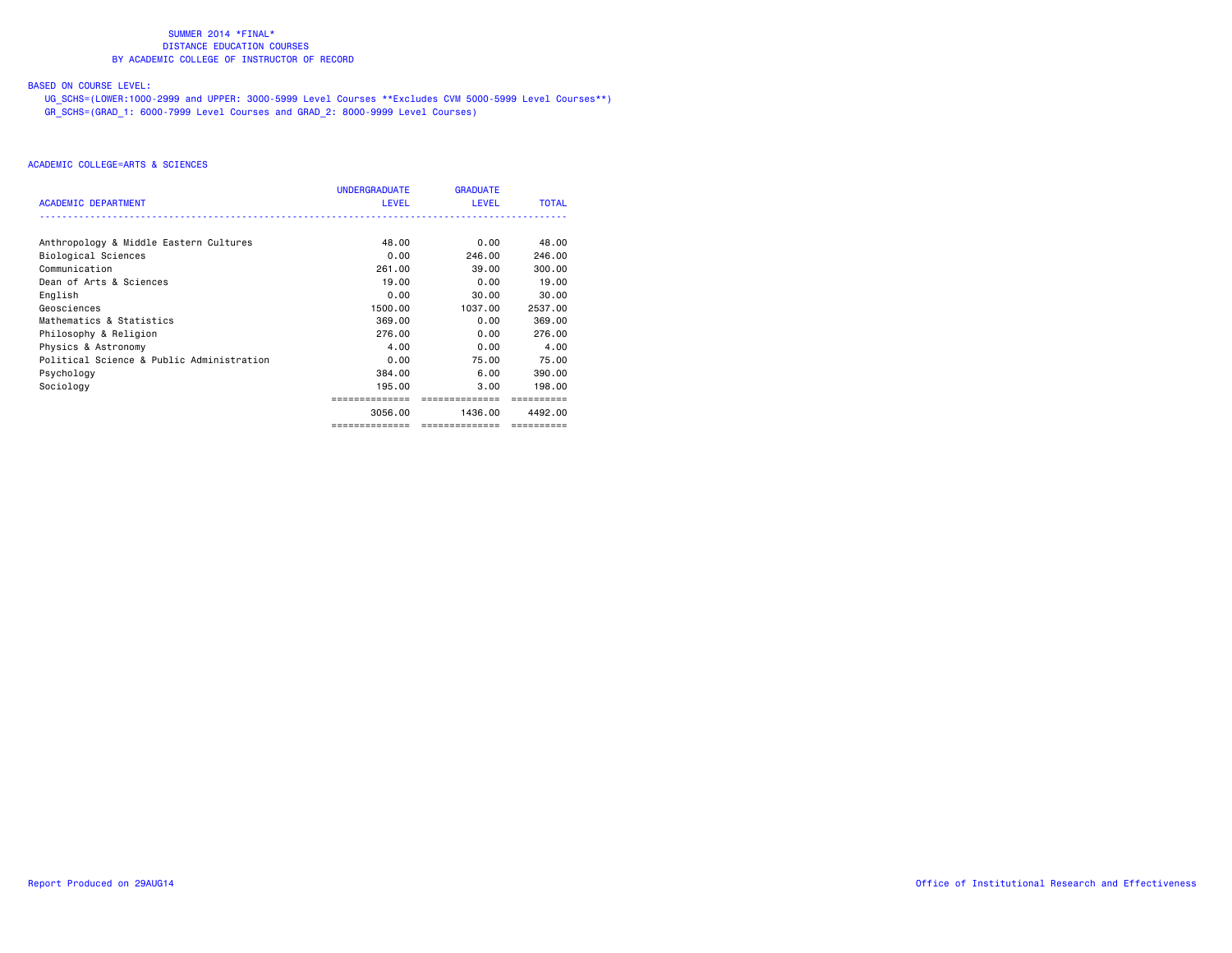# BASED ON COURSE LEVEL:

 UG\_SCHS=(LOWER:1000-2999 and UPPER: 3000-5999 Level Courses \*\*Excludes CVM 5000-5999 Level Courses\*\*) GR\_SCHS=(GRAD\_1: 6000-7999 Level Courses and GRAD\_2: 8000-9999 Level Courses)

| <b>ACADEMIC DEPARTMENT</b>                                                                                                          | <b>UNDERGRADUATE</b><br>LEVEL   | <b>GRADUATE</b><br>LEVEL           | <b>TOTAL</b>                        |
|-------------------------------------------------------------------------------------------------------------------------------------|---------------------------------|------------------------------------|-------------------------------------|
| Finance & Economics<br>Management & Information Systems<br>Marketing, Quantitative Analysis & Business Law<br>School of Accountancy | 243.00<br>0.00<br>0.00<br>42.00 | 99.00<br>245.00<br>209.00<br>56.00 | 342.00<br>245.00<br>209.00<br>98.00 |
|                                                                                                                                     | 285.00                          | 609.00                             | 894.00                              |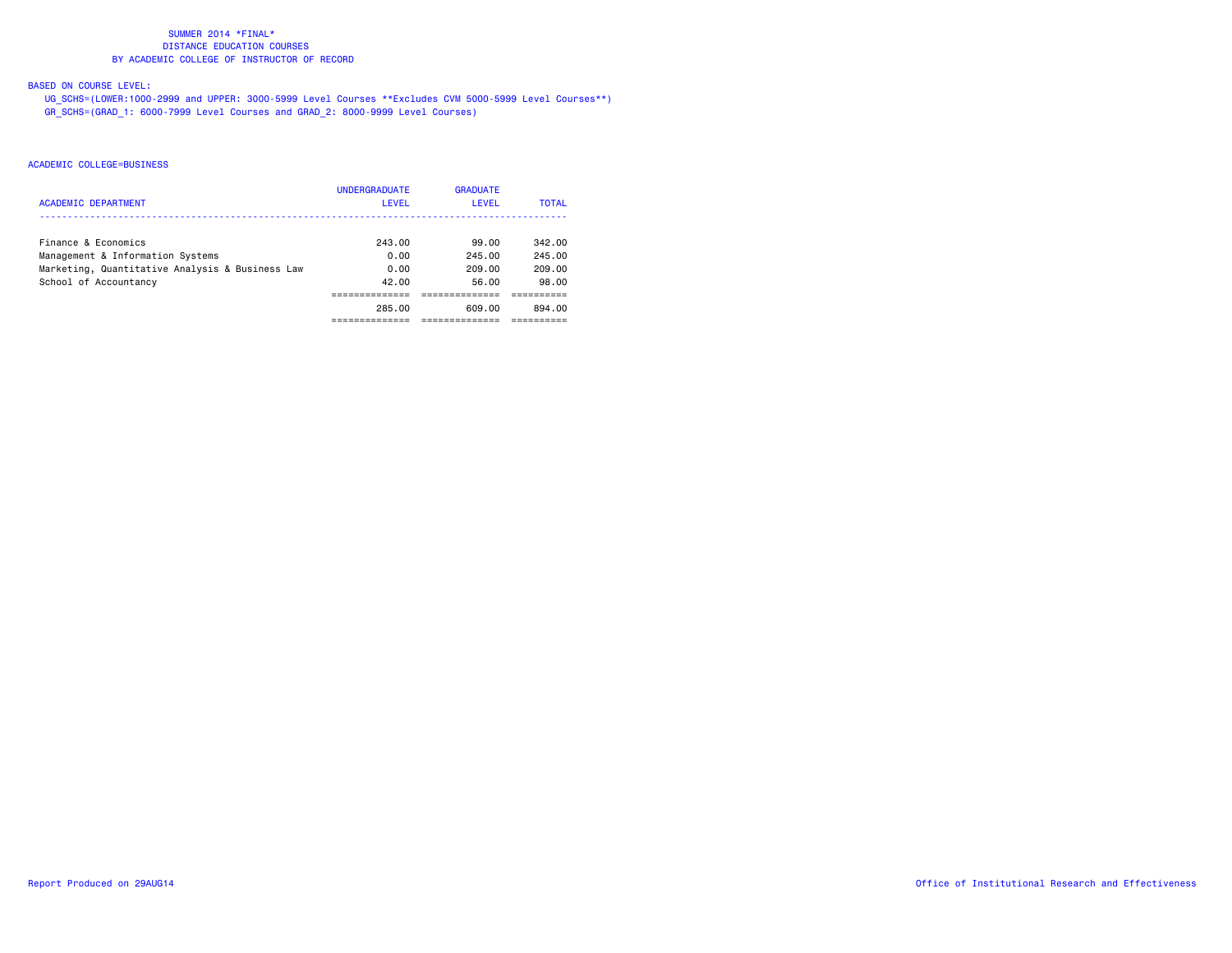# BASED ON COURSE LEVEL:

 UG\_SCHS=(LOWER:1000-2999 and UPPER: 3000-5999 Level Courses \*\*Excludes CVM 5000-5999 Level Courses\*\*) GR\_SCHS=(GRAD\_1: 6000-7999 Level Courses and GRAD\_2: 8000-9999 Level Courses)

|                                               | <b>UNDERGRADUATE</b> | <b>GRADUATE</b> |              |
|-----------------------------------------------|----------------------|-----------------|--------------|
| <b>ACADEMIC DEPARTMENT</b>                    | LEVEL                | <b>LEVEL</b>    | <b>TOTAL</b> |
|                                               |                      |                 |              |
| Counseling & Educational Psychology           | 0.00                 | 272.00          | 272.00       |
| Curriculum, Instruction & Special Education   | 111.00               | 762.00          | 873.00       |
| Instructional Systems & Workforce Development | 489.00               | 75.00           | 564.00       |
| Leadership and Foundations                    | 168.00               | 202.00          | 370.00       |
| Music                                         | 27.00                | 0.00            | 27.00        |
|                                               |                      |                 |              |
|                                               | 795.00               | 1311.00         | 2106.00      |
|                                               |                      |                 |              |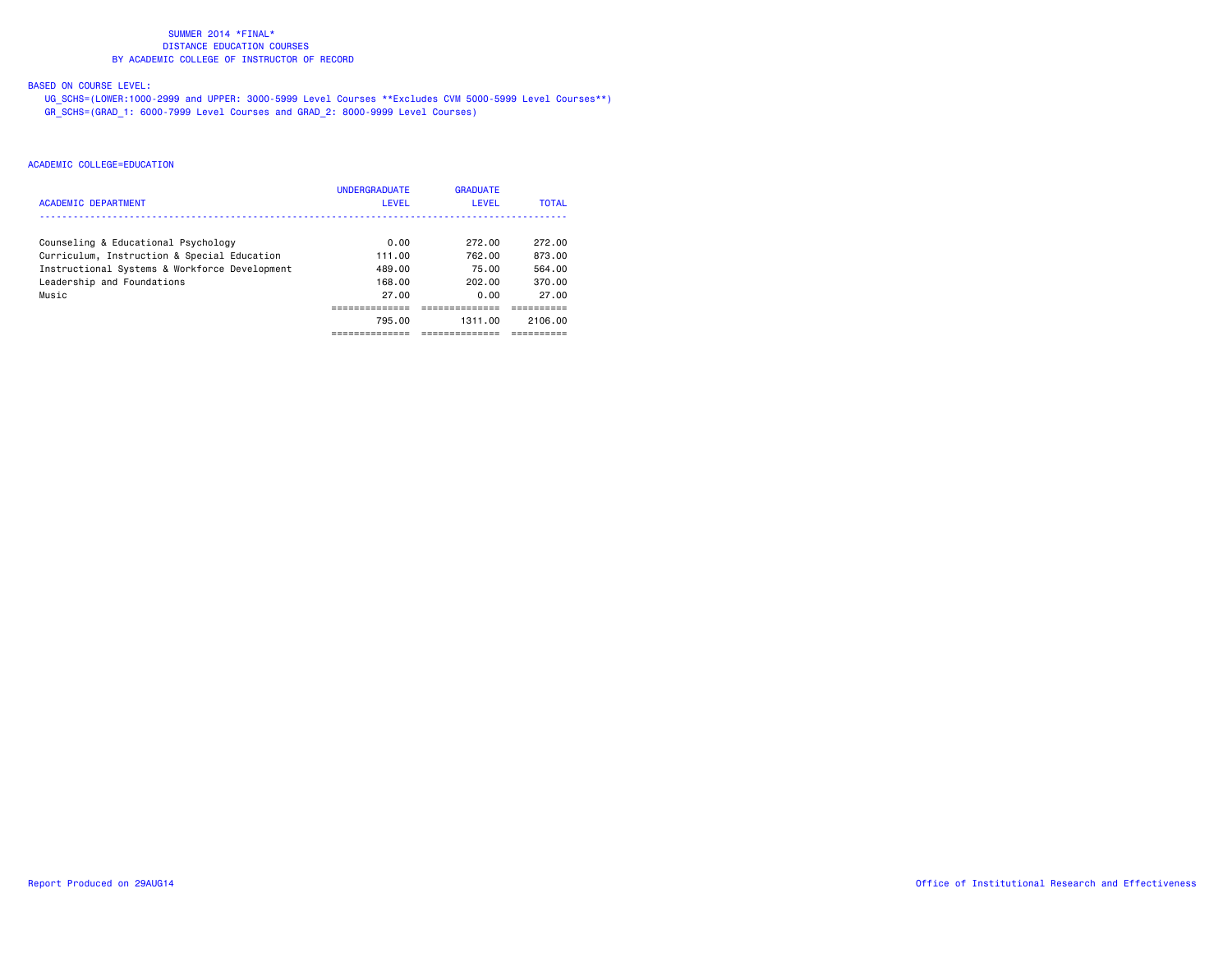# BASED ON COURSE LEVEL:

 UG\_SCHS=(LOWER:1000-2999 and UPPER: 3000-5999 Level Courses \*\*Excludes CVM 5000-5999 Level Courses\*\*) GR\_SCHS=(GRAD\_1: 6000-7999 Level Courses and GRAD\_2: 8000-9999 Level Courses)

|                                   | <b>UNDERGRADUATE</b> | <b>GRADUATE</b> |              |
|-----------------------------------|----------------------|-----------------|--------------|
| <b>ACADEMIC DEPARTMENT</b>        | LEVEL                | LEVEL           | <b>TOTAL</b> |
|                                   |                      |                 |              |
| Aerospace Engineering             | 0.00                 | 6.00            | 6.00         |
| Civil & Environmental Engineering | 0.00                 | 66.00           | 66.00        |
| Electrical & Computer Engineering | 0.00                 | 13.00           | 13.00        |
| Industrial & Systems Engineering  | 3.00                 | 92.00           | 95.00        |
| Mechanical Engineering            | 0.00                 | 6.00            | 6.00         |
|                                   |                      |                 |              |
|                                   | 3.00                 | 183.00          | 186.00       |
|                                   |                      |                 |              |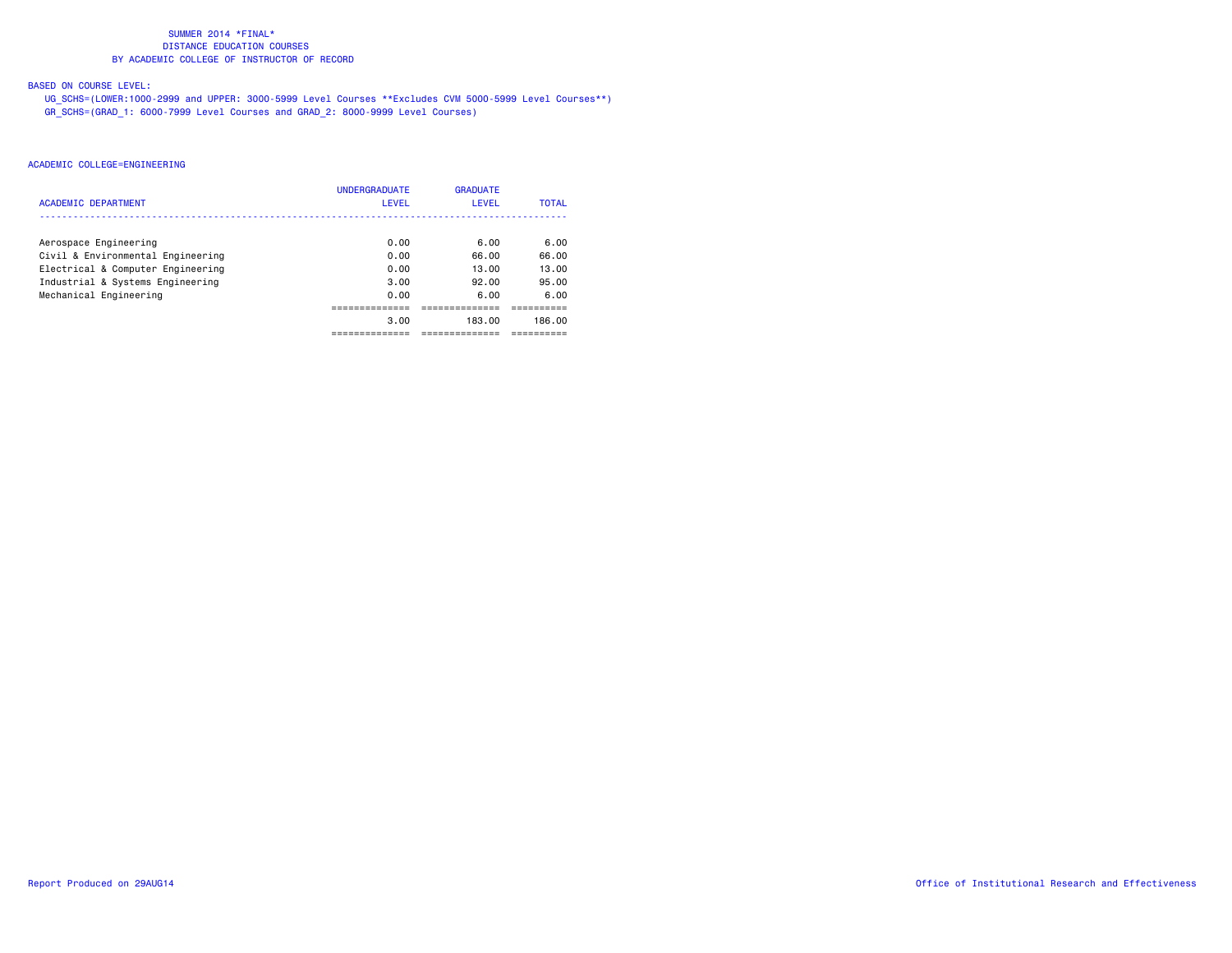| <b>ACADEMIC DEPARTMENT</b>                                | <b>Instructor Name</b> | Rank        | <b>Tenure</b><br><b>Status</b> | <b>Course</b><br>Cip # | <b>CRN</b> | Course #                                     | <b>Sec</b> | Crs | Type Title                                             | Inst<br>Per  | UG<br><b>SCHS</b>        | <b>GR</b><br><b>SCHS</b> | Total<br><b>SCHS</b>                                                                                                                                         |
|-----------------------------------------------------------|------------------------|-------------|--------------------------------|------------------------|------------|----------------------------------------------|------------|-----|--------------------------------------------------------|--------------|--------------------------|--------------------------|--------------------------------------------------------------------------------------------------------------------------------------------------------------|
| Food Science, Nutrition & Health Promoti Chang, Kow-Ching |                        | Professor   | Tenured                        | 190501                 | 23071      | 21374 FNH 8653<br>FNH 8653 502 C             | 501 C      |     | Imp Eval Hp Prog<br>Imp Eval Hp Prog                   | 0.51<br>0.51 | 0.00<br>0.00             | 30.60<br>22.95           | 30.60<br>22.95                                                                                                                                               |
|                                                           |                        |             |                                |                        |            |                                              |            |     |                                                        |              | 0.00                     | 53.55                    | 53.55                                                                                                                                                        |
|                                                           | Hunt, Barry            | Professor   | Tenured                        | 190599                 |            | 23107 FNH 7000 501 I                         |            |     | Directed Indiv Study 1.00                              |              | 0.00                     | 1.00                     | 1.00                                                                                                                                                         |
|                                                           |                        |             |                                |                        |            |                                              |            |     |                                                        |              | 0.00                     | 1.00                     | $\frac{1}{2} \left( \frac{1}{2} \right) \left( \frac{1}{2} \right) \left( \frac{1}{2} \right) \left( \frac{1}{2} \right) \left( \frac{1}{2} \right)$<br>1.00 |
|                                                           | Mitchell, Qshequilla   | Lecturer    | Non-Ten Track                  | 190501                 |            | 21374 FNH 8653 501 C<br>23071 FNH 8653 502 C |            |     | Imp Eval Hp Prog<br>Imp Eval Hp Prog                   | 0.49<br>0.49 | 0.00<br>0.00             | 29.40<br>22.05           | 29.40<br>22.05                                                                                                                                               |
|                                                           |                        |             |                                |                        |            |                                              |            |     |                                                        |              | 0.00                     | 51.45                    | 51.45                                                                                                                                                        |
|                                                           | Pylate, Leah           | Non-Faculty | Not Applicable                 |                        |            | 190501 21891 FNH 3163 501 C                  |            |     | Basic Principle Heal 1.00                              |              | 81.00                    | 0.00                     | 81.00                                                                                                                                                        |
|                                                           |                        |             |                                |                        |            |                                              |            |     |                                                        |              | 81.00                    | 0.00                     | 81.00                                                                                                                                                        |
|                                                           | Thompson, Amy          | Lecturer    | Non-Ten Track                  |                        |            | 190501 21372 FNH 6393 501 C                  |            |     | Prevention of Diseas 1.00                              |              | 0.00                     | 60.00<br>.               | 60.00                                                                                                                                                        |
|                                                           |                        |             |                                |                        |            |                                              |            |     |                                                        |              | - - - - - - - -<br>0.00  | 60.00                    | 60.00                                                                                                                                                        |
|                                                           | Williams, Ronald       | Lecturer    | Non-Ten Track                  | 190501<br>190502       | 21371      | FNH 4783 551 C<br>21373 FNH 6783             | 551 C      |     | Sch Comm Drug Use Pr 1.00<br>Sch Comm Drug Use Pr 1.00 |              | 42.00<br>0.00            | 0.00<br>30.00            | 42.00<br>30.00                                                                                                                                               |
|                                                           |                        |             |                                |                        |            |                                              |            |     |                                                        |              | - - - - - - - -<br>42.00 | 30.00                    | 72.00                                                                                                                                                        |
| Food Science, Nutrition & Health Promoti                  |                        |             |                                |                        |            |                                              |            |     |                                                        |              | ========<br>123,00       | <b>EEEEEEE</b><br>196.00 | ==========<br>319.00                                                                                                                                         |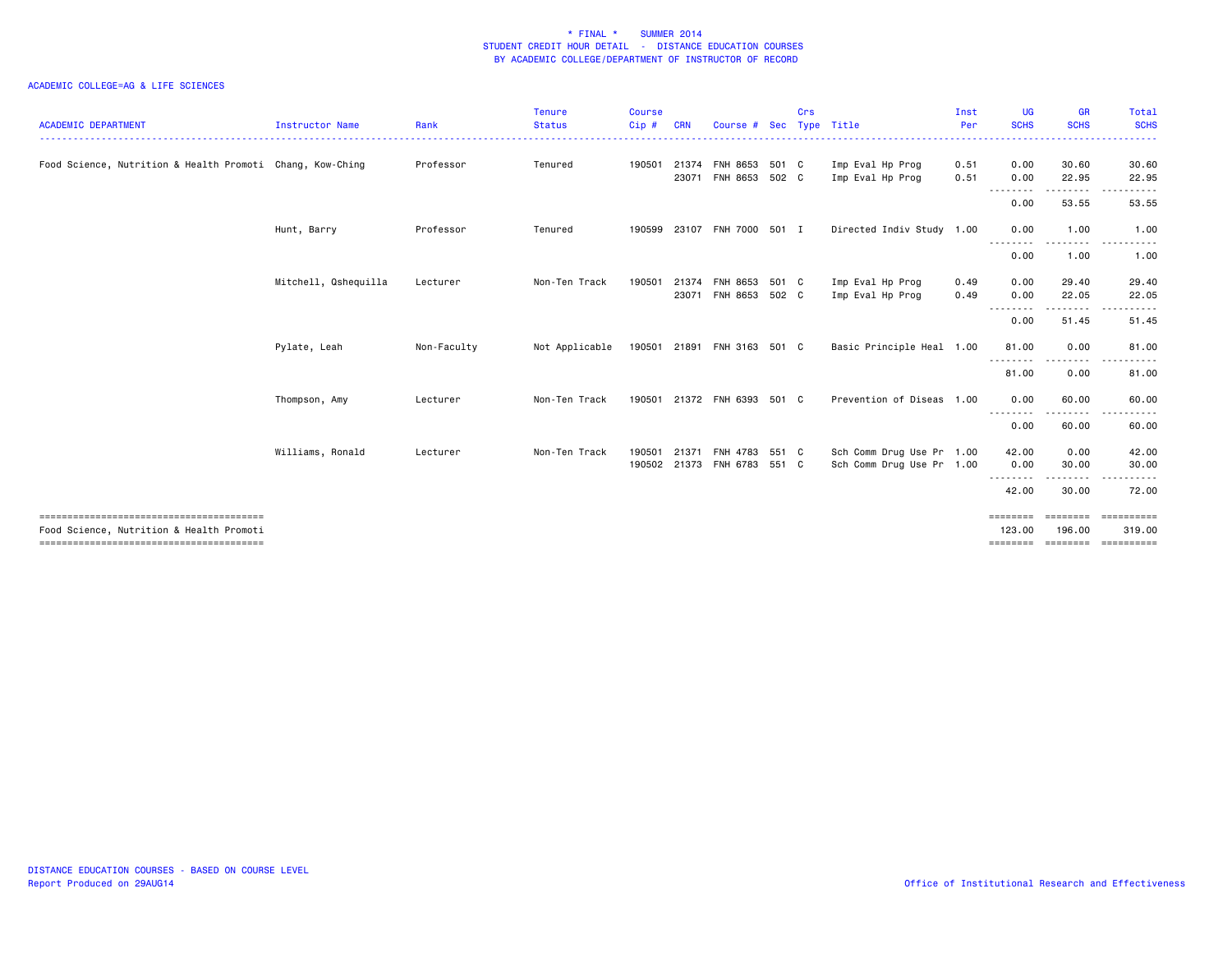| <b>ACADEMIC DEPARTMENT</b> | Instructor Name | Rank     | <b>Tenure</b><br>Status | Course<br>Cip# | <b>CRN</b> | Course # Sec Type Title |       | Crs |                 | Inst<br>Per | UG<br><b>SCHS</b> | <b>GR</b><br><b>SCHS</b> | Total<br><b>SCHS</b> |
|----------------------------|-----------------|----------|-------------------------|----------------|------------|-------------------------|-------|-----|-----------------|-------------|-------------------|--------------------------|----------------------|
| Landscape Architecture     | Rood, Cynthia   | Lecturer | Non-Ten Track           | 040601         | 21431      | LA 1803                 | 501 C |     | Land Arch Appre | 1.00        | 63.00<br>.        | 0.00<br>.                | 63.00<br>.           |
|                            |                 |          |                         |                |            |                         |       |     |                 |             | 63.00<br>======== | 0.00<br>========         | 63.00<br>==========  |
| Landscape Architecture     |                 |          |                         |                |            |                         |       |     |                 |             | 63.00             | 0.00                     | 63.00                |
|                            |                 |          |                         |                |            |                         |       |     |                 |             | ========          | ========                 |                      |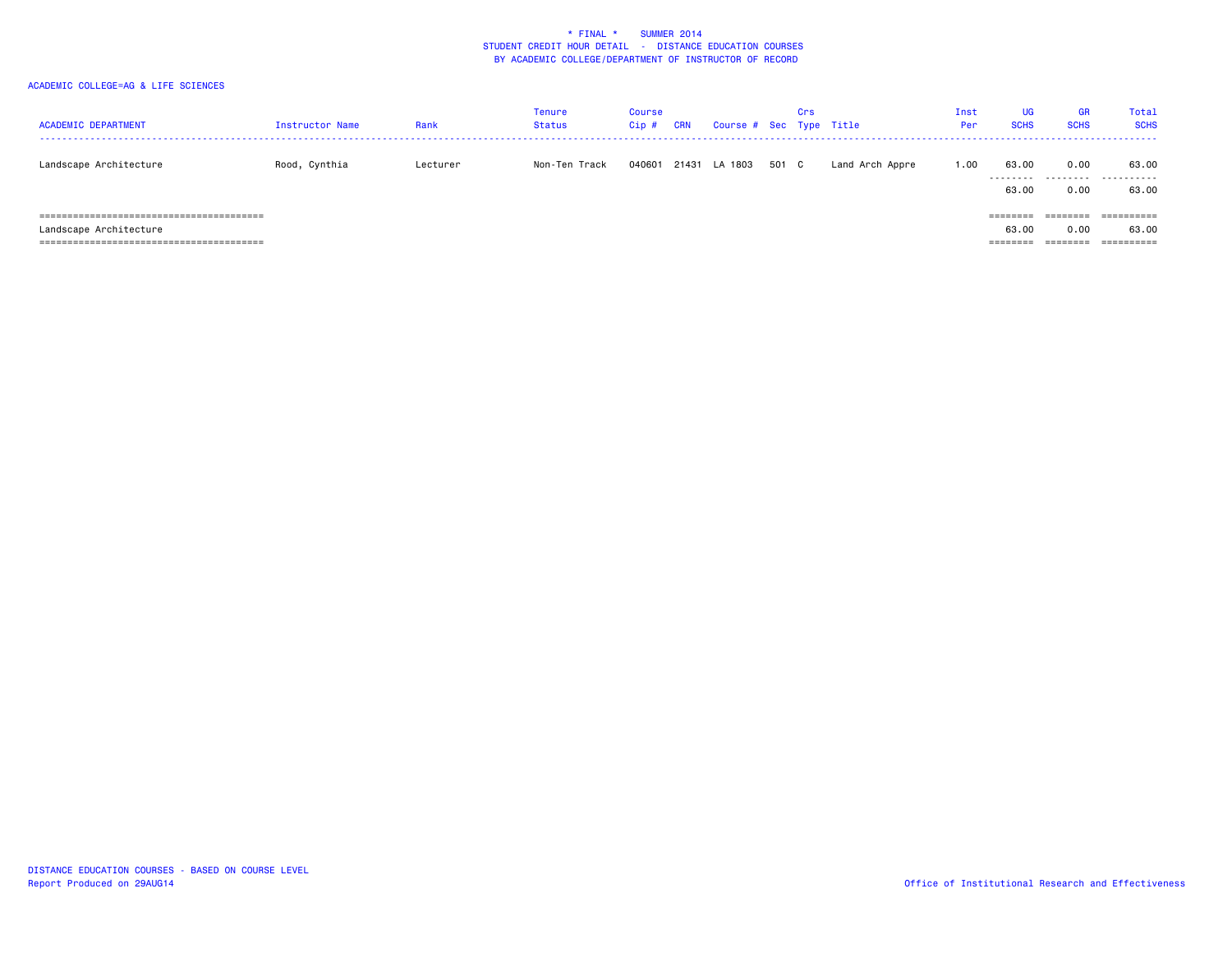| <b>ACADEMIC DEPARTMENT</b> | Instructor Name  | Rank                          | Tenure<br><b>Status</b> | <b>Course</b><br>$Cip$ # | <b>CRN</b> | Course # Sec Type Title |       | Crs |                    | Inst<br>Per | <b>UG</b><br><b>SCHS</b> | <b>GR</b><br><b>SCHS</b> | Total<br><b>SCHS</b>       |
|----------------------------|------------------|-------------------------------|-------------------------|--------------------------|------------|-------------------------|-------|-----|--------------------|-------------|--------------------------|--------------------------|----------------------------|
| School of Human Sciences   | Boutwell, Angela | Lecturer                      | Non-Ten Track           | 200201                   |            | 22246 HS 2813           | 501 B |     | Child Development  | 1.00        | 15.00<br>---------       | 0.00<br>.                | 15.00<br>. <u>.</u> .<br>. |
|                            |                  |                               |                         |                          |            |                         |       |     |                    |             | 15.00                    | 0.00                     | 15.00                      |
|                            | Fason, Angel     | Instructor                    | Non-Ten Track           |                          |            | 200203 21424 HS 3803    | 501 B |     | Child Care Proceds | 1.00        | 48.00                    | 0.00                     | 48.00                      |
|                            |                  |                               |                         |                          |            |                         |       |     |                    |             | --------<br>48.00        | ---------<br>0.00        | .<br>------<br>48.00       |
|                            | Phillips, Tommy  | Assistant Professor Ten Track |                         | 200201                   | 21426      | HS 4803                 | 501 C |     | Parenting          | 1.00        | 75.00                    | 0.00                     | 75.00                      |
|                            |                  |                               |                         |                          |            | 22623 HS 6803           | 501 C |     | Parenting          | 1.00        | 0.00                     | 3.00<br>---------        | 3.00<br>.                  |
|                            |                  |                               |                         |                          |            |                         |       |     |                    |             | 75.00                    | 3.00                     | 78.00                      |
|                            |                  |                               |                         |                          |            |                         |       |     |                    |             | ========                 | ========                 | -----------                |
| School of Human Sciences   |                  |                               |                         |                          |            |                         |       |     |                    |             | 138,00                   | 3.00                     | 141.00                     |
|                            |                  |                               |                         |                          |            |                         |       |     |                    |             |                          |                          | --------                   |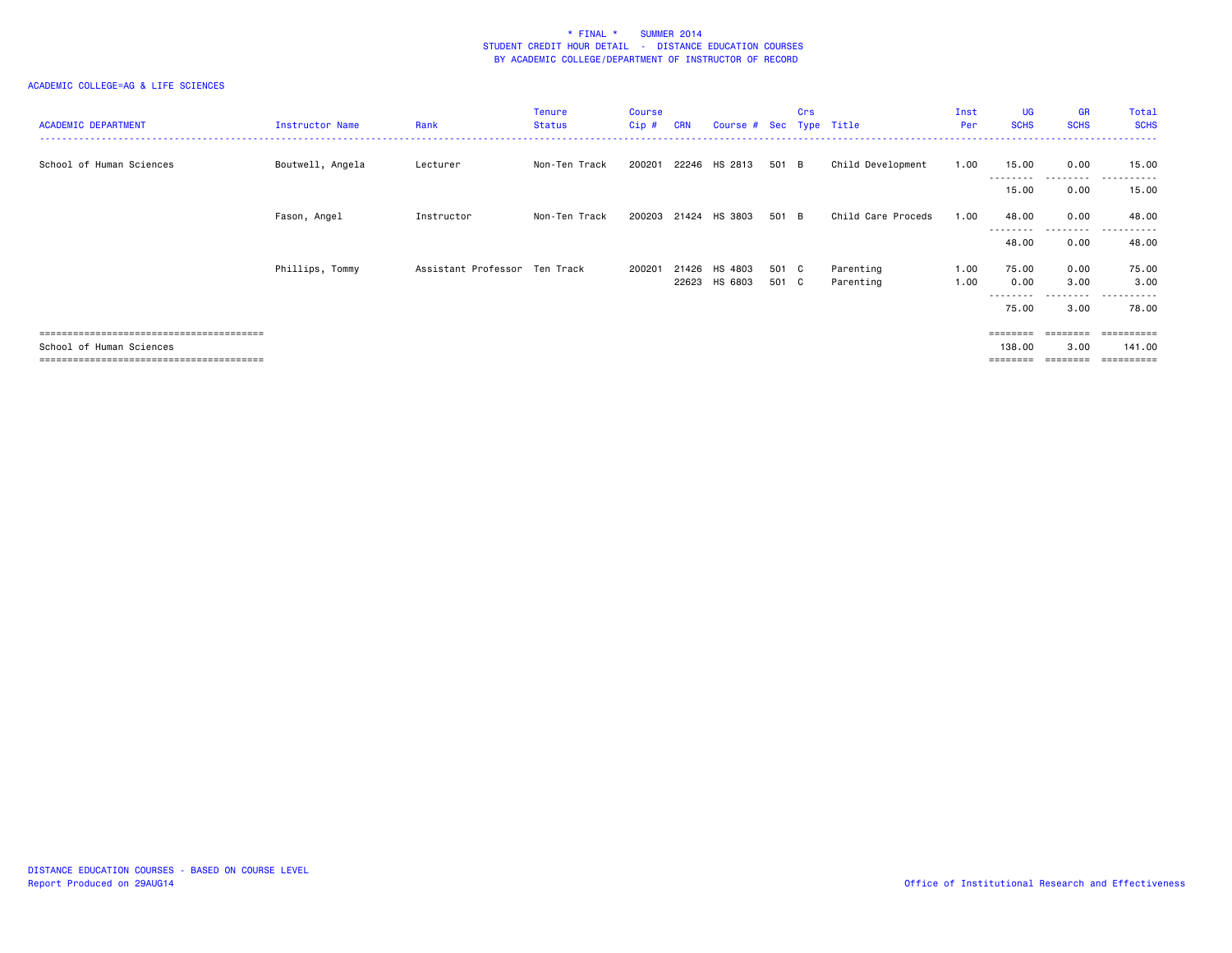| <b>ACADEMIC DEPARTMENT</b> | Instructor Name     | Rank     | Tenure<br><b>Status</b> | <b>Course</b><br>Cip# | CRN | Course # Sec Type Title     | Crs |                  | Inst<br>Per | UG<br><b>SCHS</b>             | <b>GR</b><br><b>SCHS</b>              | <b>Total</b><br><b>SCHS</b>                  |
|----------------------------|---------------------|----------|-------------------------|-----------------------|-----|-----------------------------|-----|------------------|-------------|-------------------------------|---------------------------------------|----------------------------------------------|
| Art AAD                    | Callander, Adrienne | Lecturer | Non-Ten Track           |                       |     | 500703 21306 ART 1113 501 C |     | Art Appreciation | 1.00        | 63.00<br>.<br>63.00           | 0.00<br>.<br>0.00                     | 63.00<br>.<br>63.00                          |
| Art AAD                    |                     |          |                         |                       |     |                             |     |                  |             | ========<br>63.00<br>======== | ========<br>0.00<br>$=$ = = = = = = = | ==========<br>63.00<br>$=$ = = = = = = = = = |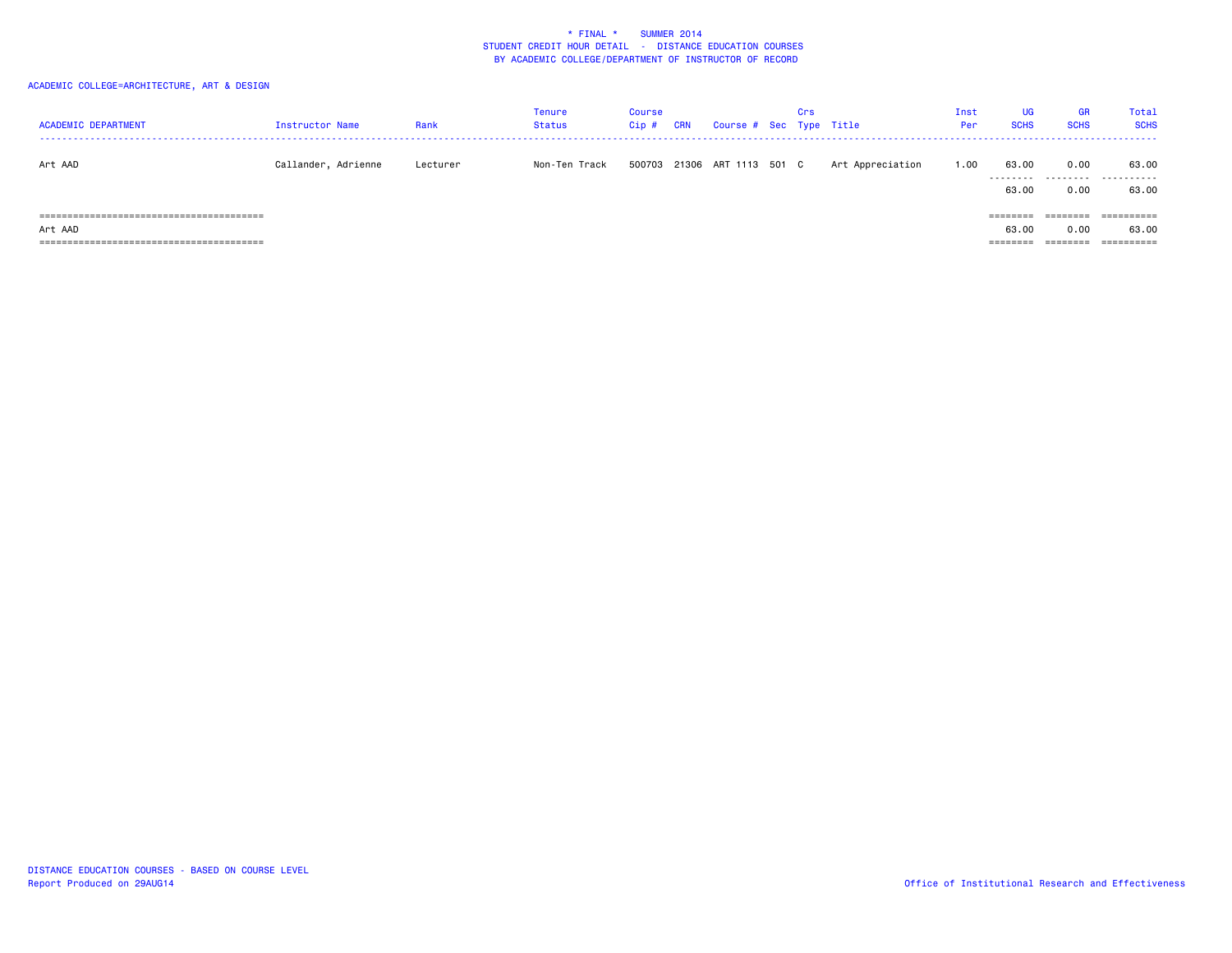| <b>ACADEMIC DEPARTMENT</b>                             | Instructor Name  | Rank                          | Tenure<br>Status | <b>Course</b><br>$Cip$ # | CRN | Course # Sec Type Title |       | Crs |                 | Inst<br>Per | UG<br><b>SCHS</b> | <b>GR</b><br><b>SCHS</b> | Total<br><b>SCHS</b>             |
|--------------------------------------------------------|------------------|-------------------------------|------------------|--------------------------|-----|-------------------------|-------|-----|-----------------|-------------|-------------------|--------------------------|----------------------------------|
| Building Construction Science                          | El-Adaway, Islam | Assistant Professor Ten Track |                  | 140801                   |     | 23141 CE 9000           | 501 D |     | Research / Diss | 1.00        | 0.00<br>.<br>0.00 | 8.00<br>.<br>8,00        | 8.00<br>.<br>8.00                |
| Building Construction Science<br>--------------------- |                  |                               |                  |                          |     |                         |       |     |                 |             | ========<br>0.00  | --------<br>8,00         | ==========<br>8.00<br>========== |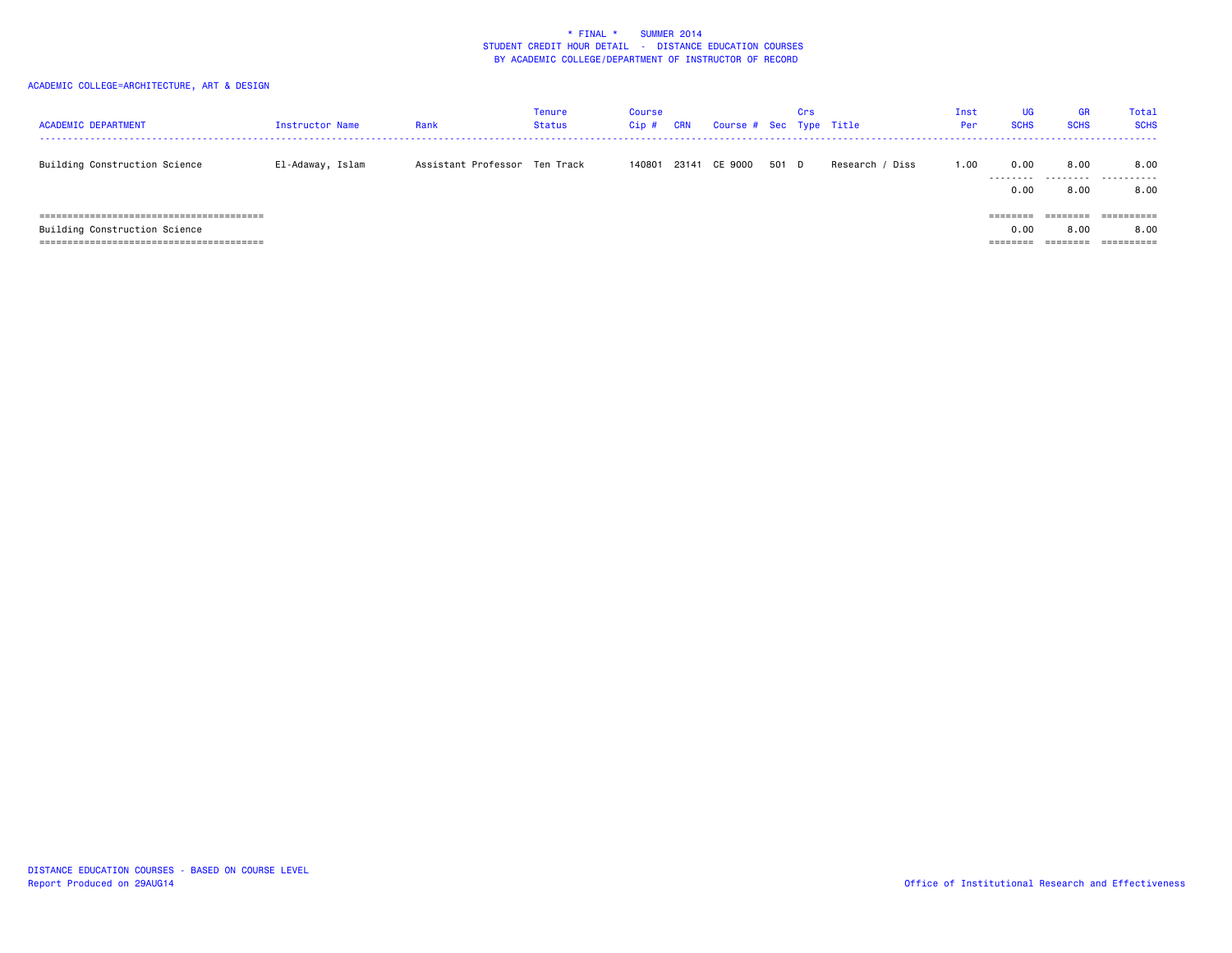| <b>ACADEMIC DEPARTMENT</b> | Instructor Name | Rank        | Tenure<br>Status | Course<br>$Cip$ # | CRN | Course # Sec Type Title     | Crs |                   | Inst<br>Per | <b>UG</b><br><b>SCHS</b> | <b>GR</b><br><b>SCHS</b> | Total<br><b>SCHS</b> |
|----------------------------|-----------------|-------------|------------------|-------------------|-----|-----------------------------|-----|-------------------|-------------|--------------------------|--------------------------|----------------------|
| School of Architecture     | Kemp, Leah      | Non-Faculty | Not Applicable   |                   |     | 040201 21305 ARC 1013 501 C |     | Arch Appreciation | 1.00        | 27.00                    | 0.00                     | 27.00<br>            |
|                            |                 |             |                  |                   |     |                             |     |                   |             | 27.00                    | 0.00                     | 27.00                |
|                            |                 |             |                  |                   |     |                             |     |                   |             |                          |                          | ==========           |
| School of Architecture     |                 |             |                  |                   |     |                             |     |                   |             | 27.00                    | 0.00                     | 27.00                |
|                            |                 |             |                  |                   |     |                             |     |                   |             | =======                  |                          | ==========           |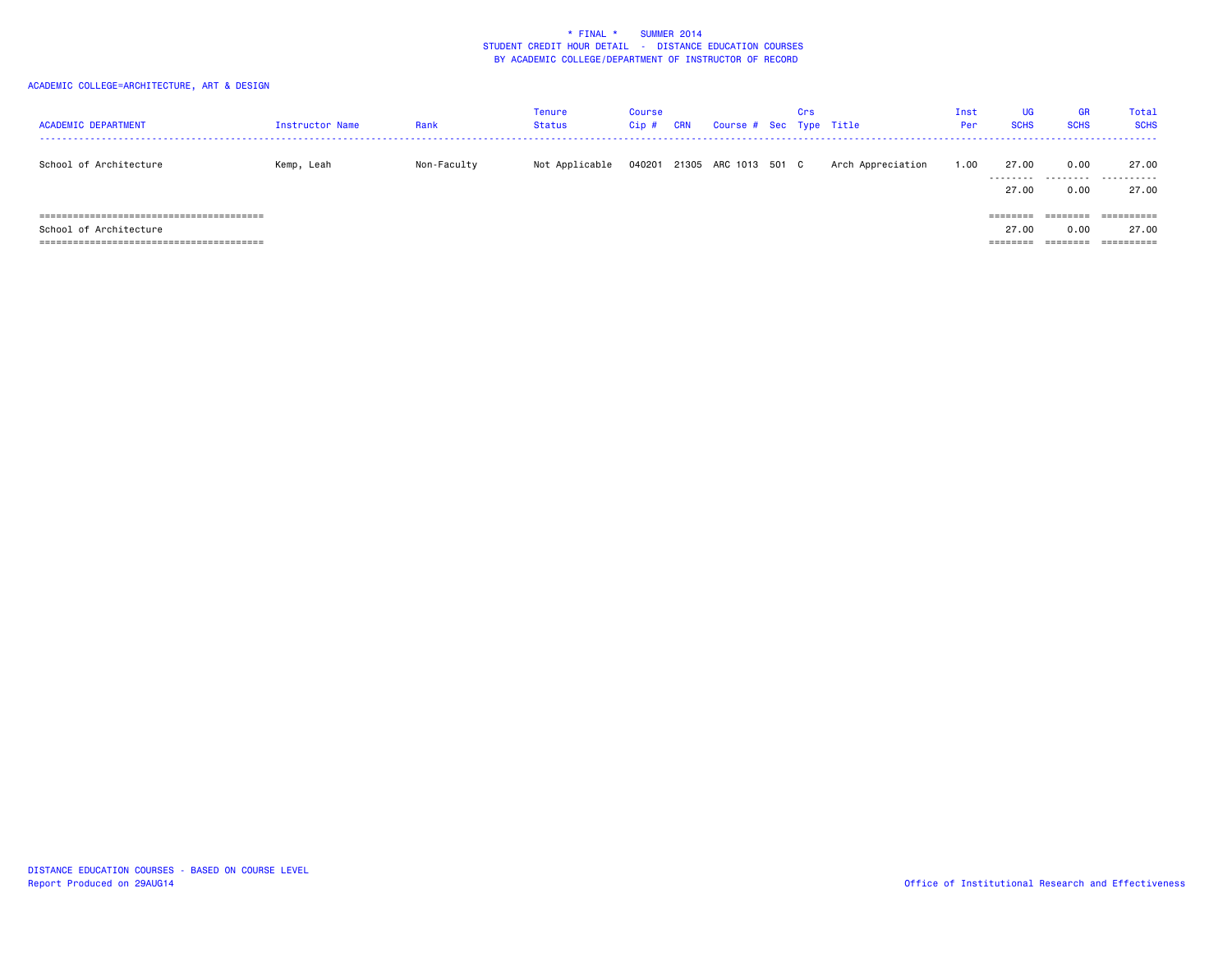| <b>ACADEMIC DEPARTMENT</b>                                      | Instructor Name | Rank                          | Tenure<br>Status | Course<br>$Cip$ # | CRN | Course # Sec Type Title |       | Crs |                 | Inst<br>Per | <b>UG</b><br><b>SCHS</b>    | <b>GR</b><br><b>SCHS</b> | Total<br><b>SCHS</b>         |
|-----------------------------------------------------------------|-----------------|-------------------------------|------------------|-------------------|-----|-------------------------|-------|-----|-----------------|-------------|-----------------------------|--------------------------|------------------------------|
| Anthropology & Middle Eastern Cultures                          | Copeland, Toni  | Assistant Professor Ten Track |                  | 450201            |     | 21304 AN 1143           | 501 C |     | Cultural Anthro | 1.00        | 48,00<br>---------<br>48.00 | 0.00<br>.<br>0.00        | 48.00<br>.<br>48.00          |
| Anthropology & Middle Eastern Cultures<br>--------------------- |                 |                               |                  |                   |     |                         |       |     |                 |             | 48.00                       | 0.00                     | =========<br>48.00<br>------ |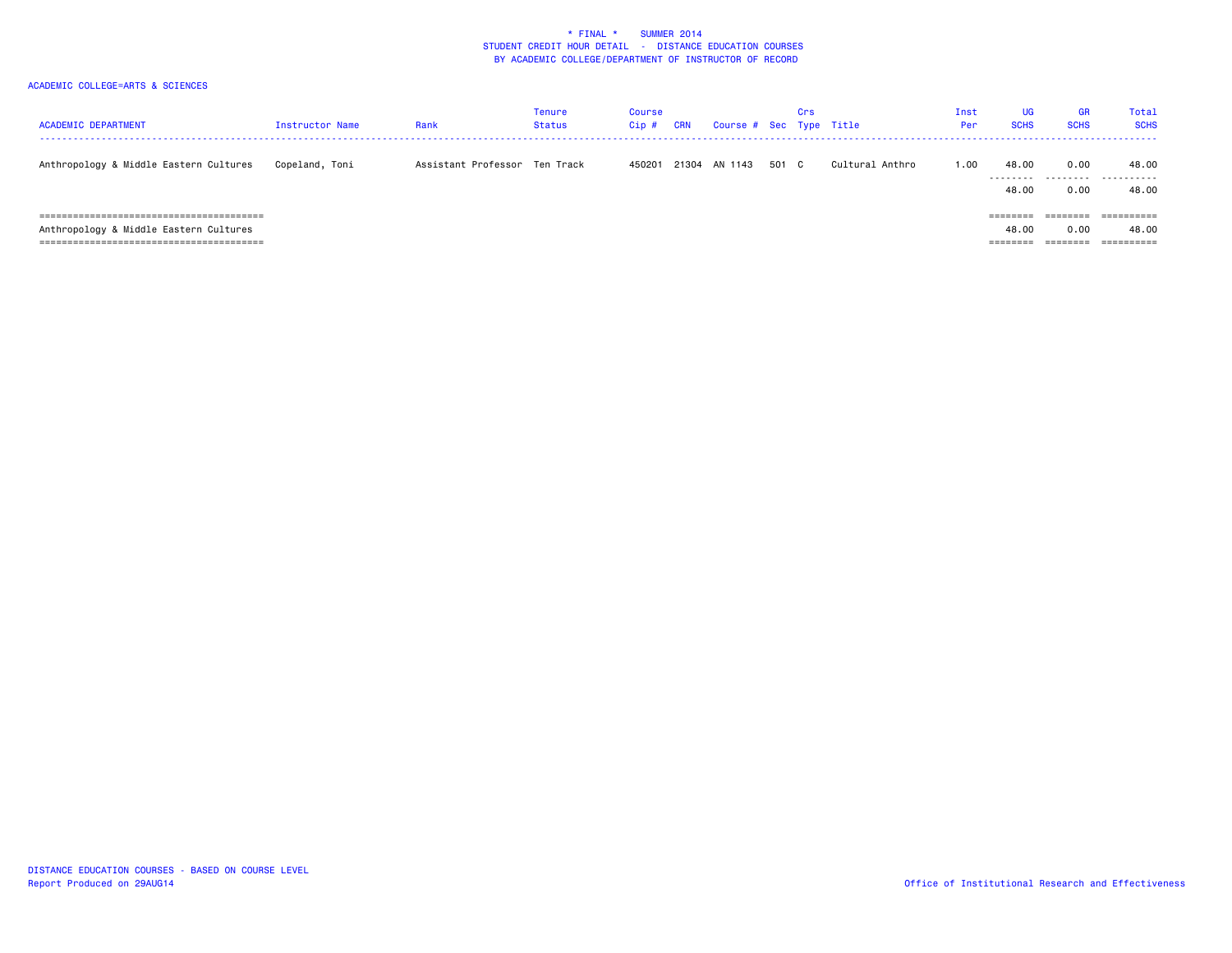| <b>ACADEMIC DEPARTMENT</b> | Instructor Name | Rank                        | <b>Tenure</b><br><b>Status</b> | <b>Course</b><br>$Cip$ # | <b>CRN</b> | Course # Sec Type Title | <b>Crs</b> |                           | Inst<br>Per | UG<br><b>SCHS</b> | <b>GR</b><br><b>SCHS</b> | Total<br><b>SCHS</b>    |
|----------------------------|-----------------|-----------------------------|--------------------------------|--------------------------|------------|-------------------------|------------|---------------------------|-------------|-------------------|--------------------------|-------------------------|
| Biological Sciences        | Ervin, Gary     | Professor                   | Tenured                        | 261301                   |            | 21308 BIO 8043 501 C    |            | Ecology & Environ         | 1.00        | 0.00<br>--------- | 84.00<br>---------       | 84.00<br>.<br>-------   |
|                            |                 |                             |                                |                          |            |                         |            |                           |             | 0.00              | 84.00                    | 84.00                   |
|                            | Gordon, Donna   | Associate Professor Tenured |                                | 260101                   |            | 21309 BIO 8183 501 E    |            | Capstone in Modern B 1.00 |             | 0.00              | 69.00                    | 69.00<br>. <b>.</b> .   |
|                            |                 |                             |                                |                          |            |                         |            |                           |             | 0.00              | 69.00                    | 69.00                   |
|                            | Reichert, Nancy | Professor                   | Tenured                        | 261201                   | 21307      | BIO 6033 501 C          |            | Fund Biotechnology        | 1.00        | 0.00<br>--------- | 93.00<br>.               | 93.00<br>.              |
|                            |                 |                             |                                |                          |            |                         |            |                           |             | 0.00              | 93.00                    | 93.00                   |
|                            |                 |                             |                                |                          |            |                         |            |                           |             |                   |                          | $=$ = = = = = = = = $=$ |
| Biological Sciences        |                 |                             |                                |                          |            |                         |            |                           |             | 0.00              | 246.00                   | 246,00                  |
|                            |                 |                             |                                |                          |            |                         |            |                           |             |                   | .=======                 | $=$ = = = = = = = = =   |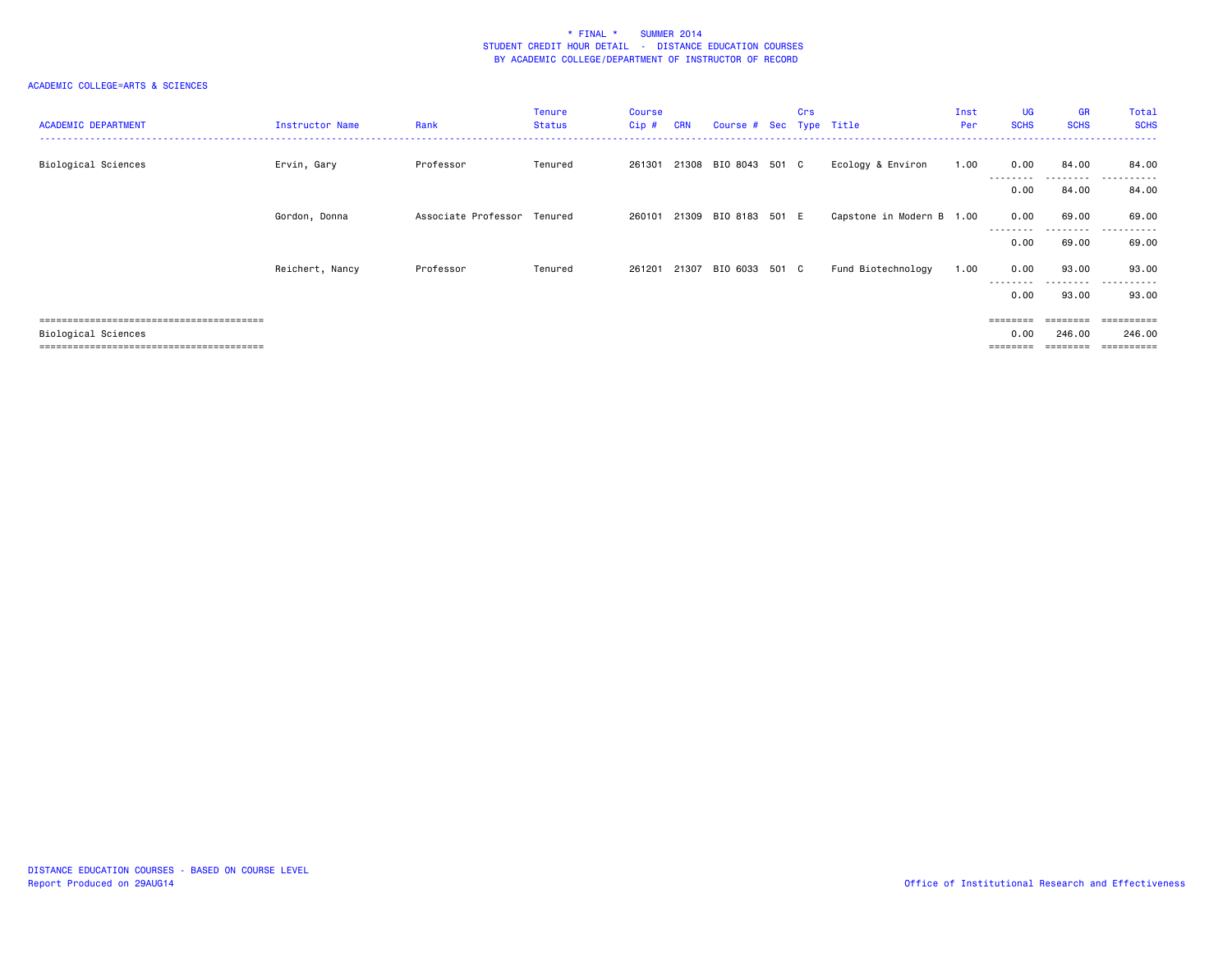| <b>ACADEMIC DEPARTMENT</b> | Instructor Name | Rank                        | <b>Tenure</b><br><b>Status</b> | <b>Course</b><br>Cip# | <b>CRN</b> | Course #      | Sec   | Crs | Type Title                | Inst<br>Per | <b>UG</b><br><b>SCHS</b> | <b>GR</b><br><b>SCHS</b> | Total<br><b>SCHS</b>   |
|----------------------------|-----------------|-----------------------------|--------------------------------|-----------------------|------------|---------------|-------|-----|---------------------------|-------------|--------------------------|--------------------------|------------------------|
| Communication              | Fountain, Amy   | Instructor                  | Non-Ten Track                  | 090101                | 21325      | CO 1013       | 501 C |     | Intro to Communicati 1.00 |             | 45.00                    | 0.00                     | 45.00                  |
|                            |                 |                             |                                |                       | 21327      | CO 1223       | 501 C |     | Intro Comm Theory         | 1.00        | 51.00                    | 0.00                     | 51.00                  |
|                            |                 |                             |                                |                       |            |               |       |     |                           |             | ---------<br>96.00       | -----<br>0.00            | 96.00                  |
|                            | Knight, Amy     | Instructor                  | Non-Ten Track                  | 090101                | 21326      | CO 1013       | 551 C |     | Intro to Communicati 1.00 |             | 60.00                    | 0.00                     | 60.00                  |
|                            |                 |                             |                                |                       |            |               |       |     |                           |             | ---------<br>60.00       | --------<br>0.00         | .<br>60.00             |
|                            | Smith, Glenn    | Associate Professor Tenured |                                | 090401                | 21328      | CO 1403       | 501 C |     | Intro Mass Media          | 1.00        | 36.00                    | 0.00                     | 36.00                  |
|                            |                 |                             |                                | 231001                | 21330      | CO 4253       | 501 C |     | Elements Of Persuasn 1.00 |             | 27.00                    | 0.00                     | 27.00                  |
|                            |                 |                             |                                |                       | 21333      | CO 6253       | 501 C |     | Elements Of Persuasn 1.00 |             | 0.00                     | 21.00                    | 21.00                  |
|                            |                 |                             |                                |                       |            |               |       |     |                           |             | --------<br>63.00        | .<br>21.00               | .<br>84.00             |
|                            | Williams, Kevin | Associate Professor Tenured |                                | 090401                | 21331      | CO 4323       | 501 C |     | Mass Media-Society        | 1.00        | 30.00                    | 0.00                     | 30.00                  |
|                            |                 |                             |                                |                       |            | 21332 CO 4323 | 502 C |     | Mass Media-Society        | 1.00        | 12.00                    | 0.00                     | 12.00                  |
|                            |                 |                             |                                |                       | 21334      | CO 6323       | 501 C |     | Mass Media-Society        | 1.00        | 0.00                     | 12.00                    | 12.00                  |
|                            |                 |                             |                                |                       | 21335      | CO 6323       | 502 C |     | Mass Media-Society        | 1.00        | 0.00                     | 6.00                     | 6.00                   |
|                            |                 |                             |                                |                       |            |               |       |     |                           |             | --------<br>42.00        | - - - - -<br>18.00       | .<br>$\cdots$<br>60.00 |
| Communication              |                 |                             |                                |                       |            |               |       |     |                           |             | 261,00                   | ========<br>39.00        | ==========<br>300,00   |
|                            |                 |                             |                                |                       |            |               |       |     |                           |             | ========                 | ========                 | ==========             |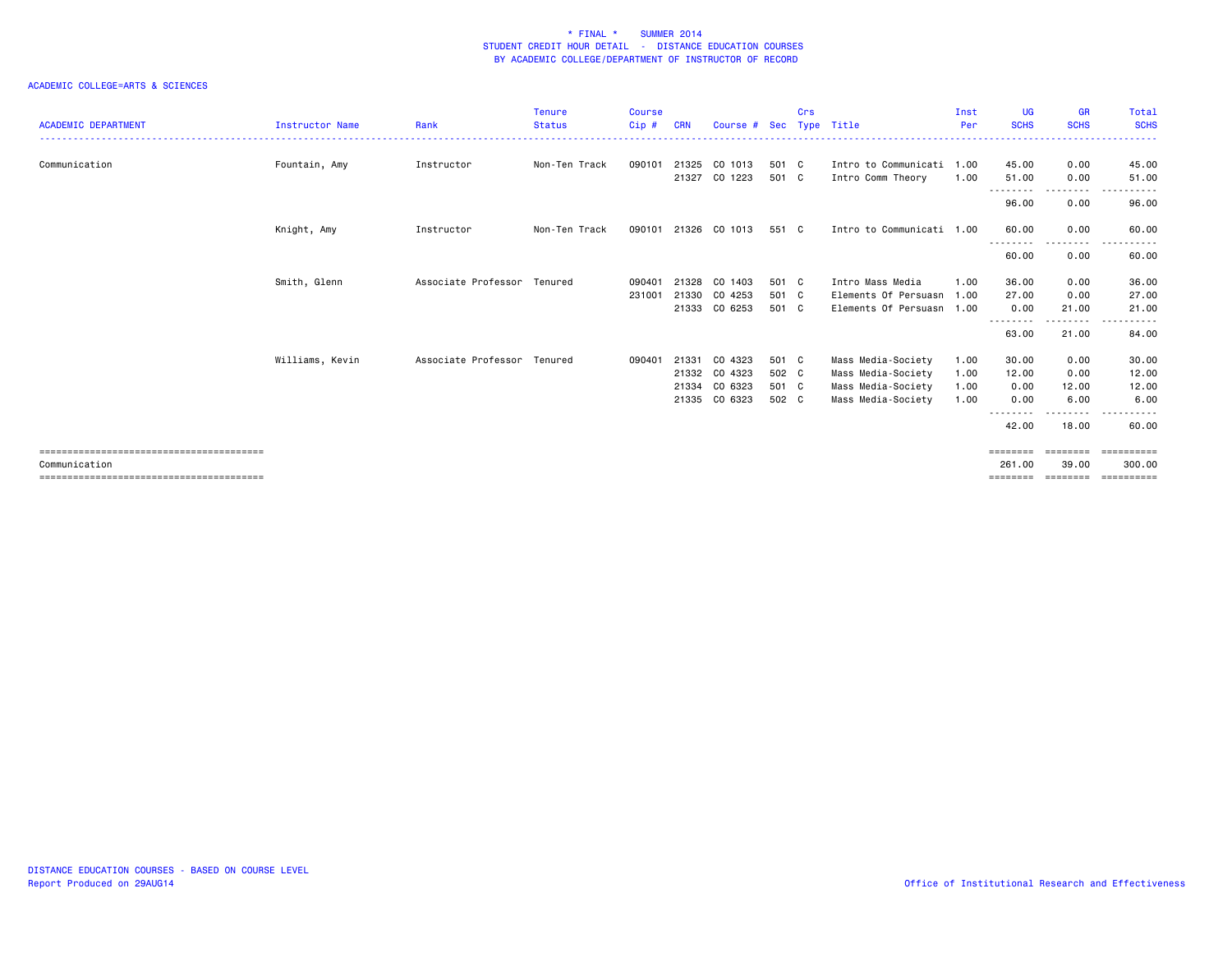| <b>ACADEMIC DEPARTMENT</b> | Instructor Name    | Rank        | Tenure<br>Status | Course<br>Cip# | <b>CRN</b> | Course # Sec Type Title     | Crs |                           | Inst<br>Per | UG<br><b>SCHS</b> | <b>GR</b><br><b>SCHS</b> | Total<br><b>SCHS</b> |
|----------------------------|--------------------|-------------|------------------|----------------|------------|-----------------------------|-----|---------------------------|-------------|-------------------|--------------------------|----------------------|
| Dean of Arts & Sciences    | Busby, Michael     | Non-Faculty | Not Applicable   |                |            | 240102 23297 IDS 4111 501 C |     | Professional Seminar 0.50 |             | 9.50<br>--------- | 0.00                     | 9.50<br>             |
|                            |                    |             |                  |                |            |                             |     |                           |             | 9.50              | 0.00                     | 9.50                 |
|                            | Montgomery, Marian | Non-Faculty | Not Applicable   |                |            | 240102 23297 IDS 4111 501 C |     | Professional Seminar 0.50 |             | 9.50<br>--------- | 0.00                     | 9.50<br>             |
|                            |                    |             |                  |                |            |                             |     |                           |             | 9.50              | 0.00                     | 9.50                 |
|                            |                    |             |                  |                |            |                             |     |                           |             | ========          |                          | ==========           |
| Dean of Arts & Sciences    |                    |             |                  |                |            |                             |     |                           |             | 19,00             | 0.00<br>________         | 19.00                |
|                            |                    |             |                  |                |            |                             |     |                           |             | ========          | --------                 |                      |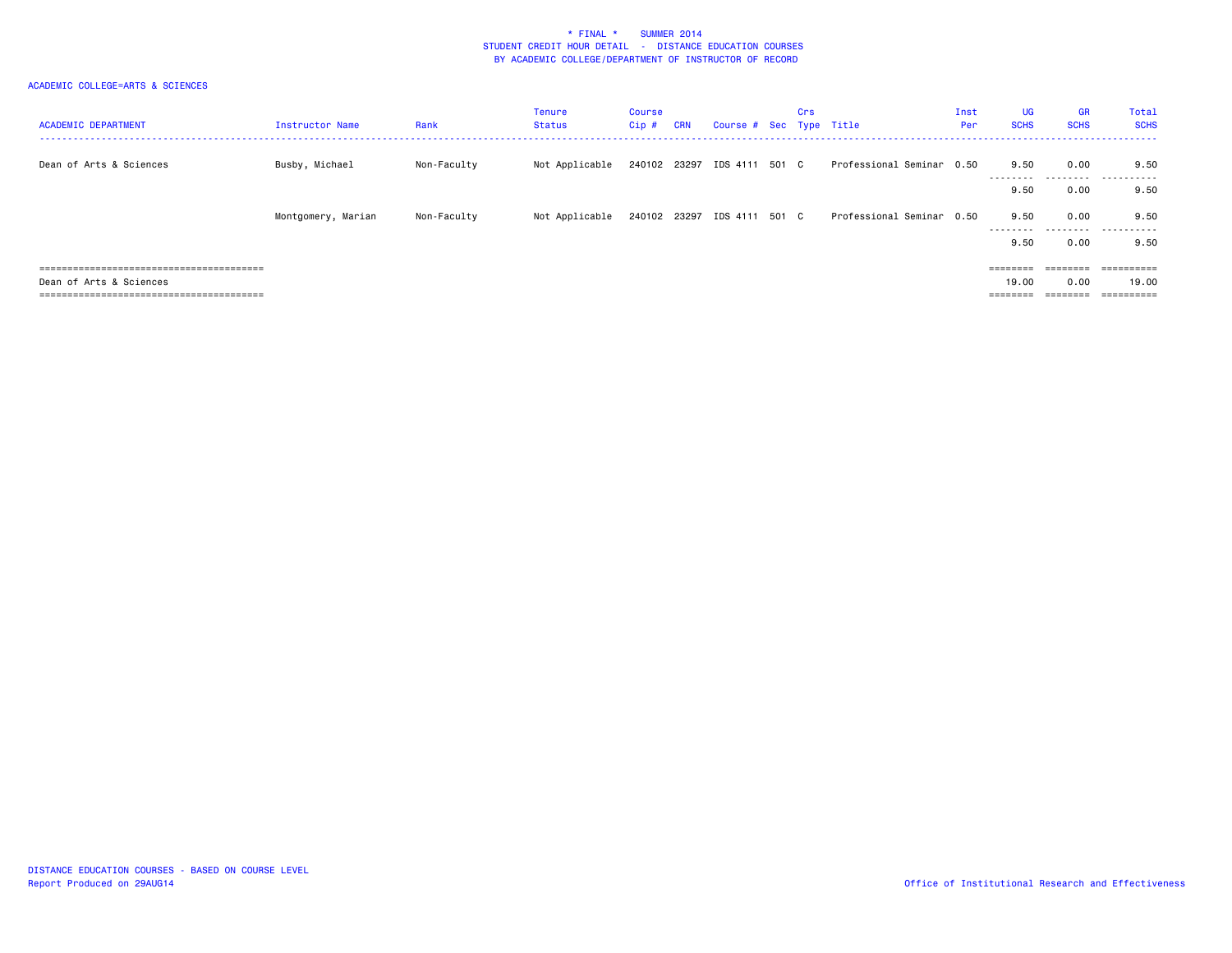| <b>ACADEMIC DEPARTMENT</b> | Instructor Name | Rank     | <b>Tenure</b><br><b>Status</b> | Course<br>Cip# | <b>CRN</b> | Course # Sec Type Title | Crs |                      | Inst<br>Per | UG<br><b>SCHS</b> | <b>GR</b><br><b>SCHS</b> | Total<br><b>SCHS</b> |
|----------------------------|-----------------|----------|--------------------------------|----------------|------------|-------------------------|-----|----------------------|-------------|-------------------|--------------------------|----------------------|
| English                    | Stinson, Emily  | Lecturer | Non-Ten Track                  | 130301         | 21434      | LSK 6013 501 C          |     | Academic Writing for | 1.00        | 0.00<br>.         | 30.00<br>.               | 30.00<br>.           |
|                            |                 |          |                                |                |            |                         |     |                      |             | 0.00              | 30,00                    | 30.00                |
|                            |                 |          |                                |                |            |                         |     |                      |             | ---------         | ========                 | ==========           |
| English                    |                 |          |                                |                |            |                         |     |                      |             | 0.00              | 30.00                    | 30.00                |
|                            |                 |          |                                |                |            |                         |     |                      |             | ========          | ========                 |                      |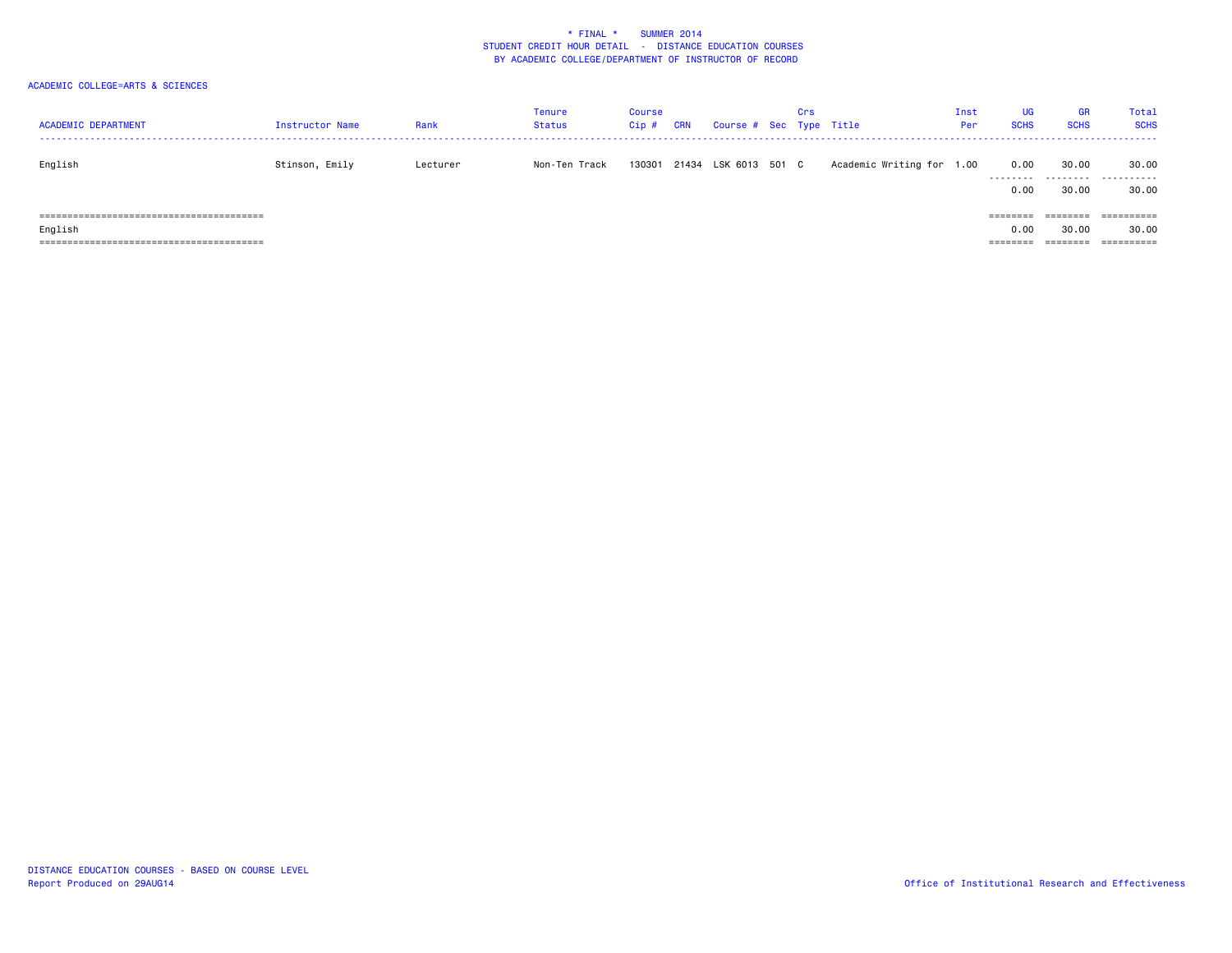| <b>ACADEMIC DEPARTMENT</b> | Instructor Name  | Rank                        | <b>Tenure</b><br><b>Status</b> | <b>Course</b><br>Cip# | <b>CRN</b>   | Course # Sec Type Title  |                | Crs |                                                   | Inst<br>Per | <b>UG</b><br><b>SCHS</b>   | <b>GR</b><br><b>SCHS</b> | Total<br><b>SCHS</b>                                                                                                                                          |
|----------------------------|------------------|-----------------------------|--------------------------------|-----------------------|--------------|--------------------------|----------------|-----|---------------------------------------------------|-------------|----------------------------|--------------------------|---------------------------------------------------------------------------------------------------------------------------------------------------------------|
|                            | .                |                             |                                |                       |              |                          |                |     |                                                   |             |                            |                          | .                                                                                                                                                             |
| Geosciences                | Brown, Michael   | Professor                   | Tenured                        |                       | 400401 21423 | GR 8633                  | 501 C          |     | Climate Change                                    | 0.10        | 0.00                       | 3.90                     | 3.90                                                                                                                                                          |
|                            |                  |                             |                                |                       | 22095        | GR 8573                  | 502 S          |     | Research Applied Met 1.00                         |             | 0.00                       | 27.00                    | 27.00                                                                                                                                                         |
|                            |                  |                             |                                | 400404 21401          |              | GR 4843                  | 501 B          |     | Severe Storm Methods                              | 1.00        | 18.00                      | 0.00                     | 18.00                                                                                                                                                         |
|                            |                  |                             |                                | 400601                | 21410        | GR 6843<br>22092 GR 8410 | 501 B<br>501 S |     | Severe Storm Methods<br>Field Methods Semina 1.00 | 1.00        | 0.00<br>0.00               | 6.00<br>20.00            | 6.00<br>20.00                                                                                                                                                 |
|                            |                  |                             |                                |                       |              |                          |                |     |                                                   |             | .                          | $- - - - -$              | .                                                                                                                                                             |
|                            |                  |                             |                                |                       |              |                          |                |     |                                                   |             | 18.00                      | 56.90                    | 74.90                                                                                                                                                         |
|                            | Carter, William  | Lecturer                    | Non-Ten Track                  | 400404                | 21392        | GR 4473                  | 501 C          |     | Numerical Wx Predict 1.00                         |             | 105.00                     | 0.00                     | 105.00                                                                                                                                                        |
|                            |                  |                             |                                |                       | 21393        | GR 4473                  | 502 C          |     | Numerical Wx Predict 1.00                         |             | 99.00                      | 0.00                     | 99.00                                                                                                                                                         |
|                            |                  |                             |                                |                       | 450701 21386 | GR 1123                  | 501 C          |     | Intro World Geog                                  | 1.00        | 75.00                      | 0.00                     | 75.00                                                                                                                                                         |
|                            |                  |                             |                                |                       | 21398        | GR 4713                  | 501 B          |     | Synoptic Met I                                    | 1.00        | 72.00<br>.                 | 0.00<br>.                | 72.00<br>.                                                                                                                                                    |
|                            |                  |                             |                                |                       |              |                          |                |     |                                                   |             | 351.00                     | 0.00                     | 351.00                                                                                                                                                        |
|                            | Clary, Renee     | Associate Professor Tenured |                                |                       |              | 400601 21899 GG 8000     | 501 D          |     | Research / Thesis                                 | 1.00        | 0.00                       | 1.00                     | 1.00                                                                                                                                                          |
|                            |                  |                             |                                |                       |              |                          |                |     |                                                   |             | . <b>.</b><br>0.00         | 22222<br>1.00            | .<br>.<br>1.00                                                                                                                                                |
|                            |                  |                             |                                |                       |              |                          |                |     |                                                   |             |                            |                          |                                                                                                                                                               |
|                            | Dixon, Paul      | Associate Professor Tenured |                                | 400401                | 22094        | GR 8573                  | 503 S          |     | Research Applied Met 1.00                         |             | 0.00                       | 30.00                    | 30.00                                                                                                                                                         |
|                            |                  |                             |                                | 400404                | 21402        | GR 4843                  | 502 B          |     | Severe Storm Methods                              | 1.00        | 3.00                       | 0.00                     | 3.00                                                                                                                                                          |
|                            |                  |                             |                                |                       | 21411        | GR 6843                  | 502 B          |     | Severe Storm Methods 1.00                         |             | 0.00<br>.                  | 21.00<br>$- - - - -$     | 21.00<br>.                                                                                                                                                    |
|                            |                  |                             |                                |                       |              |                          |                |     |                                                   |             | 3.00                       | 51.00                    | 54.00                                                                                                                                                         |
|                            | Dyer, Jamie      | Associate Professor Tenured |                                | 400401                | 22093        | GR 8573                  | 501 S          |     | Research Applied Met 1.00                         |             | 0.00                       | 27.00                    | 27.00                                                                                                                                                         |
|                            |                  |                             |                                | 400404                | 21407        | GR 6473                  | 501 C          |     | Numerical Wx Predict 1.00                         |             | 0.00                       | 27.00                    | 27.00                                                                                                                                                         |
|                            |                  |                             |                                |                       |              | 450701 21413 GR 6933     | 501 C          |     | Dynamic Meteorology                               | 1.00        | 0.00                       | 6.00                     | 6.00                                                                                                                                                          |
|                            |                  |                             |                                |                       |              |                          |                |     |                                                   |             | .<br>0.00                  | .<br>60.00               | .<br>60.00                                                                                                                                                    |
|                            | Gallagher, John  | Lecturer                    | Non-Ten Track                  | 400601                |              | 21904 GR 8410            | 504 S          |     | Field Methods Semina 0.10                         |             | 0.00                       | 5.50                     | 5.50                                                                                                                                                          |
|                            |                  |                             |                                |                       |              |                          |                |     |                                                   |             | .<br>0.00                  | 5.50                     | .<br>5.50                                                                                                                                                     |
|                            |                  |                             | Not Applicable                 | 450701                | 21388        | GR 4303                  | 501 B          |     |                                                   | 0.90        | 40.50                      | 0.00                     | 40.50                                                                                                                                                         |
|                            | Grala, Katarzyna | Non-Faculty                 |                                |                       |              | 21405 GR 6303            | 501 B          |     | Principles of GIS<br>Principles of GIS            | 0.90        | 0.00                       | 18.90                    | 18.90                                                                                                                                                         |
|                            |                  |                             |                                |                       |              |                          |                |     |                                                   |             | .                          | .                        | .                                                                                                                                                             |
|                            |                  |                             |                                |                       |              |                          |                |     |                                                   |             | 40.50                      | 18.90                    | 59.40                                                                                                                                                         |
|                            | Gutter, Barrett  | Grad Teach Assist           | Not Applicable                 |                       |              | 400401 21423 GR 8633     | 501 C          |     | Climate Change                                    | 0.90        | 0.00<br>$\sim$ $\sim$<br>. | 35.10                    | 35.10<br>$\frac{1}{2} \left( \frac{1}{2} \right) \left( \frac{1}{2} \right) \left( \frac{1}{2} \right) \left( \frac{1}{2} \right) \left( \frac{1}{2} \right)$ |
|                            |                  |                             |                                |                       |              |                          |                |     |                                                   |             | 0.00                       | 35.10                    | 35.10                                                                                                                                                         |
|                            | Haney, Christa   | Instructor                  | Non-Ten Track                  | 400601                | 21380        | GG 3603                  | 501 C          |     | Intro To Oceanograph 1.00                         |             | 111.00                     | 0.00                     | 111.00                                                                                                                                                        |
|                            |                  |                             |                                |                       |              | 21381 GG 3603            | 502 C          |     | Intro To Oceanograph 1.00                         |             | 75.00                      | 0.00                     | 75.00                                                                                                                                                         |
|                            |                  |                             |                                |                       |              |                          |                |     |                                                   |             | .                          | .                        |                                                                                                                                                               |
|                            |                  |                             |                                |                       |              |                          |                |     |                                                   |             | 186.00                     | 0.00                     | 186.00                                                                                                                                                        |
|                            | Kirkland, Brenda | Associate Professor Tenured |                                |                       |              | 400601 21906 GR 8410     | 506 S          |     | Field Methods Semina 1.00                         |             | 0.00<br>.                  | 31.00                    | 31.00<br>د د د د د                                                                                                                                            |
|                            |                  |                             |                                |                       |              |                          |                |     |                                                   |             | 0.00                       | 31.00                    | 31.00                                                                                                                                                         |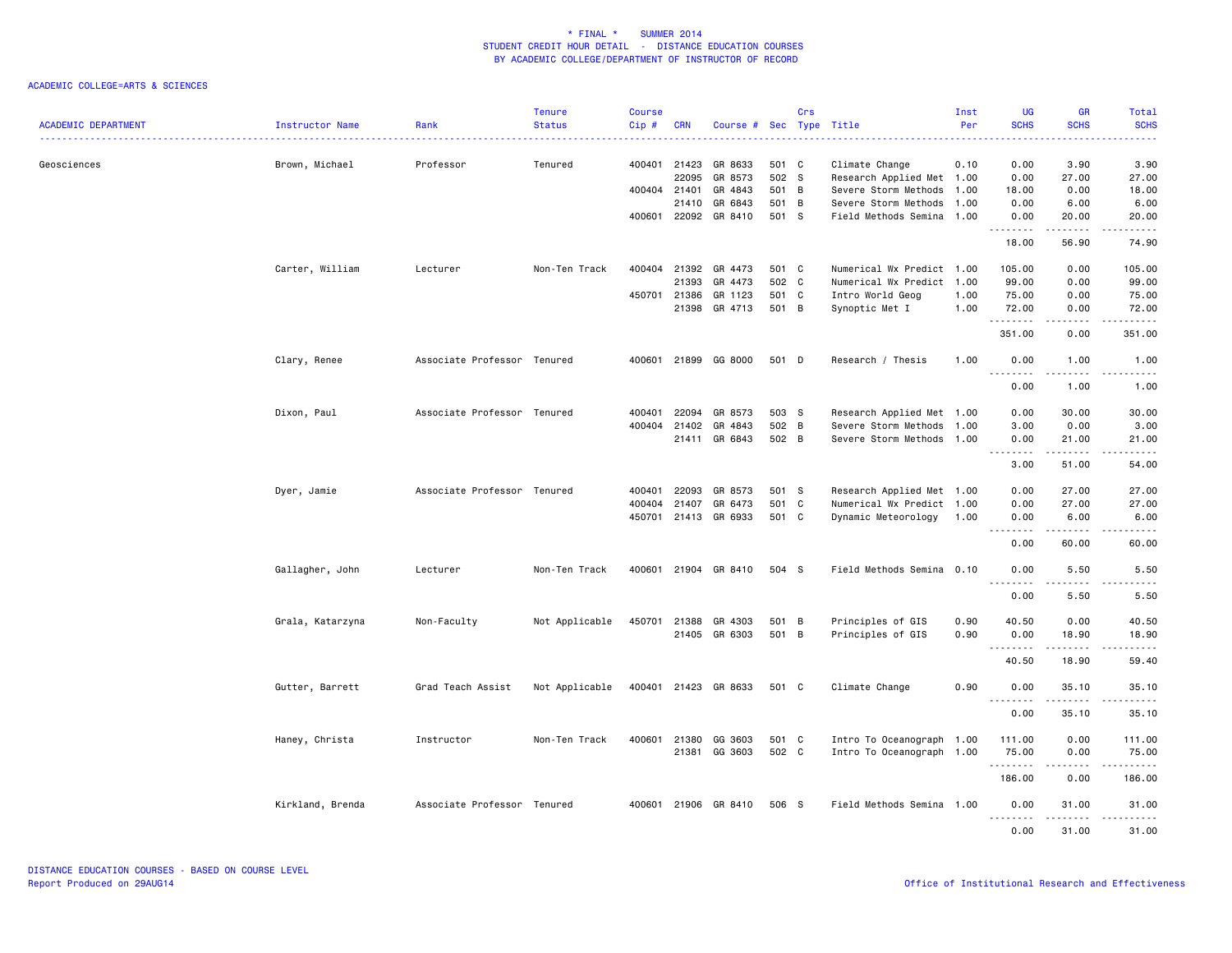| <b>ACADEMIC DEPARTMENT</b> | Instructor Name                                     | Rank                          | <b>Tenure</b><br><b>Status</b> | <b>Course</b><br>Cip# | <b>CRN</b> | Course #      | Sec   | Crs<br>Type | Title                     | Inst<br>Per | UG<br><b>SCHS</b>                                                                                                                                            | <b>GR</b><br><b>SCHS</b> | Total<br><b>SCHS</b>   |
|----------------------------|-----------------------------------------------------|-------------------------------|--------------------------------|-----------------------|------------|---------------|-------|-------------|---------------------------|-------------|--------------------------------------------------------------------------------------------------------------------------------------------------------------|--------------------------|------------------------|
| Geosciences                | Mercer, Andrew                                      | Assistant Professor Ten Track |                                | 400401                | 21907      | GR 8453       | 501 C |             | Quant Analysis Climo      | 1.00        | 0.00                                                                                                                                                         | 51.00                    | 51.00                  |
|                            |                                                     |                               |                                |                       | 21908      | GR 8453       | 502 C |             | Quant Analysis Climo      | 1.00        | 0.00                                                                                                                                                         | 18.00                    | 18.00                  |
|                            |                                                     |                               |                                | 450701                | 21421      | GR 8553       | 501 S |             | Research Methods in       | 1.00        | 0.00                                                                                                                                                         | 51.00                    | 51.00                  |
|                            |                                                     |                               |                                |                       | 21422      | GR 8553       | 502 S |             | Research Methods in       | 1.00        | 0.00<br>$\frac{1}{2} \left( \frac{1}{2} \right) \left( \frac{1}{2} \right) \left( \frac{1}{2} \right) \left( \frac{1}{2} \right) \left( \frac{1}{2} \right)$ | 36.00<br>.               | 36.00<br>.             |
|                            |                                                     |                               |                                |                       |            |               |       |             |                           |             | 0.00                                                                                                                                                         | 156.00                   | 156.00                 |
|                            | Mylroie, John                                       | Professor                     | Tenured                        | 400601                | 21901      | GR 8410       | 502 S |             | Field Methods Semina 1.00 |             | 0.00                                                                                                                                                         | 57.00                    | 57.00                  |
|                            |                                                     |                               |                                |                       | 21903      | GR 8410       | 503 S |             | Field Methods Semina 1.00 |             | 0.00                                                                                                                                                         | 43.00                    | 43.00                  |
|                            |                                                     |                               |                                | 450701                | 21414      | GR 8400       | 501 E |             | Field Meth In Geosci 0.50 |             | 0.00                                                                                                                                                         | 16.00                    | 16.00                  |
|                            |                                                     |                               |                                |                       | 21415      | GR 8400       | 502 E |             | Field Meth In Geosci 0.50 |             | 0.00                                                                                                                                                         | 20.50                    | 20.50                  |
|                            |                                                     |                               |                                |                       | 21416      | GR 8400       | 503 E |             | Field Meth In Geosci 0.50 |             | 0.00<br>.                                                                                                                                                    | 15.50                    | 15.50                  |
|                            |                                                     |                               |                                |                       |            |               |       |             |                           |             | 0.00                                                                                                                                                         | 152.00                   | 152.00                 |
|                            | Nagel, Athena                                       | Instructor                    | Non-Ten Track                  | 400601                |            | 21378 GG 1111 | 501 L |             | Earth Science I Lab       | 1.00        | 10.00                                                                                                                                                        | 0.00                     | 10.00                  |
|                            |                                                     |                               |                                |                       | 21379      | GG 1113       | 501 C |             | Survey Earth Sci I        | 1.00        | 66.00                                                                                                                                                        | 0.00                     | 66.00                  |
|                            |                                                     |                               |                                |                       | 21896      | GG 1111       | 502 L |             | Earth Science I Lab       | 1.00        | 8.00                                                                                                                                                         | 0.00                     | 8.00                   |
|                            |                                                     |                               |                                |                       | 21900      | GG 8503       | 501 C |             | Landforms                 | 0.90        | 0.00                                                                                                                                                         | 16.20                    | 16.20                  |
|                            |                                                     |                               |                                |                       |            | 22307 GG 4333 | 501 C |             | Geowriting                | 1.00        | 66.00<br>.                                                                                                                                                   | 0.00<br>.                | 66.00<br>.             |
|                            |                                                     |                               |                                |                       |            |               |       |             |                           |             | 150.00                                                                                                                                                       | 16.20                    | 166.20                 |
|                            | Nordstrom, Gregory                                  | Lecturer                      | Non-Ten Track                  | 450701                | 21385      | GR 1114       | 501 B |             | Physical Geography        | 1.00        | 80.00                                                                                                                                                        | 0.00                     | 80.00                  |
|                            |                                                     |                               |                                |                       | 21387      | GR 1603       | 501 C |             | Intro To Meteorology      | 1.00        | 81.00                                                                                                                                                        | 0.00                     | 81,00                  |
|                            |                                                     |                               |                                |                       | 21390      | GR 4453       | 501 C |             | Weather Prediction I 1.00 |             | 78.00                                                                                                                                                        | 0.00                     | 78.00                  |
|                            |                                                     |                               |                                |                       |            | 21391 GR 4453 | 502 C |             | Weather Prediction I 1.00 |             | 75.00<br>.                                                                                                                                                   | 0.00<br>.                | 75.00<br>$- - - - - -$ |
|                            |                                                     |                               |                                |                       |            |               |       |             |                           |             | 314.00                                                                                                                                                       | 0.00                     | 314.00                 |
|                            | Rodgers, John                                       | Associate Professor Tenured   |                                | 400601                | 21382      | GG 8203       | 501 C |             | Ocean Science             | 1.00        | 0.00                                                                                                                                                         | 81.00                    | 81.00                  |
|                            |                                                     |                               |                                |                       | 21383      | GG 8203       | 502 C |             | Ocean Science             | 1.00        | 0.00                                                                                                                                                         | 84.00                    | 84.00                  |
|                            |                                                     |                               |                                |                       | 21904      | GR 8410       | 504 S |             | Field Methods Semina      | 0.90        | 0.00                                                                                                                                                         | 49.50                    | 49.50                  |
|                            |                                                     |                               |                                | 450701                | 21388      | GR 4303       | 501 B |             | Principles of GIS         | 0.10        | 4.50                                                                                                                                                         | 0.00                     | 4.50                   |
|                            |                                                     |                               |                                |                       | 21405      | GR 6303       | 501 B |             | Principles of GIS         | 0.10        | 0.00                                                                                                                                                         | 2.10<br>.                | 2.10<br>$\frac{1}{2}$  |
|                            |                                                     |                               |                                |                       |            |               |       |             |                           |             | 4.50                                                                                                                                                         | 216.60                   | 221.10                 |
|                            | Schmitz, Darrel                                     | Professor                     | Tenured                        | 400601                |            | 21900 GG 8503 | 501 C |             | Landforms                 | 0.10        | 0.00<br>$\frac{1}{2}$<br>$  -$                                                                                                                               | 1.80<br>.                | 1.80<br>.              |
|                            |                                                     |                               |                                |                       |            |               |       |             |                           |             | 0.00                                                                                                                                                         | 1.80                     | 1.80                   |
|                            | Sherman-Morris, Kathlee Associate Professor Tenured |                               |                                | 400401                | 22096      | GR 8573       | 504 S |             | Research Applied Met 1.00 |             | 0.00                                                                                                                                                         | 12.00                    | 12.00                  |
|                            |                                                     |                               |                                | 450701                | 21396      | GR 4640       | 501 E |             | Met Internship            | 1.00        | 4.00                                                                                                                                                         | 0.00                     | 4.00                   |
|                            |                                                     |                               |                                |                       | 21408      | GR 6603       | 501 C |             | Climatology               | 0.10        | 0.00                                                                                                                                                         | 8.70                     | 8.70                   |
|                            |                                                     |                               |                                |                       | 21409      | GR 6603       | 502 C |             | Climatology               | 0.10        | 0.00                                                                                                                                                         | 8.40                     | 8.40                   |
|                            |                                                     |                               |                                |                       | 21414      | GR 8400       | 501 E |             | Field Meth In Geosci      | 0.50        | 0.00                                                                                                                                                         | 16.00                    | 16.00                  |
|                            |                                                     |                               |                                |                       | 21415      | GR 8400       | 502 E |             | Field Meth In Geosci      | 0.50        | 0.00                                                                                                                                                         | 20.50                    | 20.50                  |
|                            |                                                     |                               |                                |                       | 21416      | GR 8400       | 503 E |             | Field Meth In Geosci      | 0.50        | 0.00                                                                                                                                                         | 15.50                    | 15.50                  |
|                            |                                                     |                               |                                |                       |            |               |       |             |                           |             | 4.00                                                                                                                                                         | 81.10                    | 85.10                  |
|                            | Vandewege, Reynold                                  | Instructor                    | Non-Ten Track                  | 450701                |            | 21408 GR 6603 | 501 C |             | Climatology               | 0.90        | 0.00                                                                                                                                                         | 78.30                    | 78.30                  |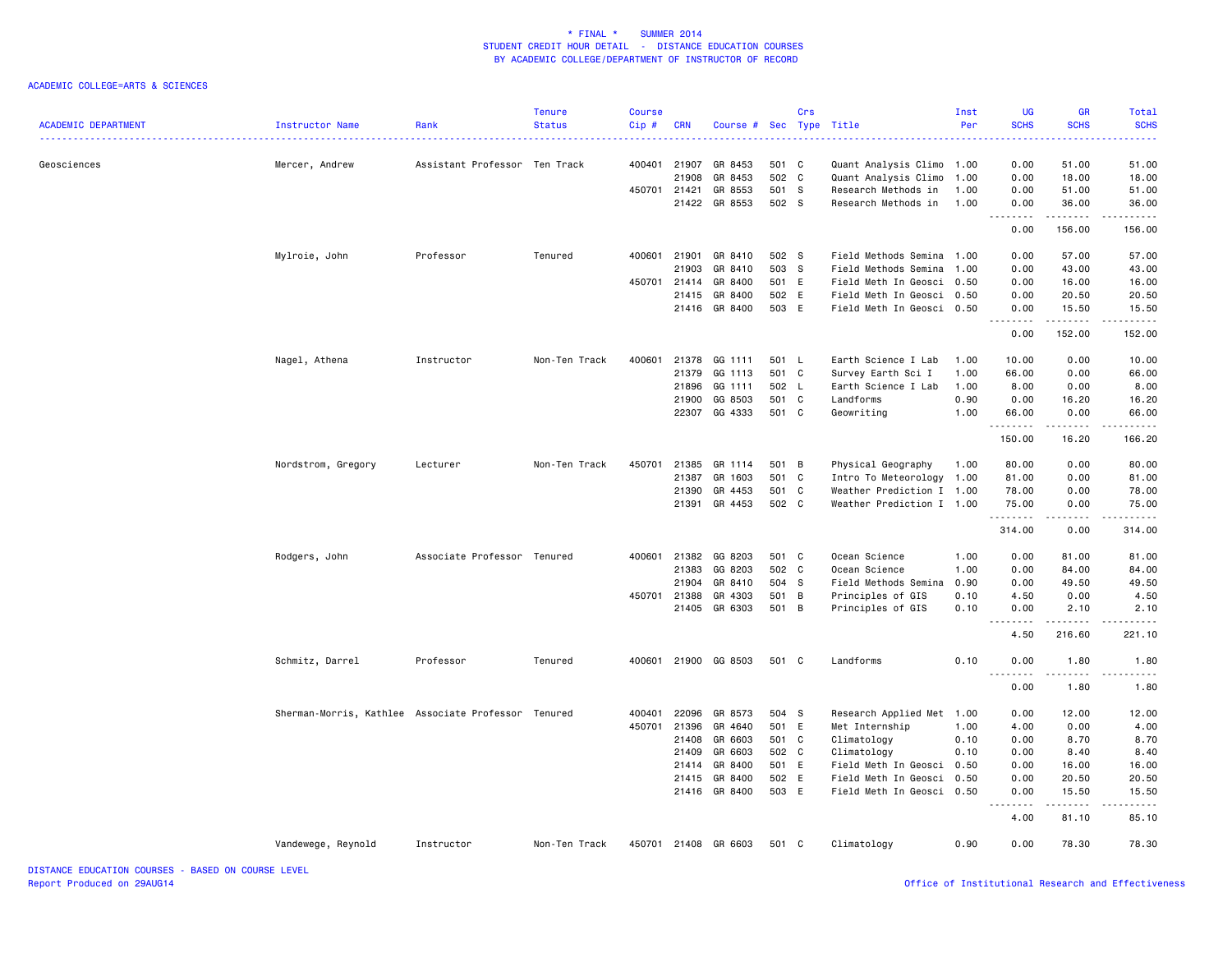| <b>ACADEMIC DEPARTMENT</b> | Instructor Name    | Rank       | <b>Tenure</b><br><b>Status</b> | <b>Course</b><br>$Cip$ # | <b>CRN</b> | Course # Sec Type Title  |                | Crs |                                            | Inst<br>Per  | UG<br><b>SCHS</b>           | <b>GR</b><br><b>SCHS</b> | Total<br><b>SCHS</b>    |
|----------------------------|--------------------|------------|--------------------------------|--------------------------|------------|--------------------------|----------------|-----|--------------------------------------------|--------------|-----------------------------|--------------------------|-------------------------|
| Geosciences                | Vandewege, Reynold | Instructor | Non-Ten Track                  | 450701                   |            | 21409 GR 6603            | 502 C          |     | Climatology                                | 0.90         | 0.00<br>- - - - - - - - -   | 75.60<br>---------       | 75.60<br>.<br>$ -$      |
|                            |                    |            |                                |                          |            |                          |                |     |                                            |              | 0.00                        | 153.90                   | 153.90                  |
|                            | Wallace, Timothy   | Instructor | Non-Ten Track                  | 450701                   | 21394      | GR 4613<br>21395 GR 4613 | 501 B<br>502 B |     | Applied Climatology<br>Applied Climatology | 1.00<br>1.00 | 117.00<br>90.00             | 0.00<br>0.00             | 117.00<br>90.00         |
|                            |                    |            |                                |                          | 21897      | GR 4603                  | 501 C          |     | Climatology                                | 1.00         | 114.00                      | 0.00                     | 114.00                  |
|                            |                    |            |                                |                          |            | 21898 GR 4603            | 502 C          |     | Climatology                                | 1.00         | 108.00<br>- - - - - - - - - | 0.00<br>.                | 108.00<br>- - - - - - - |
|                            |                    |            |                                |                          |            |                          |                |     |                                            |              | 429.00                      | 0.00                     | 429,00                  |
|                            |                    |            |                                |                          |            |                          |                |     |                                            |              | ========                    |                          | ==========              |
| Geosciences                |                    |            |                                |                          |            |                          |                |     |                                            |              | 1500.00                     | 1037.00                  | 2537.00                 |
|                            |                    |            |                                |                          |            |                          |                |     |                                            |              | ========                    | ---------                | ==========              |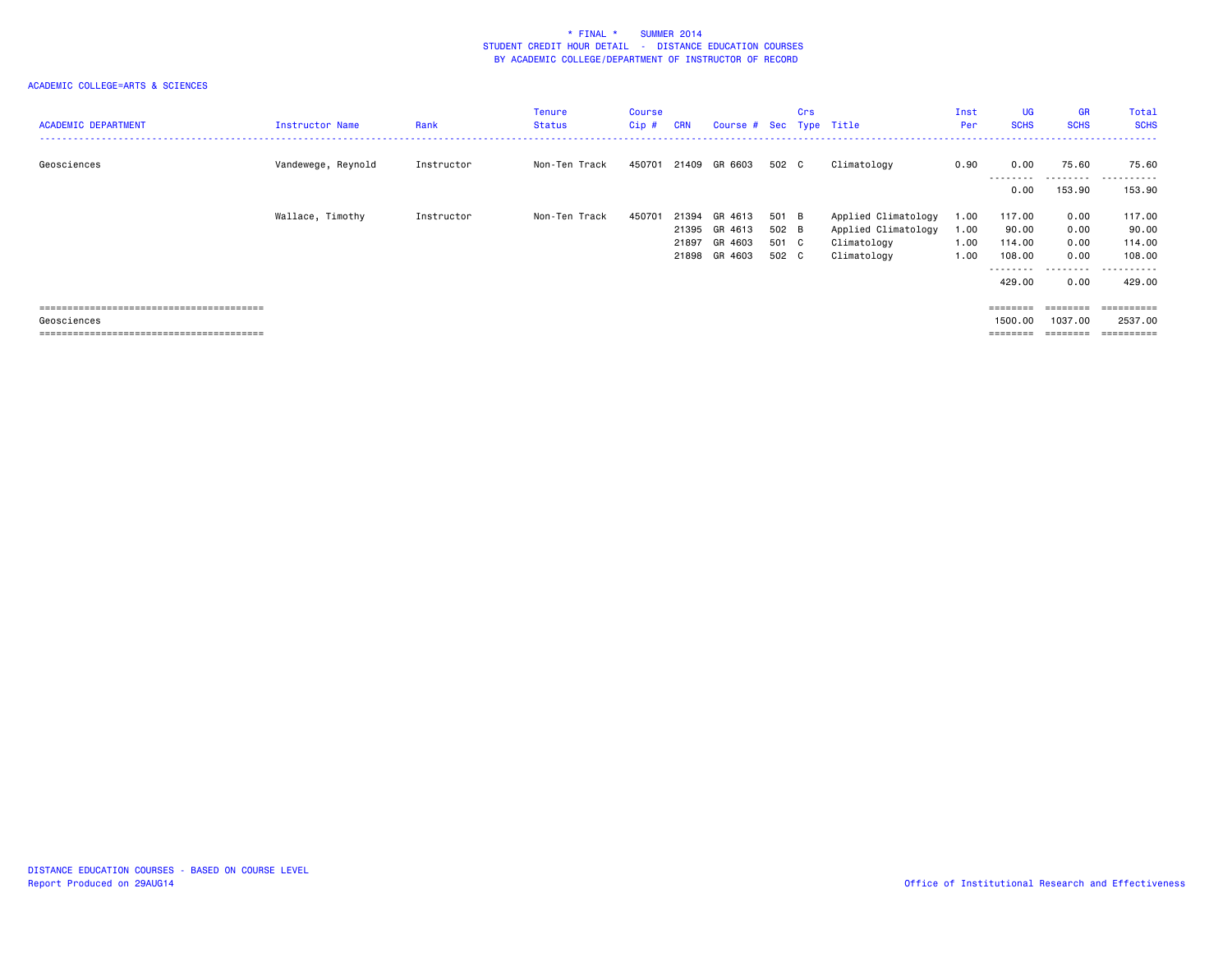| <b>ACADEMIC DEPARTMENT</b> | <b>Instructor Name</b> | Rank       | <b>Tenure</b><br><b>Status</b> | <b>Course</b><br>Cip# | <b>CRN</b> | Course # Sec         |       | Crs | Type Title                | Inst<br>Per | <b>UG</b><br><b>SCHS</b> | <b>GR</b><br><b>SCHS</b> | Total<br><b>SCHS</b> |
|----------------------------|------------------------|------------|--------------------------------|-----------------------|------------|----------------------|-------|-----|---------------------------|-------------|--------------------------|--------------------------|----------------------|
|                            |                        |            |                                |                       |            |                      |       |     |                           |             |                          |                          |                      |
| Mathematics & Statistics   | Eaton, Jonathan        | Instructor | Non-Ten Track                  | 270501                |            | 21442 MA 2113        | 501 C |     | Intro to Stats            | 1.00        | 48.00                    | 0.00                     | 48.00                |
|                            |                        |            |                                |                       |            | 21473 ST 2113        | 501 C |     | Intro to Stats            | 1.00        | 36.00                    | 0.00                     | 36.00                |
|                            |                        |            |                                |                       |            |                      |       |     |                           |             | ---------<br>84.00       | ---------<br>0.00        | .<br>84.00           |
|                            | Shaw, Patricia         | Instructor | Non-Ten Track                  | 270101                | 21437      | MA 1323              | 501 C |     | Trigonometry              | 1.00        | 69.00                    | 0.00                     | 69.00                |
|                            |                        |            |                                |                       |            | 21441 MA 1723        | 501 C |     | Calculus II               | 1.00        | 51.00<br>--------        | 0.00<br>---------        | 51.00<br>------      |
|                            |                        |            |                                |                       |            |                      |       |     |                           |             | 120.00                   | 0.00                     | 120.00               |
|                            | Walters, Kimberly      | Instructor | Non-Ten Track                  |                       |            | 270101 21436 MA 1313 | 501 C |     | College Algebra           | 1.00        | 51.00<br>- - - - - - - - | 0.00<br>- - - - - - - -  | 51.00<br>.           |
|                            |                        |            |                                |                       |            |                      |       |     |                           |             | 51.00                    | 0.00                     | 51.00                |
|                            | Woodard, Kelly         | Lecturer   | Non-Ten Track                  | 270101                | 21438      | MA 1413              | 501 C |     | Structure Real Numbe 1.00 |             | 27.00                    | 0.00                     | 27.00                |
|                            |                        |            |                                |                       |            | 21439 MA 1423        | 501 C |     | Problem Solving Real 1.00 |             | 51.00                    | 0.00                     | 51.00                |
|                            |                        |            |                                |                       |            | 21440 MA 1433        | 501 C |     | Informal Geom & Meas 1.00 |             | 36.00                    | 0.00                     | 36.00                |
|                            |                        |            |                                |                       |            |                      |       |     |                           |             | ---------                | - - - - -                | .                    |
|                            |                        |            |                                |                       |            |                      |       |     |                           |             | 114.00                   | 0.00                     | 114.00               |
|                            |                        |            |                                |                       |            |                      |       |     |                           |             | ========                 | ---------                | EEEEEEEEE            |
| Mathematics & Statistics   |                        |            |                                |                       |            |                      |       |     |                           |             | 369.00                   | 0.00                     | 369,00               |
|                            |                        |            |                                |                       |            |                      |       |     |                           |             | ========                 | ========                 | ==========           |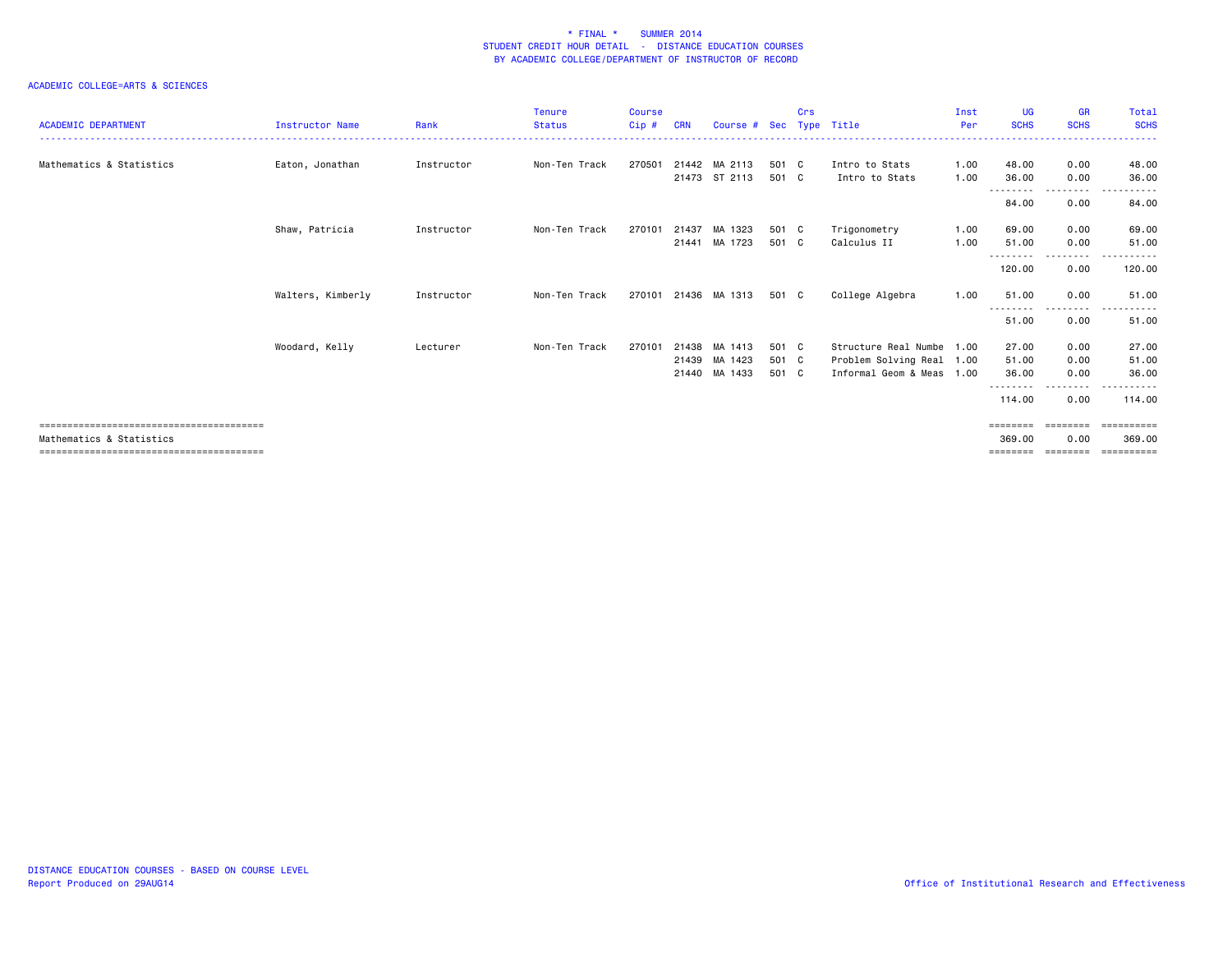| <b>ACADEMIC DEPARTMENT</b> | Instructor Name | Rank       | <b>Tenure</b><br>Status | Course<br>Cip # | <b>CRN</b> | Course # Sec Type Title |       | Crs |                     | Inst<br>Per | <b>UG</b><br><b>SCHS</b> | <b>GR</b><br><b>SCHS</b>  | Total<br><b>SCHS</b>                     |
|----------------------------|-----------------|------------|-------------------------|-----------------|------------|-------------------------|-------|-----|---------------------|-------------|--------------------------|---------------------------|------------------------------------------|
| Philosophy & Religion      | Bickle, John    | Professor  | Tenured                 | 380101          | 21450      | PHI 1103 501 C          |       |     | Intro To Philosophy | 1.00        | 48.00                    | 0.00                      | 48.00                                    |
|                            |                 |            |                         |                 |            | 21453 PHI 1123 551 C    |       |     | Intro To Ethics     | 1.00        | 57.00<br>---------       | 0.00<br>.                 | 57.00<br>.                               |
|                            |                 |            |                         |                 |            |                         |       |     |                     |             | 105.00                   | 0.00                      | 105.00                                   |
|                            | Bisson, Albert  | Instructor | Non-Ten Track           | 380201          |            | 21465 REL 1103          | 501 C |     | Intro To Religion   | 1.00        | 51.00                    | 0.00                      | 51.00                                    |
|                            |                 |            |                         |                 |            | 21466 REL 1103 551 C    |       |     | Intro To Religion   | 1.00        | 69.00<br>---------       | 0.00<br>.                 | 69.00<br>-------<br>$\sim$ $\sim$ $\sim$ |
|                            |                 |            |                         |                 |            |                         |       |     |                     |             | 120.00                   | 0.00                      | 120.00                                   |
|                            | Spewak, David   | Instructor | Non-Ten Track           | 380101          |            | 21452 PHI 1123 501 C    |       |     | Intro To Ethics     | 1.00        | 51.00                    | 0.00                      | 51.00                                    |
|                            |                 |            |                         |                 |            |                         |       |     |                     |             | 51.00                    | - - - - - - - - -<br>0.00 | ------<br>$\sim$ $\sim$<br>51.00         |
|                            |                 |            |                         |                 |            |                         |       |     |                     |             | ========                 | ========                  |                                          |
| Philosophy & Religion      |                 |            |                         |                 |            |                         |       |     |                     |             | 276.00<br>========       | 0.00<br>========          | 276.00<br>==========                     |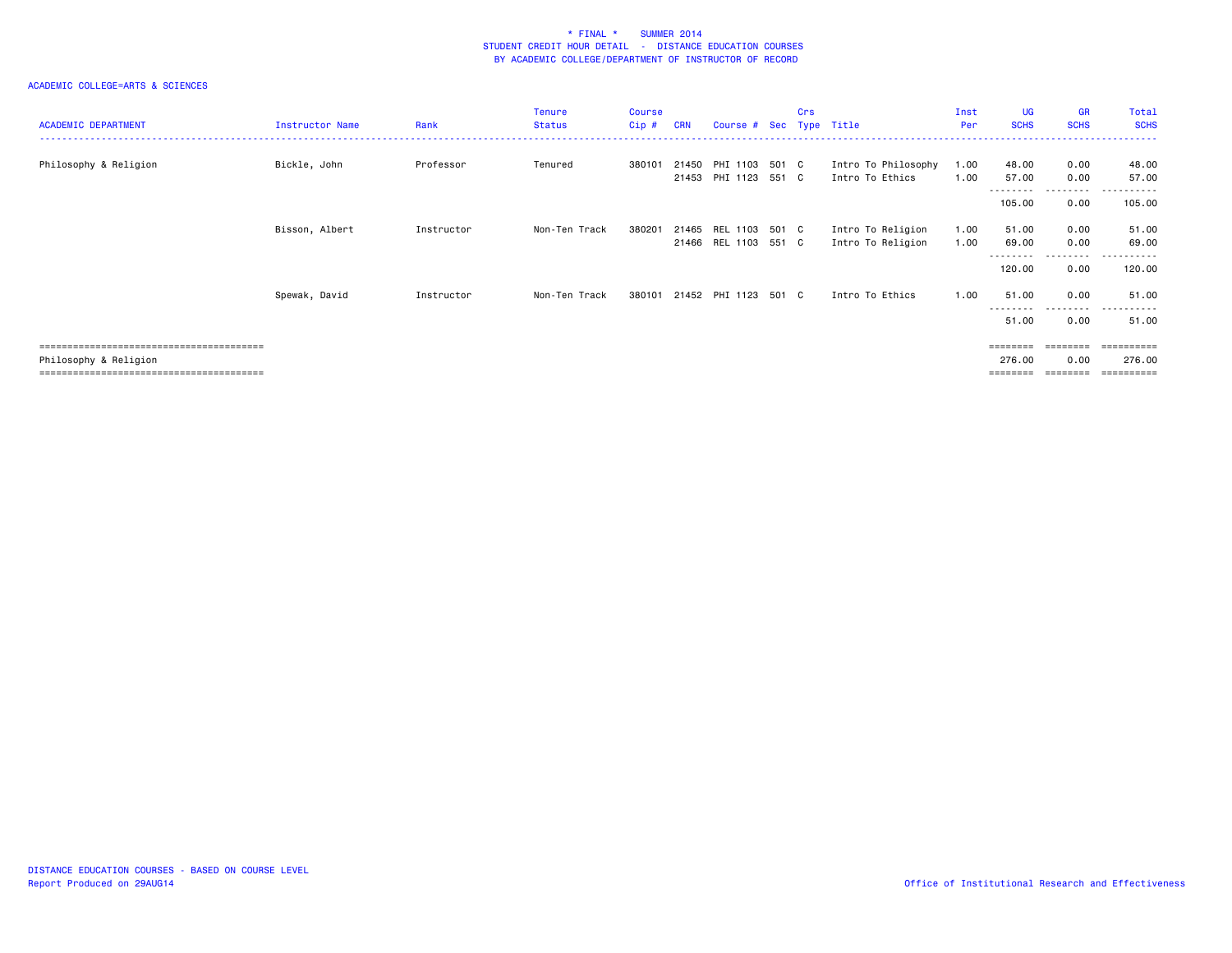| <b>ACADEMIC DEPARTMENT</b><br>------------------------------------ | Instructor Name      | Rank        | <b>Tenure</b><br>Status | Course<br>Cip# | <b>CRN</b> | Course # Sec Type Title |       | Crs |                           | Inst<br>Per | UG<br><b>SCHS</b> | <b>GR</b><br><b>SCHS</b> | Total<br><b>SCHS</b> |
|--------------------------------------------------------------------|----------------------|-------------|-------------------------|----------------|------------|-------------------------|-------|-----|---------------------------|-------------|-------------------|--------------------------|----------------------|
| Physics & Astronomy                                                | Bennett, Christopher | Non-Faculty | Not Applicable          | 400801         |            | 22085 PH 1021           | 501 L |     | Physical Science Lab 1.00 |             | 4.00<br>.         | 0.00                     | 4.00<br>             |
|                                                                    |                      |             |                         |                |            |                         |       |     |                           |             | 4.00              | 0.00                     | 4.00                 |
|                                                                    |                      |             |                         |                |            |                         |       |     |                           |             | ========          | ========                 | ==========           |
| Physics & Astronomy                                                |                      |             |                         |                |            |                         |       |     |                           |             | 4.00              | 0.00                     | 4.00                 |
|                                                                    |                      |             |                         |                |            |                         |       |     |                           |             | ========          | ========                 |                      |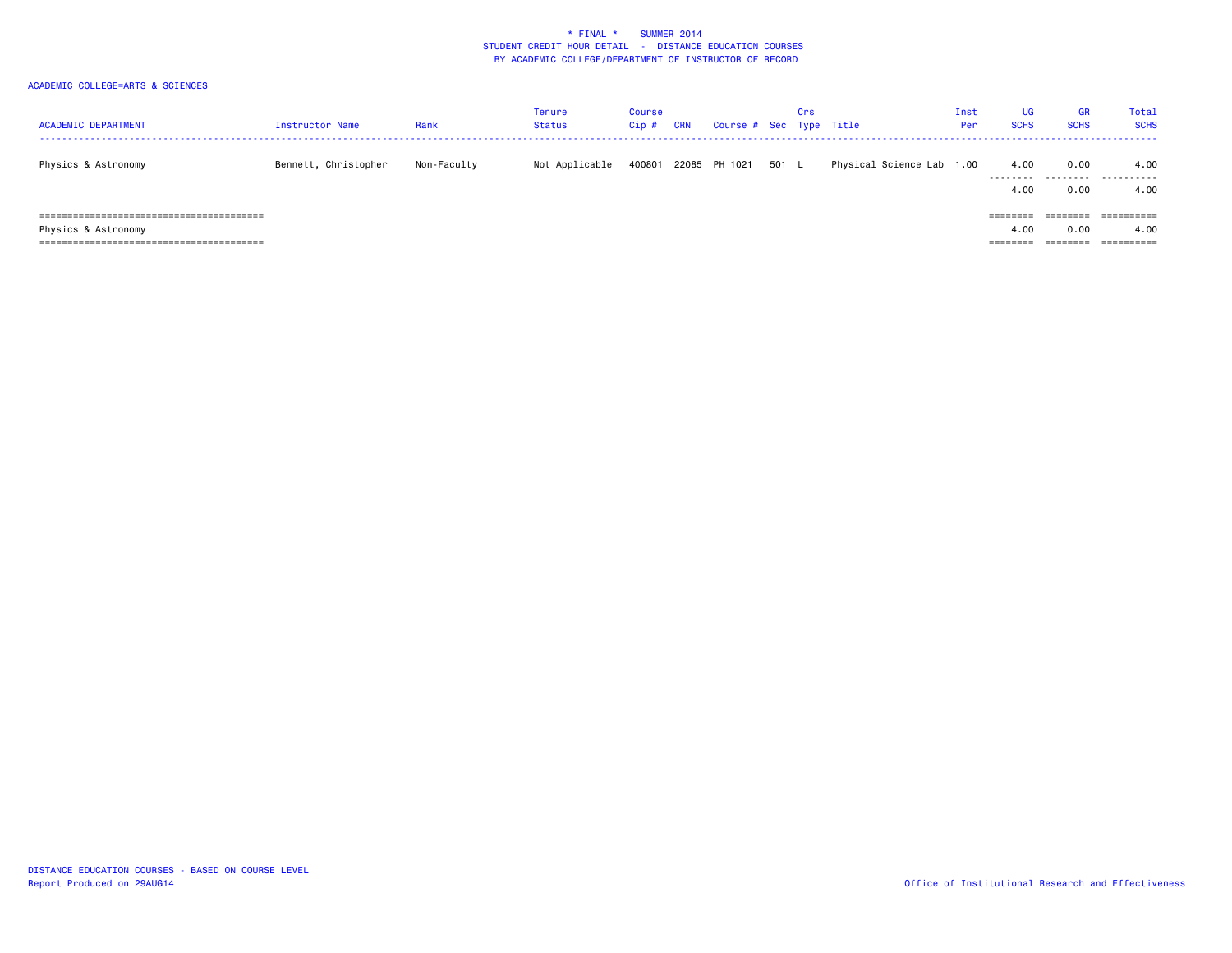| <b>ACADEMIC DEPARTMENT</b>                          | Instructor Name  | Rank       | <b>Tenure</b><br><b>Status</b> | <b>Course</b><br>$Cip$ # | <b>CRN</b> | Course # Sec Type Title     |       | Crs |                          | Inst<br>Per | <b>UG</b><br><b>SCHS</b> | <b>GR</b><br><b>SCHS</b> | Total<br><b>SCHS</b>  |
|-----------------------------------------------------|------------------|------------|--------------------------------|--------------------------|------------|-----------------------------|-------|-----|--------------------------|-------------|--------------------------|--------------------------|-----------------------|
| Political Science & Public Administratio Adams, Joe |                  | Lecturer   | Non-Ten Track                  |                          |            | 440401 21455 PPA 8733 502 S |       |     | Public Program Eval 1.00 |             | 0.00<br>.                | 18.00<br>---------       | 18.00<br>$- - -$<br>. |
|                                                     |                  |            |                                |                          |            |                             |       |     |                          |             | 0.00                     | 18.00                    | 18.00                 |
|                                                     | Waide, David     | Instructor | Non-Ten Track                  | 451001                   |            | 21456 PPA 8743 501 C        |       |     | Administrative Law       | 1.00        | 0.00                     | 36.00                    | 36.00<br>------       |
|                                                     |                  |            |                                |                          |            |                             |       |     |                          |             | 0.00                     | 36.00                    | 36.00                 |
|                                                     | Wiseman, William | Professor  | Tenured                        | 440401                   |            | 22530 PPA 9623              | 501 S |     | Rural Gov Admin II       | 1.00        | 0.00<br>---------        | 21.00<br>---------       | 21.00<br>.            |
|                                                     |                  |            |                                |                          |            |                             |       |     |                          |             | 0.00                     | 21.00                    | 21.00                 |
|                                                     |                  |            |                                |                          |            |                             |       |     |                          |             |                          |                          | =========             |
| Political Science & Public Administratio            |                  |            |                                |                          |            |                             |       |     |                          |             | 0.00                     | 75.00                    | 75.00                 |
|                                                     |                  |            |                                |                          |            |                             |       |     |                          |             |                          | .=======                 | $=$ = = = = = = = = = |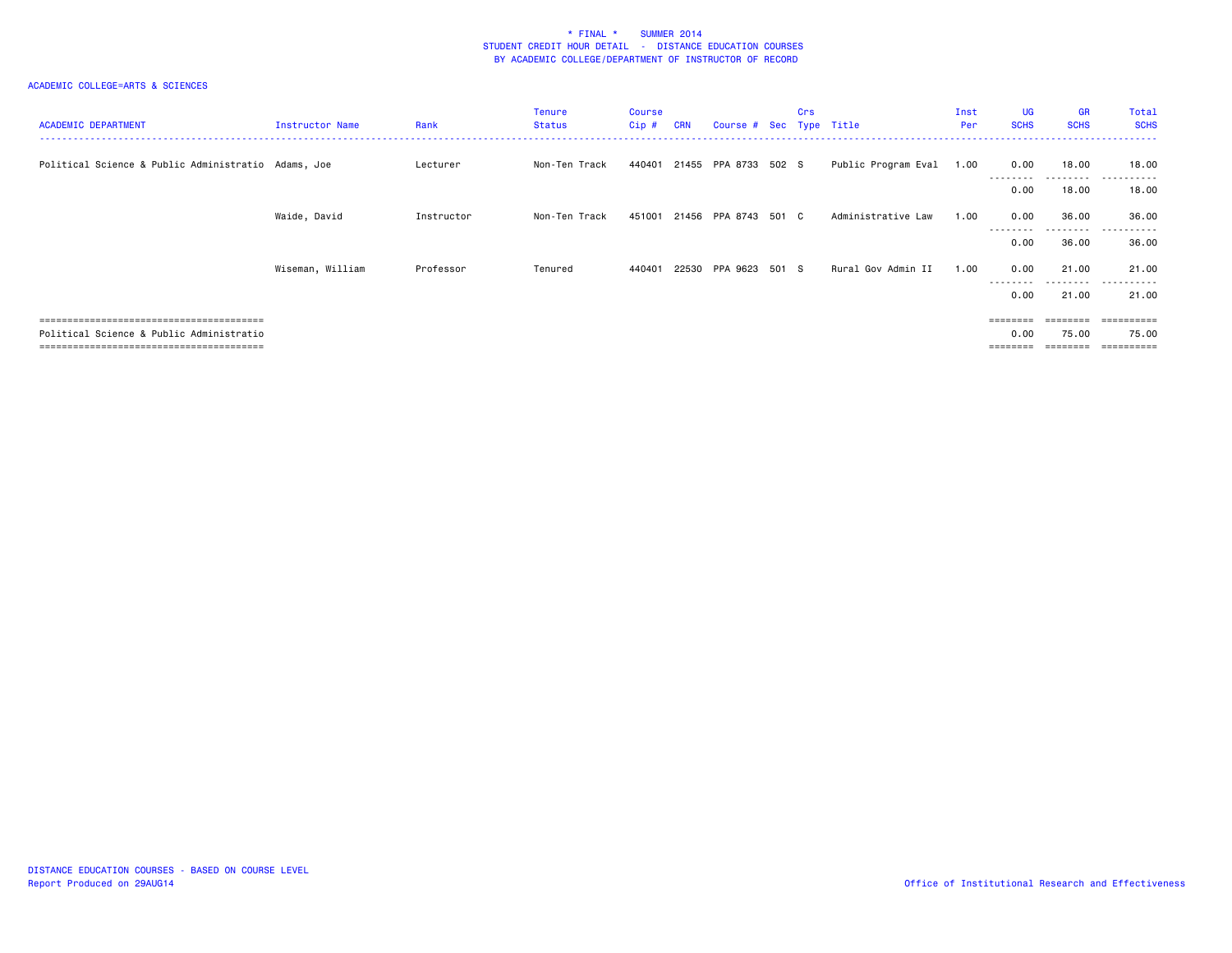| <b>ACADEMIC DEPARTMENT</b> | Instructor Name    | Rank                          | <b>Tenure</b><br><b>Status</b> | <b>Course</b><br>Cip# | <b>CRN</b> | Course # Sec                                 |       | Crs | Type Title                                             | Inst<br>Per | <b>UG</b><br><b>SCHS</b> | <b>GR</b><br><b>SCHS</b> | Total<br><b>SCHS</b>  |
|----------------------------|--------------------|-------------------------------|--------------------------------|-----------------------|------------|----------------------------------------------|-------|-----|--------------------------------------------------------|-------------|--------------------------|--------------------------|-----------------------|
| Psychology                 | Armstrong, Kevin   | Associate Professor Tenured   |                                | 420101                |            | 21460 PSY 3363 501 C                         |       |     | Behav Modification                                     | 1.00        | 60.00                    | 0.00                     | 60.00                 |
|                            |                    |                               |                                |                       |            |                                              |       |     |                                                        |             | ---------<br>60.00       | .<br>0.00                | . <b>.</b> .<br>60.00 |
|                            | Gresham, Courtney  | Non-Faculty                   | Not Applicable                 | 420101                |            | 21457 PSY 3213 501 C<br>21458 PSY 3343 501 C |       |     | Psych Of Ab Behavior 1.00<br>Psych Of Learning         | 1.00        | 33.00<br>42.00           | 0.00<br>0.00             | 33.00<br>42.00        |
|                            |                    |                               |                                |                       |            |                                              |       |     |                                                        |             | .<br>75.00               | - - - - - - - -<br>0.00  | 75.00                 |
|                            | Jones, Alexis      | Grad Teach Assist             | Not Applicable                 |                       |            | 420301 22638 PSY 3713 552 C                  |       |     | Cognitive Psychology 1.00                              |             | 90.00                    | 0.00                     | 90.00                 |
|                            |                    |                               |                                |                       |            |                                              |       |     |                                                        |             | 90.00                    | 0.00                     | 90.00                 |
|                            | Nadorff, Michael   | Assistant Professor Ten Track |                                | 429999                | 22725      | 22724 PSY 4990 501 C<br>PSY 6990 501 C       |       |     | Special Topic In PSY 1.00<br>Special Topic In PSY 1.00 |             | 33.00<br>0.00            | 0.00<br>6.00             | 33.00<br>6.00         |
|                            |                    |                               |                                |                       |            |                                              |       |     |                                                        |             | .<br>33.00               | 6.00                     | 39.00                 |
|                            | Valentine, Michael | Instructor                    | Non-Ten Track                  | 420101<br>421601      | 21459      | PSY 3353<br>22635 PSY 4353 501 C             | 501 C |     | Motivation<br>Psychology and the L 1.00                | 1.00        | 75.00<br>51.00<br>.      | 0.00<br>0.00             | 75.00<br>51.00        |
|                            |                    |                               |                                |                       |            |                                              |       |     |                                                        |             | 126.00                   | 0.00                     | 126.00                |
| Psychology                 |                    |                               |                                |                       |            |                                              |       |     |                                                        |             | 384.00<br>========       | 6.00<br>========         | 390,00<br>==========  |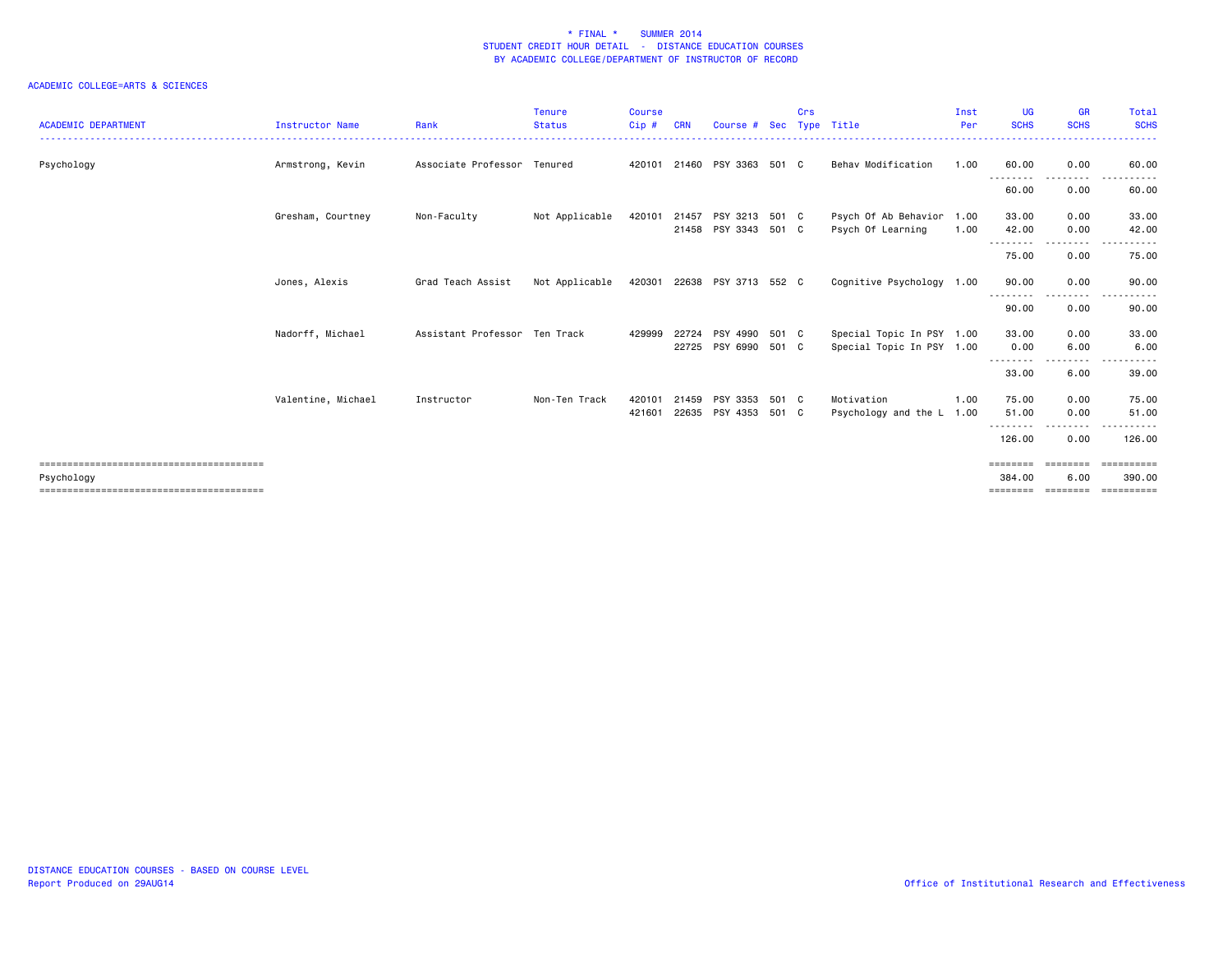| <b>ACADEMIC DEPARTMENT</b> | <b>Instructor Name</b> | Rank                              | <b>Tenure</b><br><b>Status</b> | <b>Course</b><br>Cip# | <b>CRN</b> | Course #                        | <b>Sec</b>     | Crs | Type Title                                    | Inst<br>Per  | UG<br><b>SCHS</b>          | <b>GR</b><br><b>SCHS</b> | Total<br><b>SCHS</b>  |
|----------------------------|------------------------|-----------------------------------|--------------------------------|-----------------------|------------|---------------------------------|----------------|-----|-----------------------------------------------|--------------|----------------------------|--------------------------|-----------------------|
|                            |                        |                                   |                                |                       |            |                                 |                |     |                                               |              |                            |                          |                       |
| Sociology                  | Barranco, Raymond      | Assistant Professor Ten Track     |                                | 450401<br>451101      |            | 21338 CRM 1003<br>21469 SO 3313 | 501 C<br>501 C |     | Crime & Justice in A 1.00<br>Deviant Behavior | 1.00         | 39.00<br>27.00             | 0.00<br>0.00             | 39.00<br>27.00        |
|                            |                        |                                   |                                |                       |            |                                 |                |     |                                               |              | - - - - - - - - -<br>66.00 | -----<br>0.00            | 66.00                 |
|                            | Kelly, Kimberly        | Assistant Professor Ten Track     |                                | 451101                |            | 21467 SO 1003<br>21892 SO 8973  | 501 C<br>501 C |     | Intro To Sociology<br>Gender and Work         | 1.00<br>1.00 | 36.00<br>0.00              | 0.00<br>3.00             | 36.00<br>3.00         |
|                            |                        |                                   |                                |                       |            |                                 |                |     |                                               |              | --------<br>36.00          | $\cdots$<br>3.00         | . <b>.</b> .<br>39.00 |
|                            | McKinley, Kenya        | Assistant Professor Non-Ten Track |                                |                       |            | 440701 21890 SW 3003            | 501 C          |     | Populations at-risk 1.00                      |              | 30.00                      | 0.00                     | 30.00                 |
|                            |                        |                                   |                                |                       |            |                                 |                |     |                                               |              | ---------<br>30.00         | --------<br>0.00         | .<br>30.00            |
|                            | Sparks, Jessica        | Lecturer                          | Non-Ten Track                  |                       |            | 451101 21471 SO 4333            | 501 C          |     | Sociology Of Sports                           | 1.00         | 15.00                      | 0.00                     | 15.00                 |
|                            |                        |                                   |                                |                       |            |                                 |                |     |                                               |              | --------<br>15.00          | -----<br>0.00            | 15.00                 |
|                            | Wells, Makeela         | Grad Teach Assist                 | Not Applicable                 |                       |            | 451101 21470 SO 4233            | 501 C          |     | Juvenile Delinquency 1.00                     |              | 27.00                      | 0.00                     | 27.00                 |
|                            |                        |                                   |                                |                       |            |                                 |                |     |                                               |              | --------<br>27.00          | 0.00                     | 27.00                 |
|                            | Young, Sarah           | Lecturer                          | Non-Ten Track                  | 440701                | 21889      | SW 3033                         | 501 S          |     | Seminar in Resilienc 1.00                     |              | 21,00                      | 0.00                     | 21.00                 |
|                            |                        |                                   |                                |                       |            |                                 |                |     |                                               |              | --------<br>21.00          | .<br>0.00                | 21.00                 |
|                            |                        |                                   |                                |                       |            |                                 |                |     |                                               |              | ========                   | ---------                | ==========            |
| Sociology                  |                        |                                   |                                |                       |            |                                 |                |     |                                               |              | 195,00                     | 3.00                     | 198.00<br>==========  |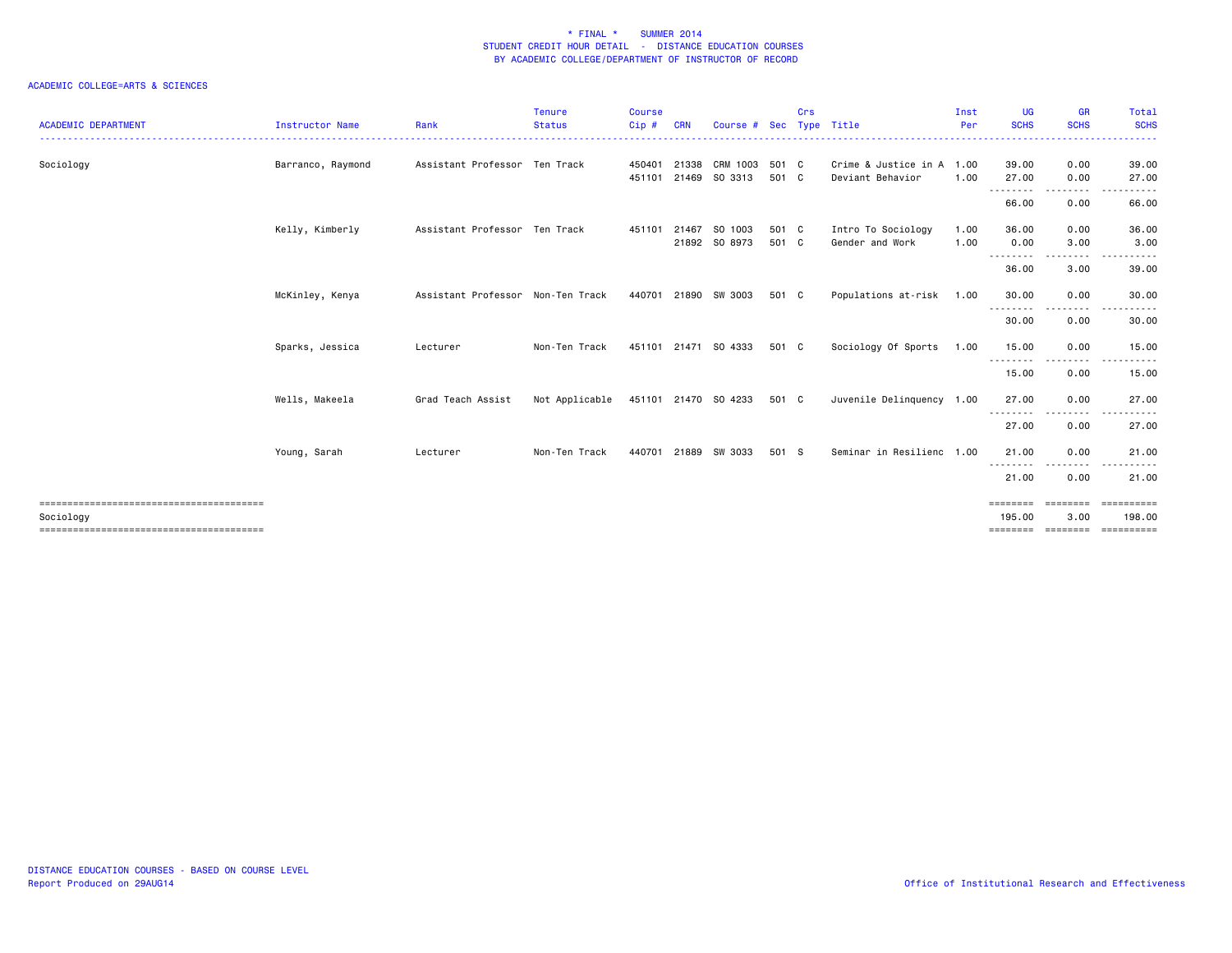| <b>ACADEMIC DEPARTMENT</b> | Instructor Name    | Rank                              | <b>Tenure</b><br><b>Status</b> | <b>Course</b><br>$Cip$ # | <b>CRN</b> | Course # Sec Type Title                      | Crs |                                                | Inst<br>Per  | <b>UG</b><br><b>SCHS</b> | <b>GR</b><br><b>SCHS</b> | Total<br><b>SCHS</b>           |
|----------------------------|--------------------|-----------------------------------|--------------------------------|--------------------------|------------|----------------------------------------------|-----|------------------------------------------------|--------------|--------------------------|--------------------------|--------------------------------|
| Finance & Economics        | Metz, Tammi        | Instructor                        | Non-Ten Track                  | 520804                   | 21429      | INS 3303 506 C<br>21430 INS 3503 506 C       |     | Life Insurance<br>Employee Benefits            | 1.00<br>1.00 | 84.00<br>81.00           | 0.00<br>0.00             | 84.00<br>81.00<br>. <b>.</b> . |
|                            |                    |                                   |                                |                          |            |                                              |     |                                                |              | ---------<br>165.00      | ---------<br>0.00        | 165.00                         |
|                            | Roskelley, Kenneth | Associate Professor Tenured       |                                | 520801                   |            | 21369 FIN 3123 504 C<br>21370 FIN 8113 501 C |     | Financial Management 1.00<br>Corporate Finance | 1.00         | 48.00<br>0.00            | 0.00<br>75.00<br>.       | 48.00<br>75.00<br>$- - -$      |
|                            |                    |                                   |                                |                          |            |                                              |     |                                                |              | 48.00                    | 75.00                    | . <b>.</b><br>123.00           |
|                            | Smith, Rebecca     | Extension Assist Pr Non-Ten Track |                                | 520601                   |            | 22249 AEC 6353 501 C                         |     | Intro to Regional Ec 1.00                      |              | 0.00                     | 24.00<br>---------       | 24.00                          |
|                            |                    |                                   |                                |                          |            |                                              |     |                                                |              | 0.00                     | 24,00                    | 24.00                          |
|                            | Spurlin, William   | Assistant Professor Ten Track     |                                | 520801                   |            | 21368 FIN 3113 506 C                         |     | Financial Systems                              | 1.00         | 30.00                    | 0.00<br>.                | 30.00                          |
|                            |                    |                                   |                                |                          |            |                                              |     |                                                |              | 30.00                    | 0.00                     | 30.00                          |
| Finance & Economics        |                    |                                   |                                |                          |            |                                              |     |                                                |              | ========<br>243,00       | 99.00                    | ========<br>$=$<br>342.00      |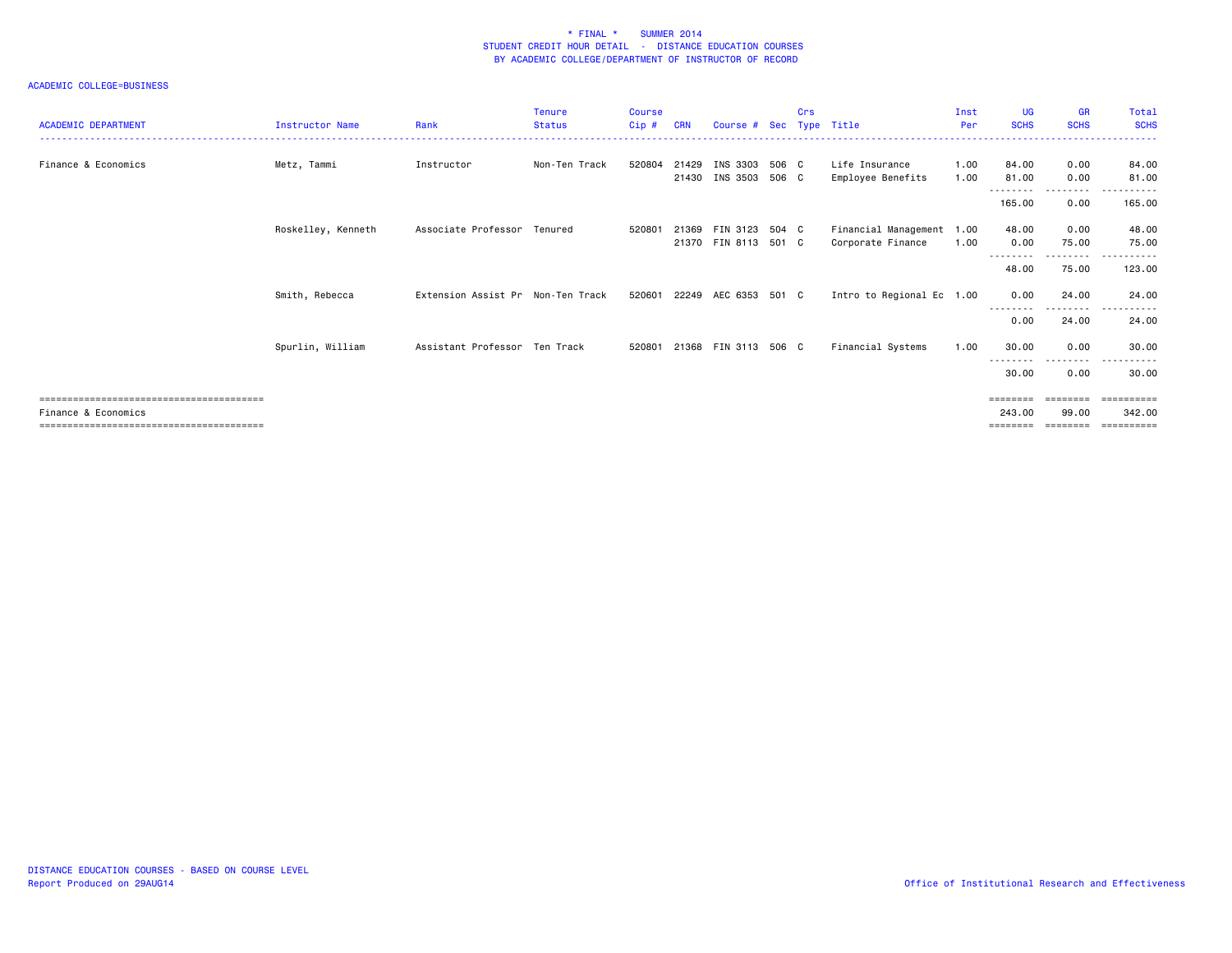| <b>ACADEMIC DEPARTMENT</b>       | Instructor Name  | Rank                          | Tenure<br><b>Status</b> | <b>Course</b><br>$Cip$ # | <b>CRN</b> | Course # Sec Type Title |       | <b>Crs</b> |                           | Inst<br>Per | <b>UG</b><br><b>SCHS</b> | <b>GR</b><br><b>SCHS</b> | Total<br><b>SCHS</b>  |
|----------------------------------|------------------|-------------------------------|-------------------------|--------------------------|------------|-------------------------|-------|------------|---------------------------|-------------|--------------------------|--------------------------|-----------------------|
| Management & Information Systems | Barnett, Timothy | Professor                     | Tenured                 | 521201                   |            | 21872 MGT 8063 521 C    |       |            | Survey Of Management 1.00 |             | 0.00                     | 78.00                    | 78.00                 |
|                                  |                  |                               |                         |                          |            |                         |       |            |                           |             | 0.00                     | ---------<br>78.00       | $- - -$<br>78.00      |
|                                  | Spencer, Barbara | Professor                     | Tenured                 | 520201                   |            | 21446 MGT 8123 501 C    |       |            | Strategic Bus Consul 1.00 |             | 0.00                     | 51.00                    | 51.00                 |
|                                  |                  |                               |                         |                          |            |                         |       |            |                           |             | 0.00                     | --------<br>51.00        | 51.00                 |
|                                  | Templeton, Gary  | Associate Professor Tenured   |                         | 521201                   |            | 21312 BIS 8112 521 C    |       |            | Mgt Info Tech & Sys       | 1.00        | 0.00                     | 56.00                    | 56.00                 |
|                                  |                  |                               |                         |                          |            |                         |       |            |                           |             | 0.00                     | ---------<br>56.00       | .<br>$- - -$<br>56.00 |
|                                  | Vardaman, James  | Assistant Professor Ten Track |                         | 521003                   | 21444      | MGT 8111                | 521 C |            | Human Resource Issue      | 1.00        | 0.00                     | 20.00                    | 20.00                 |
|                                  |                  |                               |                         |                          |            | 21445 MGT 8112 521 C    |       |            | Leadership Skills         | 1.00        | 0.00                     | 40.00                    | 40.00                 |
|                                  |                  |                               |                         |                          |            |                         |       |            |                           |             | 0.00                     | ---------<br>60.00       | ------<br>.<br>60.00  |
|                                  |                  |                               |                         |                          |            |                         |       |            |                           |             | =======                  |                          | eeeeeeeee             |
| Management & Information Systems |                  |                               |                         |                          |            |                         |       |            |                           |             | 0.00                     | 245.00<br>========       | 245.00<br>==========  |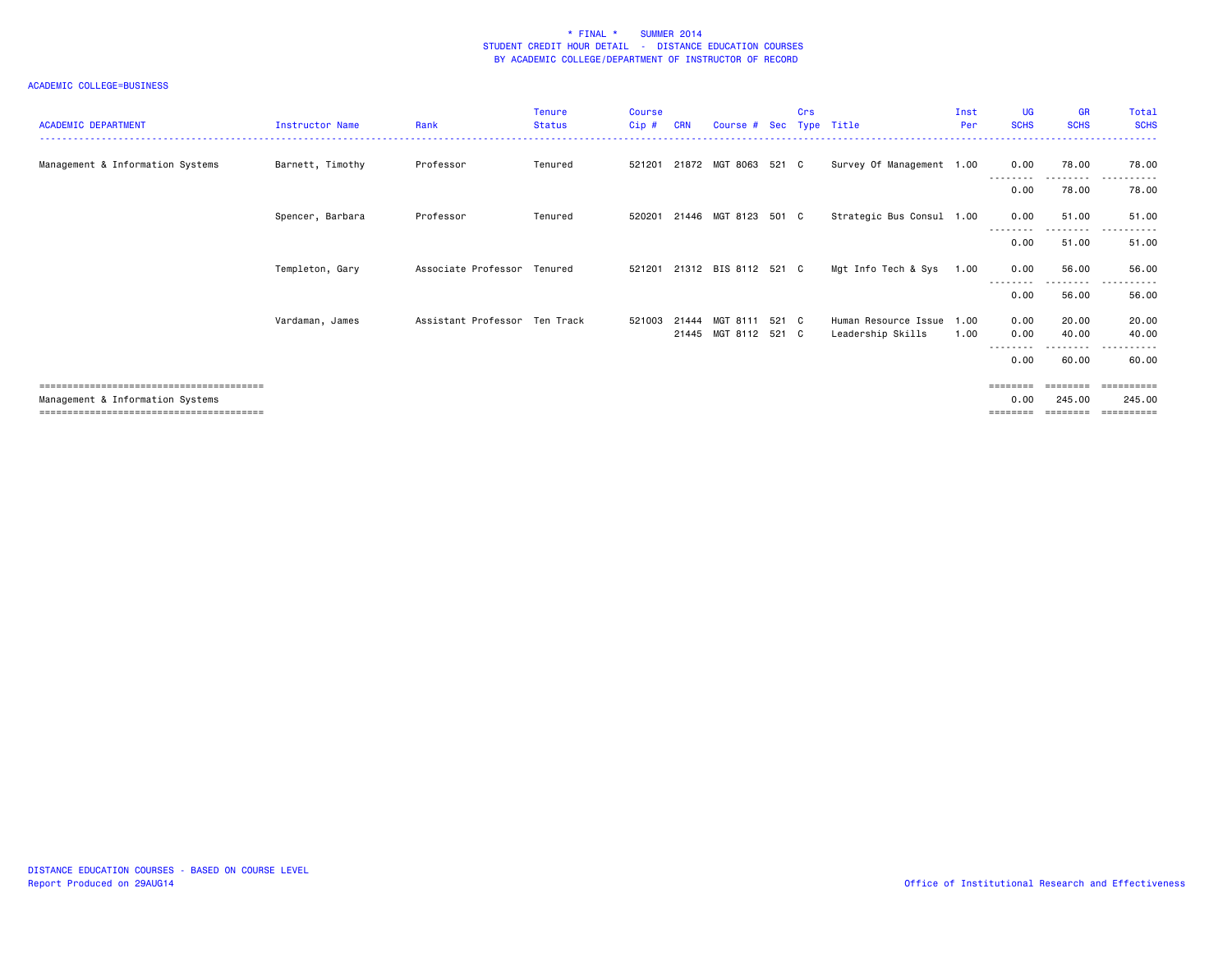| <b>ACADEMIC DEPARTMENT</b>                             | Instructor Name | Rank                        | Tenure<br><b>Status</b> | <b>Course</b><br>Cip# | <b>CRN</b> | Course # Sec Type Title     |       | <b>Crs</b> |                           | Inst<br>Per | <b>UG</b><br><b>SCHS</b> | <b>GR</b><br><b>SCHS</b> | Total<br><b>SCHS</b>       |
|--------------------------------------------------------|-----------------|-----------------------------|-------------------------|-----------------------|------------|-----------------------------|-------|------------|---------------------------|-------------|--------------------------|--------------------------|----------------------------|
| Marketing, Quantitative Analysis & Busin Bryant, James |                 | Lecturer                    | Non-Ten Track           |                       |            | 220199 21313 BL 8112        | 511 C |            | Law Ethics Disp Res       | 1.00        | 0.00                     | 56.00<br>---------       | 56.00<br>$- - -$           |
|                                                        |                 |                             |                         |                       |            |                             |       |            |                           |             | 0.00                     | 56.00                    | 56.00                      |
|                                                        | Collier, Joel   | Associate Professor Tenured |                         | 521401                |            | 21449 MKT 8153 511 C        |       |            | Strategic Marketing       | 1.00        | 0.00                     | 54.00<br>- - - - - -     | 54.00                      |
|                                                        |                 |                             |                         |                       |            |                             |       |            |                           |             | 0.00                     | 54.00                    | 54.00                      |
|                                                        | Moore, Robert   | Professor                   | Tenured                 | 521401                |            | 21448 MKT 6213 511 C        |       |            | Internet Marketing        | 1.00        | 0.00                     | 33.00                    | 33.00                      |
|                                                        |                 |                             |                         |                       |            |                             |       |            |                           |             | 0.00                     | .<br>33.00               | ------<br>$- - -$<br>33.00 |
|                                                        | Shanahan, Kevin | Associate Professor Tenured |                         |                       |            | 521302 21314 BQA 8233 501 C |       |            | Quant Analysis & Bus 1.00 |             | 0.00                     | 66.00                    | 66.00                      |
|                                                        |                 |                             |                         |                       |            |                             |       |            |                           |             | 0.00                     | --------<br>66.00        | $ -$<br>66.00              |
|                                                        |                 |                             |                         |                       |            |                             |       |            |                           |             | $=$ = = = = = = =        |                          | ==========                 |
| Marketing, Quantitative Analysis & Busin               |                 |                             |                         |                       |            |                             |       |            |                           |             | 0.00                     | 209,00                   | 209,00                     |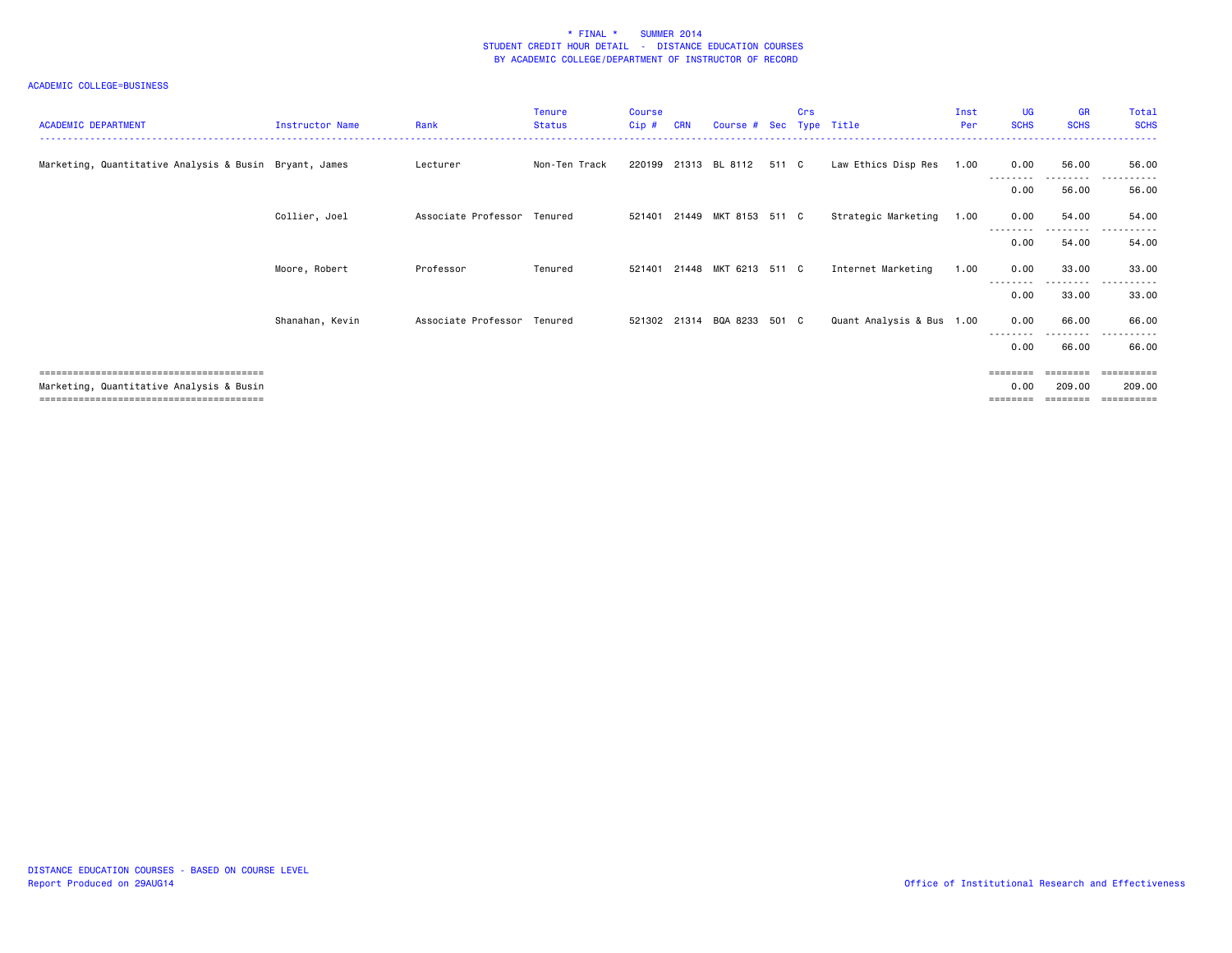| <b>ACADEMIC DEPARTMENT</b> | Instructor Name   | Rank                        | Tenure<br>Status | Course<br>$Cip$ # | <b>CRN</b> | Course # Sec Type Title     | Crs |                           | Inst<br>Per | <b>UG</b><br><b>SCHS</b>                                                | <b>GR</b><br><b>SCHS</b> | Total<br><b>SCHS</b>          |
|----------------------------|-------------------|-----------------------------|------------------|-------------------|------------|-----------------------------|-----|---------------------------|-------------|-------------------------------------------------------------------------|--------------------------|-------------------------------|
| School of Accountancy      | Addy, Noel        | Associate Professor Tenured |                  |                   |            | 520399 21302 ACC 8112 521 C |     | Fin & Acc Rpt Anal        | 1.00        | 0.00<br>---------                                                       | 56.00<br>.               | 56.00<br>.                    |
|                            |                   |                             |                  |                   |            |                             |     |                           |             | 0.00                                                                    | 56.00                    | 56.00                         |
|                            | Gardner, Virginia | Non-Faculty                 | Not Applicable   |                   |            | 520301 21301 ACC 2203 501 C |     | Survey of Accounting 1.00 |             | 42.00                                                                   | 0.00<br>---------        | 42.00<br>-------<br>$- - - -$ |
|                            |                   |                             |                  |                   |            |                             |     |                           |             | 42.00                                                                   | 0.00                     | 42.00                         |
|                            |                   |                             |                  |                   |            |                             |     |                           |             | $\qquad \qquad \equiv \equiv \equiv \equiv \equiv \equiv \equiv \equiv$ | $=$ = = = = = = =        | $=$ = = = = = = = = =         |
| School of Accountancy      |                   |                             |                  |                   |            |                             |     |                           |             | 42.00                                                                   | 56.00                    | 98.00                         |
|                            |                   |                             |                  |                   |            |                             |     |                           |             |                                                                         |                          |                               |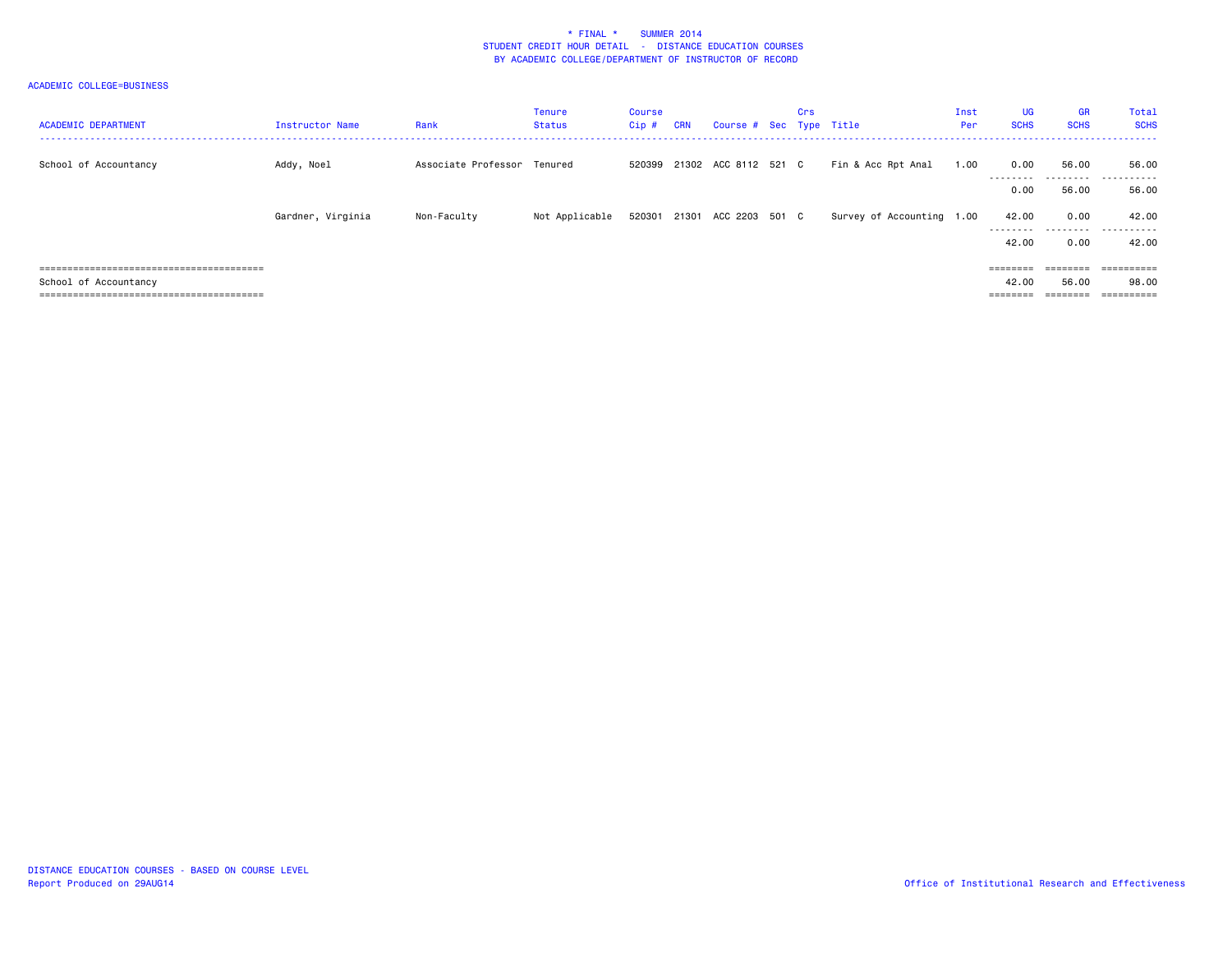| <b>ACADEMIC DEPARTMENT</b>          | Instructor Name  | Rank        | Tenure<br><b>Status</b> | <b>Course</b><br>Cip# | <b>CRN</b> | Course # Sec         |       | Crs | Type Title                | Inst<br>Per | <b>UG</b><br><b>SCHS</b> | <b>GR</b><br><b>SCHS</b> | Total<br><b>SCHS</b> |
|-------------------------------------|------------------|-------------|-------------------------|-----------------------|------------|----------------------|-------|-----|---------------------------|-------------|--------------------------|--------------------------|----------------------|
| Counseling & Educational Psychology | LeJeune, Bonnie  | Non-Faculty | Not Applicable          | 131101                | 21336      | COE 6313 501 C       |       |     | Resources Visual Imp 1.00 |             | 0.00                     | 27.00                    | 27.00                |
|                                     |                  |             |                         | 420601                | 21337      | COE 8293             | 501 E |     | Supervised Project        | 1.00        | 0.00                     | 24.00                    | 24.00                |
|                                     |                  |             |                         |                       |            |                      |       |     |                           |             | 0.00                     | .<br>51.00               | .<br>51.00           |
|                                     | Porter, Julia    | Professor   | Tenured                 | 130407                | 22768      | CCL 9000 504 D       |       |     | Diss./Dissertation R 1.00 |             | 0.00                     | 2.00                     | 2.00                 |
|                                     |                  |             |                         |                       |            |                      |       |     |                           |             | 0.00                     | ----<br>2.00             | 2.00                 |
|                                     | Seymour, Dana    | Non-Faculty | Not Applicable          | 130604                | 22721      | EPY 8473 501 C       |       |     | Mid Level Assessment 1.00 |             | 0.00                     | 42.00                    | 42.00                |
|                                     |                  |             |                         |                       |            | 22722 EPY 8473 502 C |       |     | Mid Level Assessment 1.00 |             | 0.00                     | 33.00                    | 33,00                |
|                                     |                  |             |                         |                       |            |                      |       |     |                           |             | 0.00                     | $\frac{1}{2}$<br>75.00   | 75.00                |
|                                     | Wang, Chih-Hsuan | Lecturer    | Non-Ten Track           | 130603                | 21364      | EPY 6214             | 501 C |     | Ed & Psy Statistics       | 1.00        | 0.00                     | 76.00                    | 76.00                |
|                                     |                  |             |                         |                       | 21365      | EPY 6214             | 502 B |     | Ed & Psy Statistics       | 1.00        | 0.00                     | 40.00                    | 40.00                |
|                                     |                  |             |                         |                       | 21366      | EPY 8214 551 B       |       |     | Adv Ed & Psy Stat         | 1.00        | 0.00                     | 28.00                    | 28.00                |
|                                     |                  |             |                         |                       |            |                      |       |     |                           |             | 0.00                     | 144.00                   | .<br>144.00          |
|                                     |                  |             |                         |                       |            |                      |       |     |                           |             | ========                 | ========                 | ==========           |
| Counseling & Educational Psychology |                  |             |                         |                       |            |                      |       |     |                           |             | 0.00                     | 272.00                   | 272.00               |
|                                     |                  |             |                         |                       |            |                      |       |     |                           |             | ========                 | ========                 | ==========           |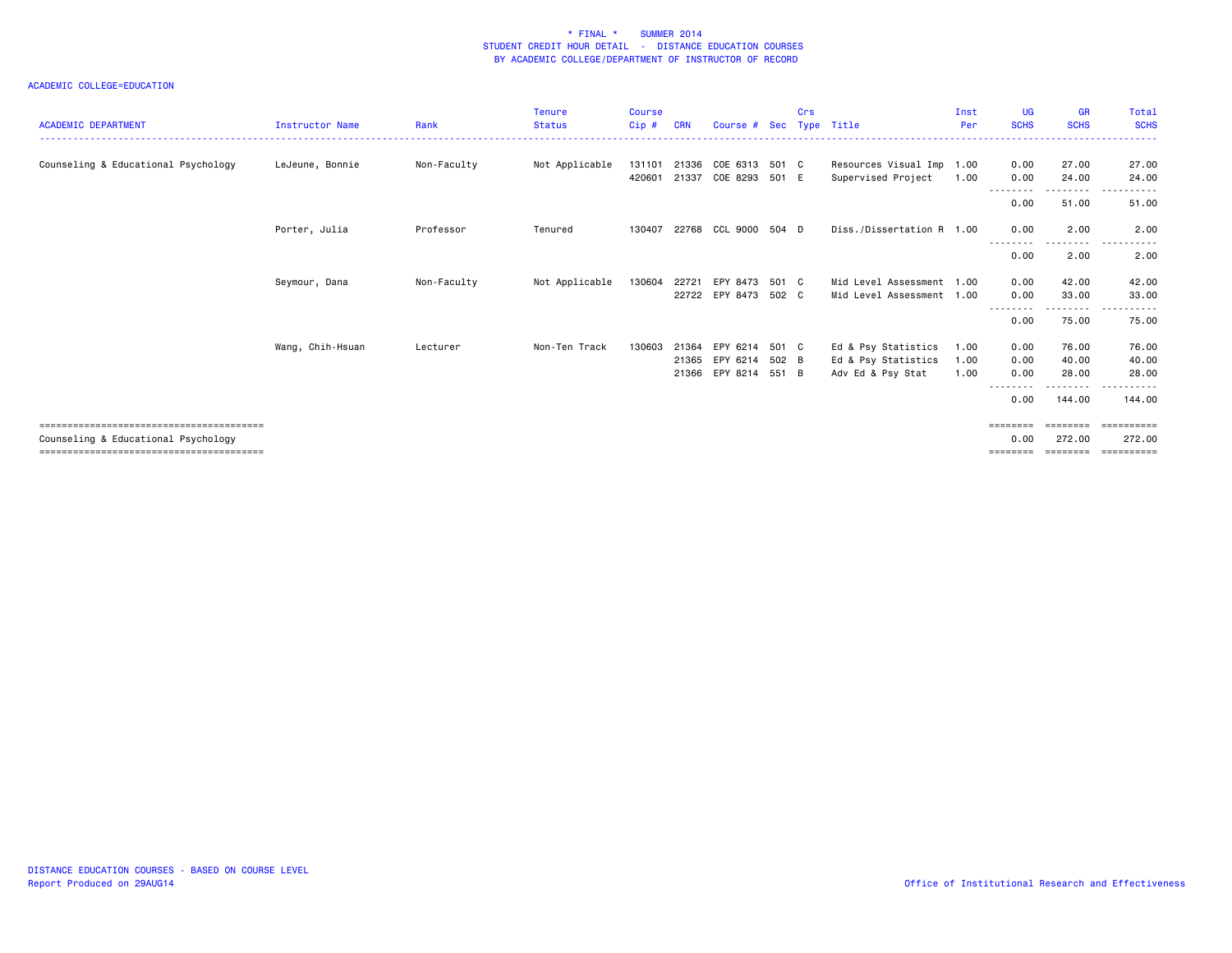| <b>ACADEMIC DEPARTMENT</b>                                | Instructor Name    | Rank                              | <b>Tenure</b><br><b>Status</b> | <b>Course</b><br>Cip# | <b>CRN</b> | Course # Sec Type Title                              |       | Crs |                                                          | Inst<br>Per  | UG<br><b>SCHS</b>      | <b>GR</b><br><b>SCHS</b> | Total<br><b>SCHS</b>                                                                                                                                                   |
|-----------------------------------------------------------|--------------------|-----------------------------------|--------------------------------|-----------------------|------------|------------------------------------------------------|-------|-----|----------------------------------------------------------|--------------|------------------------|--------------------------|------------------------------------------------------------------------------------------------------------------------------------------------------------------------|
| Curriculum, Instruction & Special Educat Anthony, Kenneth |                    | Assistant Professor Ten Track     |                                |                       | 21881      | 131203 21349 EDE 8173 501 C<br>EDE 8173 502 C        |       |     | Mid Sch Soc Studies<br>Mid Sch Soc Studies               | 1.00<br>1.00 | 0.00<br>0.00           | 18.00<br>15.00           | 18.00<br>15.00                                                                                                                                                         |
|                                                           |                    |                                   |                                |                       |            |                                                      |       |     |                                                          |              | .<br>0.00              | .<br>33.00               | .<br>33.00                                                                                                                                                             |
|                                                           | Bennett, Kelly     | Instructor                        | Non-Ten Track                  | 131203                |            | 21355 EDS 8243<br>131311 21345 EDE 3523 501 C        | 502 C |     | Adv. Plan Manage Lea 1.00<br>Found EL/ML Math Edu 1.00   |              | 0.00<br>3.00<br>.      | 39.00<br>0.00<br>.       | 39.00<br>3.00<br>.                                                                                                                                                     |
|                                                           |                    |                                   |                                |                       |            |                                                      |       |     |                                                          |              | 3.00                   | 39.00                    | 42.00                                                                                                                                                                  |
|                                                           | Bennett, Stephanie | Assistant Professor Ten Track     |                                |                       |            | 131203 21463 RDG 8133 501 C<br>22334 RDG 8133 502 C  |       |     | Mid Level Content Li 1.00<br>Mid Level Content Li 1.00   |              | 0.00<br>0.00           | 30.00<br>18.00<br>.      | 30.00<br>18,00<br>.                                                                                                                                                    |
|                                                           |                    |                                   |                                |                       |            |                                                      |       |     |                                                          |              | .<br>0.00              | 48.00                    | 48.00                                                                                                                                                                  |
|                                                           | Brown, Karen       | Instructor                        | Non-Ten Track                  |                       |            | 131202 21343 EDE 3443<br>21344 EDE 3443 502 C        | 501 C |     | Creat Arts Elem / Mid 1.00<br>Creat Arts Elem / Mid 1.00 |              | 45.00<br>36.00<br>.    | 0.00<br>0.00<br>.        | 45.00<br>36.00<br>.                                                                                                                                                    |
|                                                           |                    |                                   |                                |                       |            |                                                      |       |     |                                                          |              | 81.00                  | 0.00                     | 81.00                                                                                                                                                                  |
|                                                           | Campbell, Traci    | Non-Faculty                       | Not Applicable                 |                       |            | 131001 21360 EDX 4113 501 C                          |       |     | Method Earl/Disabled 1.00                                |              | 27.00<br>.             | 0.00                     | 27.00<br>.                                                                                                                                                             |
|                                                           |                    |                                   |                                |                       |            |                                                      |       |     |                                                          |              | 27.00                  | 0.00                     | 27.00                                                                                                                                                                  |
|                                                           | Coffey, Kenneth    | Professor                         | Tenured                        | 131001                |            | 21361 EDX 8173 501 C<br>23168 EDX 6193 501 C         |       |     | Sp Ed In Reg Classrm 1.00<br>Adv. Plan Special Ed 1.00   |              | 0.00<br>0.00<br>.      | 39.00<br>42.00<br>.      | 39.00<br>42.00<br>.                                                                                                                                                    |
|                                                           |                    |                                   |                                |                       |            |                                                      |       |     |                                                          |              | 0.00                   | 81.00                    | 81.00                                                                                                                                                                  |
|                                                           | Craven, Penny      | Assistant Professor Ten Track     |                                | 131001<br>131299      | 21362      | EDX 8173 502 C<br>23169 EDX 6990 502 C               |       |     | Sp Ed In Reg Classrm 1.00<br>Special Topic In EDX 1.00   |              | 0.00<br>0.00<br>.      | 24.00<br>51.00<br>.      | 24.00<br>51.00<br>.                                                                                                                                                    |
|                                                           |                    |                                   |                                |                       |            |                                                      |       |     |                                                          |              | 0.00                   | 75.00                    | 75.00                                                                                                                                                                  |
|                                                           | Hopper, Peggy      | Associate Professor Tenured       |                                |                       |            | 131205 21358 EDS 8623<br>131315 21464 RDG 8653 501 C | 551 C |     | Effective Instructio 1.00<br>Teach Read Sec Sch          | 1.00         | 0.00<br>0.00           | 39.00<br>42.00           | 39.00<br>42.00<br>$\frac{1}{2} \left( \frac{1}{2} \right) \left( \frac{1}{2} \right) \left( \frac{1}{2} \right) \left( \frac{1}{2} \right) \left( \frac{1}{2} \right)$ |
|                                                           |                    |                                   |                                |                       |            |                                                      |       |     |                                                          |              | 0.00                   | 81.00                    | 81.00                                                                                                                                                                  |
|                                                           | Ivy, Jessica       | Visiting Assist Pro Non-Ten Track |                                | 130604                |            | 21367 EPY 8473<br>23424 EPY 8473 504 C               | 503 C |     | Mid Level Assessment 1.00<br>Mid Level Assessment 1.00   |              | 0.00<br>0.00<br>.      | 45.00<br>36.00<br>.      | 45.00<br>36.00<br>.                                                                                                                                                    |
|                                                           |                    |                                   |                                |                       |            |                                                      |       |     |                                                          |              | 0.00                   | 81.00                    | 81.00                                                                                                                                                                  |
|                                                           | McKissick, Bethany | Assistant Professor Ten Track     |                                | 131203                |            | 21346 EDE 8113 501 C<br>23281 EDE 8113 502 C         |       |     | Mid Level Mgmt & Y. 0.51<br>Mid Level Mgmt & Y. 1.00     |              | 0.00<br>0.00<br>.      | 21.42<br>21.00<br>.      | 21.42<br>21.00<br>.                                                                                                                                                    |
|                                                           |                    |                                   |                                |                       |            |                                                      |       |     |                                                          |              | 0.00                   | 42.42                    | 42.42                                                                                                                                                                  |
|                                                           | Miller, Nicole     | Assistant Professor Non-Ten Track |                                |                       |            | 131203 21346 EDE 8113 501 C                          |       |     | Mid Level Mgmt & Y. 0.49                                 |              | 0.00<br>$  -$<br>----- | 20.58<br>. <b>.</b>      | 20.58<br>.                                                                                                                                                             |
|                                                           |                    |                                   |                                |                       |            |                                                      |       |     |                                                          |              | 0.00                   | 20.58                    | 20.58                                                                                                                                                                  |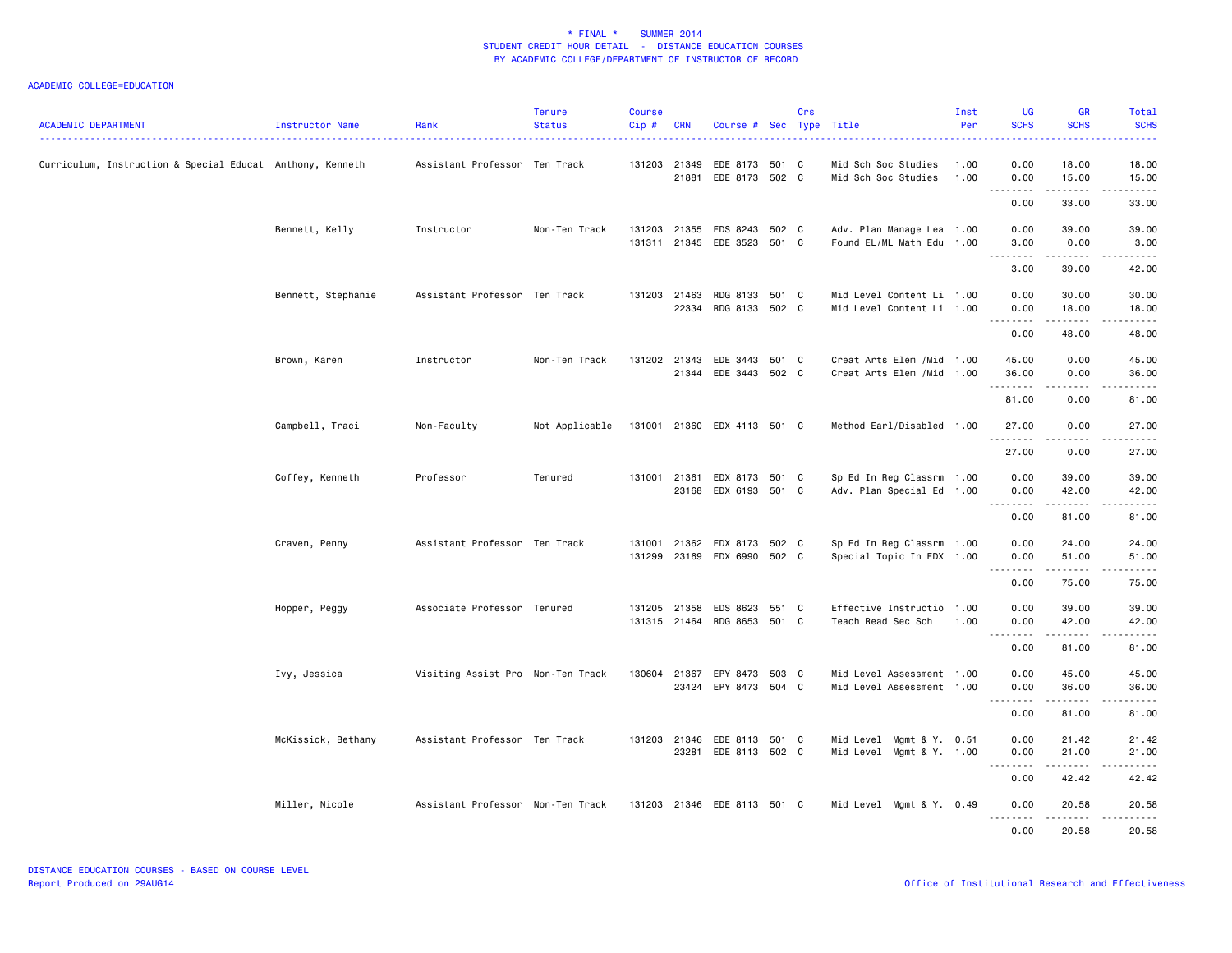| <b>ACADEMIC DEPARTMENT</b>                            | Instructor Name                                     | Rank                          | <b>Tenure</b><br><b>Status</b> | <b>Course</b><br>Cip # | <b>CRN</b>            | Course #                         | <b>Sec</b> | Crs | Type Title                                       | Inst<br>Per | <b>UG</b><br><b>SCHS</b> | GR<br><b>SCHS</b>     | Total<br><b>SCHS</b>                                                                                                                                                                                                                                                                                                                                                                                                                                                            |
|-------------------------------------------------------|-----------------------------------------------------|-------------------------------|--------------------------------|------------------------|-----------------------|----------------------------------|------------|-----|--------------------------------------------------|-------------|--------------------------|-----------------------|---------------------------------------------------------------------------------------------------------------------------------------------------------------------------------------------------------------------------------------------------------------------------------------------------------------------------------------------------------------------------------------------------------------------------------------------------------------------------------|
|                                                       |                                                     |                               |                                |                        |                       |                                  |            |     |                                                  |             |                          |                       | .                                                                                                                                                                                                                                                                                                                                                                                                                                                                               |
| Curriculum, Instruction & Special Educat Moser, Kelly |                                                     | Assistant Professor Ten Track |                                | 131203                 |                       | 21354 EDS 8243 501 C             |            |     | Adv. Plan Manage Lea 1.00                        |             | 0.00                     | 39.00                 | 39.00                                                                                                                                                                                                                                                                                                                                                                                                                                                                           |
|                                                       |                                                     |                               |                                |                        | 21356<br>131205 21357 | EDS 8243 503 C<br>EDS 8613 551 C |            |     | Adv. Plan Manage Lea 1.00<br>Mdle & Sec Sch Curr | 1.00        | 0.00<br>0.00             | 15.00<br>39.00        | 15.00<br>39.00                                                                                                                                                                                                                                                                                                                                                                                                                                                                  |
|                                                       |                                                     |                               |                                |                        |                       | 23455 EDS 7000 551 I             |            |     | Directed Indiv Study 1.00                        |             | 0.00                     | 3.00                  | 3.00                                                                                                                                                                                                                                                                                                                                                                                                                                                                            |
|                                                       |                                                     |                               |                                |                        |                       |                                  |            |     |                                                  |             | .                        | $\cdots$              |                                                                                                                                                                                                                                                                                                                                                                                                                                                                                 |
|                                                       |                                                     |                               |                                |                        |                       |                                  |            |     |                                                  |             | 0.00                     | 96.00                 | 96.00                                                                                                                                                                                                                                                                                                                                                                                                                                                                           |
|                                                       | Pope, Margaret                                      | Associate Professor Tenured   |                                |                        |                       | 131203 21462 RDG 8113 501 C      |            |     | Mid Level Literacy I 1.00                        |             | 0.00                     | 39.00                 | 39.00                                                                                                                                                                                                                                                                                                                                                                                                                                                                           |
|                                                       |                                                     |                               |                                |                        |                       | 21882 EDE 8183 501 C             |            |     | Tch Science in Mid G 1.00                        |             | 0.00                     | 15.00                 | 15.00                                                                                                                                                                                                                                                                                                                                                                                                                                                                           |
|                                                       |                                                     |                               |                                |                        |                       |                                  |            |     |                                                  |             | .<br>0.00                | .<br>54.00            | 54.00                                                                                                                                                                                                                                                                                                                                                                                                                                                                           |
|                                                       |                                                     |                               |                                |                        |                       |                                  |            |     |                                                  |             |                          |                       |                                                                                                                                                                                                                                                                                                                                                                                                                                                                                 |
|                                                       | Robichaux-Davis, Rebecc Associate Professor Tenured |                               |                                |                        |                       | 131203 21347 EDE 8123 501 C      |            |     | Found Teach MidLev M 0.50                        |             | 0.00                     | 13.50                 | 13.50                                                                                                                                                                                                                                                                                                                                                                                                                                                                           |
|                                                       |                                                     |                               |                                |                        |                       |                                  |            |     |                                                  |             | 0.00                     | .<br>13.50            | 13.50                                                                                                                                                                                                                                                                                                                                                                                                                                                                           |
|                                                       | Rush, Brecken                                       | Non-Faculty                   | Not Applicable                 |                        |                       | 131001 21363 EDX 8173 551 C      |            |     | Sp Ed In Reg Classrm 1.00                        |             | 0.00                     | 45.00                 | 45.00                                                                                                                                                                                                                                                                                                                                                                                                                                                                           |
|                                                       |                                                     |                               |                                |                        |                       |                                  |            |     |                                                  |             | 0.00                     | 45.00                 | 45.00                                                                                                                                                                                                                                                                                                                                                                                                                                                                           |
|                                                       |                                                     |                               |                                |                        |                       |                                  |            |     |                                                  |             |                          |                       |                                                                                                                                                                                                                                                                                                                                                                                                                                                                                 |
|                                                       | Virden, Jennifer                                    | Lecturer                      | Non-Ten Track                  |                        | 131203 21347          | EDE 8123 501 C                   |            |     | Found Teach MidLev M 0.50                        |             | 0.00                     | 13.50                 | 13.50                                                                                                                                                                                                                                                                                                                                                                                                                                                                           |
|                                                       |                                                     |                               |                                |                        |                       |                                  |            |     |                                                  |             | --------<br>0.00         | .<br>13.50            | .<br>13.50                                                                                                                                                                                                                                                                                                                                                                                                                                                                      |
|                                                       |                                                     |                               |                                |                        |                       |                                  |            |     |                                                  |             |                          |                       |                                                                                                                                                                                                                                                                                                                                                                                                                                                                                 |
|                                                       | Walker, Ryan                                        | Assistant Professor Ten Track |                                | 130101                 |                       | 21353 EDS 8103 501 C             |            |     | Adv Meth in Mid/Sec                              | 1.00        | 0.00                     | 36.00                 | 36.00                                                                                                                                                                                                                                                                                                                                                                                                                                                                           |
|                                                       |                                                     |                               |                                | 131205                 |                       | 23515 EDS 7000 552 I             |            |     | Directed Indiv Study 1.00                        |             | 0.00<br>.                | 3.00<br>$\frac{1}{2}$ | 3.00                                                                                                                                                                                                                                                                                                                                                                                                                                                                            |
|                                                       |                                                     |                               |                                |                        |                       |                                  |            |     |                                                  |             | 0.00                     | 39.00                 | 39.00                                                                                                                                                                                                                                                                                                                                                                                                                                                                           |
|                                                       |                                                     |                               |                                |                        |                       |                                  |            |     |                                                  |             | $=$ = = = = = = =        |                       |                                                                                                                                                                                                                                                                                                                                                                                                                                                                                 |
| Curriculum, Instruction & Special Educat              |                                                     |                               |                                |                        |                       |                                  |            |     |                                                  |             | 111.00                   | 762,00                | 873.00                                                                                                                                                                                                                                                                                                                                                                                                                                                                          |
|                                                       |                                                     |                               |                                |                        |                       |                                  |            |     |                                                  |             | ========                 |                       | $\begin{minipage}{0.03\linewidth} \hspace*{0.03\linewidth} \hspace*{0.03\linewidth} \hspace*{0.03\linewidth} \hspace*{0.03\linewidth} \hspace*{0.03\linewidth} \hspace*{0.03\linewidth} \hspace*{0.03\linewidth} \hspace*{0.03\linewidth} \hspace*{0.03\linewidth} \hspace*{0.03\linewidth} \hspace*{0.03\linewidth} \hspace*{0.03\linewidth} \hspace*{0.03\linewidth} \hspace*{0.03\linewidth} \hspace*{0.03\linewidth} \hspace*{0.03\linewidth} \hspace*{0.03\linewidth} \hs$ |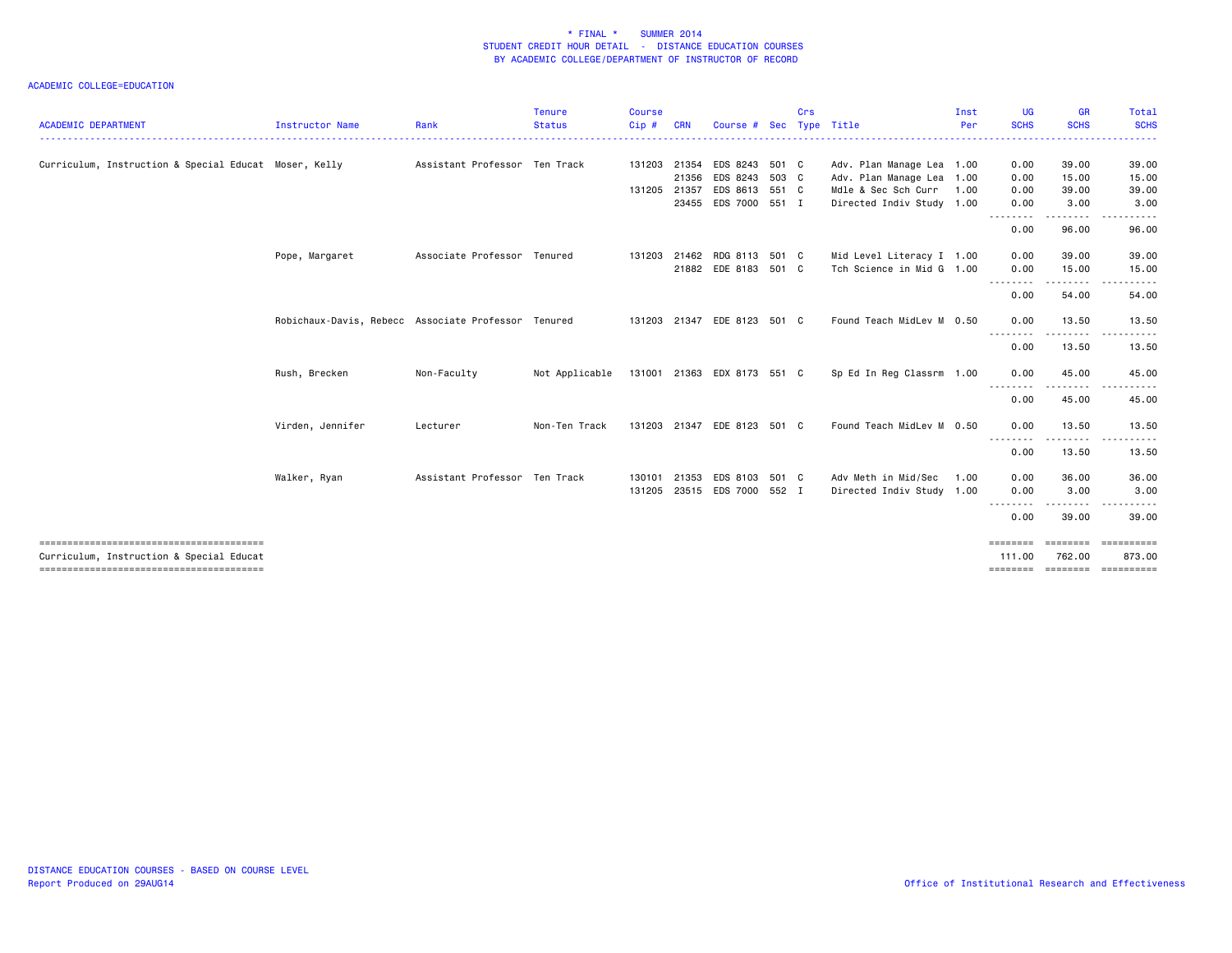| <b>ACADEMIC DEPARTMENT</b>                         | Instructor Name      | Rank                          | Tenure<br><b>Status</b> | <b>Course</b><br>Cip # | <b>CRN</b>   | Course #                    | Sec   | Crs | Type Title                | Inst<br>Per | <b>UG</b><br><b>SCHS</b> | <b>GR</b><br><b>SCHS</b>  | Total<br><b>SCHS</b>  |
|----------------------------------------------------|----------------------|-------------------------------|-------------------------|------------------------|--------------|-----------------------------|-------|-----|---------------------------|-------------|--------------------------|---------------------------|-----------------------|
|                                                    |                      |                               |                         |                        |              |                             |       |     |                           |             |                          |                           | . <u>.</u> .          |
| Instructional Systems & Workforce Develo Bass, Amy |                      | Lecturer                      | Non-Ten Track           |                        |              | 131315 21432 LSK 1023 501 C |       |     | Col Read/Study Skill 1.00 |             | 42.00<br>---------       | 0.00<br>$\frac{1}{2}$     | 42.00                 |
|                                                    |                      |                               |                         |                        |              |                             |       |     |                           |             | 42.00                    | 0.00                      | 42.00                 |
|                                                    | Huang, Kun           | Assistant Professor Ten Track |                         | 110301                 | 21478        | TKT 1273 501 C              |       |     | Computer Application 1.00 |             | 87.00                    | 0.00                      | 87.00                 |
|                                                    |                      |                               |                         | 131309                 | 22101        | TKT 4763                    | 501 C |     | Digital Tools/Learni 1.00 |             | 30.00                    | 0.00                      | 30.00                 |
|                                                    |                      |                               |                         |                        |              | 22102 TKT 6763 501 C        |       |     | Digital Tools/Learni 1.00 |             | 0.00                     | 12.00                     | 12.00                 |
|                                                    |                      |                               |                         |                        |              |                             |       |     |                           |             | --------<br>117.00       | .<br>12.00                | .<br>129.00           |
|                                                    | Keel, Vicki          | Instructor                    | Non-Ten Track           | 110301                 |              | 21477 TKB 4543 551 B        |       |     | Advanced Info Proces 1.00 |             | 57.00                    | 0.00                      | 57.00                 |
|                                                    |                      |                               |                         |                        |              | 21479 TKT 1273 551 C        |       |     | Computer Application 1.00 |             | 69.00                    | 0.00                      | 69.00                 |
|                                                    |                      |                               |                         |                        |              | 131303 21476 TKB 3133 501 C |       |     | Admin Management & P 1.00 |             | 90.00                    | 0.00                      | 90.00                 |
|                                                    |                      |                               |                         |                        |              |                             |       |     |                           |             | --------<br>216.00       | .<br>0.00                 | <u>.</u><br>216.00    |
|                                                    | Lee, Sang Joon       | Assistant Professor Ten Track |                         | 131303                 | 22099        | TKB 4583                    | 501 B |     | Graphics and Web Des 1.00 |             | 45.00                    | 0.00                      | 45.00                 |
|                                                    |                      |                               |                         |                        |              | 22100 TKB 6583 501 B        |       |     | Graphics and Web Des 1.00 |             | 0.00                     | 18.00                     | 18.00                 |
|                                                    |                      |                               |                         |                        |              | 131309 21482 TKT 4343 501 C |       |     | Info Tech Project Mg 1.00 |             | 51.00                    | 0.00                      | 51.00                 |
|                                                    |                      |                               |                         |                        |              |                             |       |     |                           |             | 96.00                    | .<br>18.00                | 114.00                |
|                                                    | Scott-Bracey, Pamela | Assistant Professor Ten Track |                         |                        | 131309 22103 | TKT 4473 551 C              |       |     | Methods of Teaching       | 1.00        | 18.00                    | 0.00                      | 18.00                 |
|                                                    |                      |                               |                         |                        |              | 22104 TKT 6473 551 C        |       |     | Methods of Teaching       | 1.00        | 0.00                     | 45.00                     | 45.00                 |
|                                                    |                      |                               |                         |                        |              |                             |       |     |                           |             | 18.00                    | 45.00                     | 63.00                 |
| Instructional Systems & Workforce Develo           |                      |                               |                         |                        |              |                             |       |     |                           |             | ========<br>489,00       | ========<br>75.00         | -==========<br>564.00 |
|                                                    |                      |                               |                         |                        |              |                             |       |     |                           |             | <u>.</u><br>========     | $\frac{1}{2}$<br>======== | ==========            |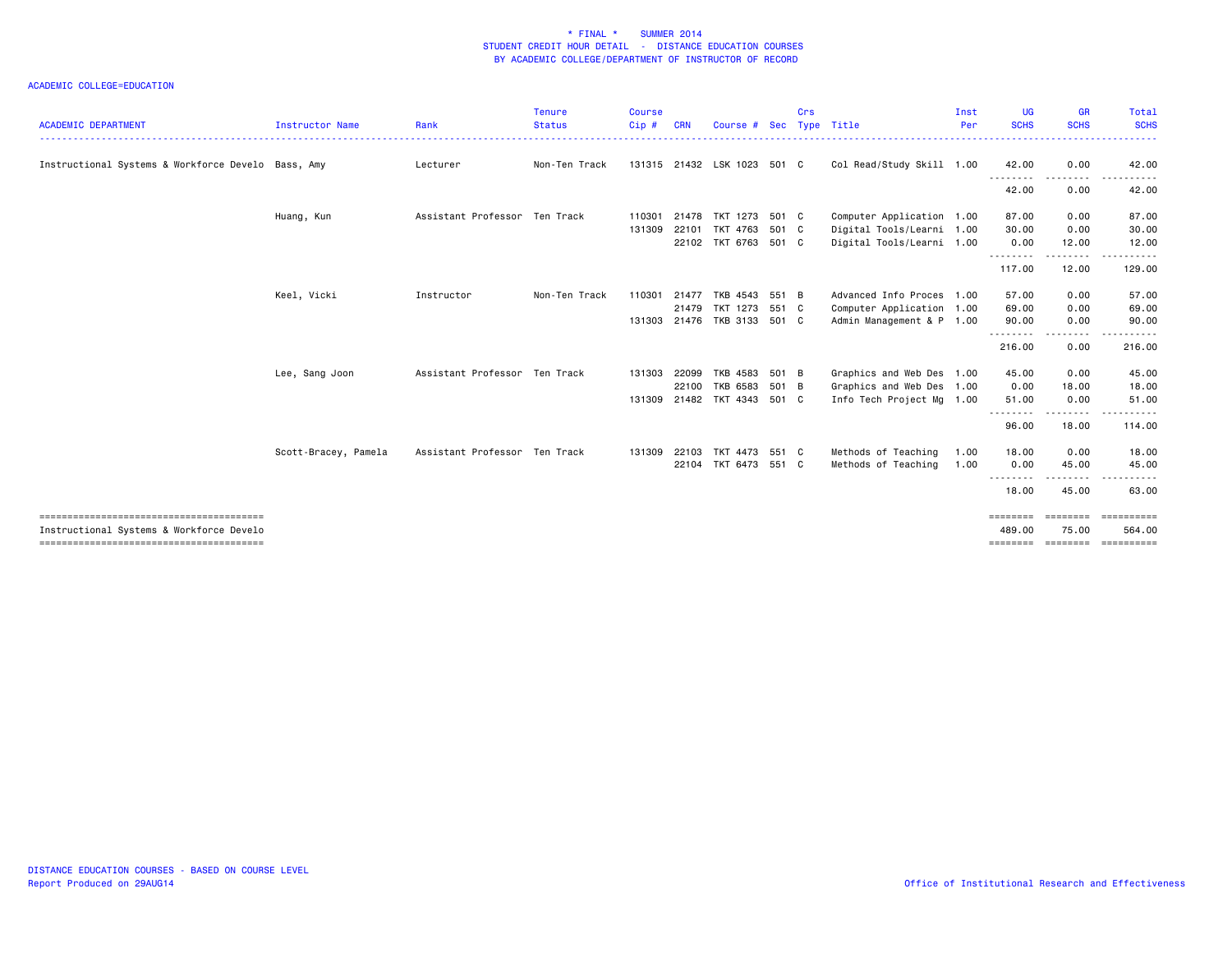| <b>ACADEMIC DEPARTMENT</b> | Instructor Name     | Rank                          | <b>Tenure</b><br><b>Status</b> | <b>Course</b><br>Cip# | <b>CRN</b>     | Course # Sec Type Title                                                          | Crs |                                                                                                                  | Inst<br>Per  | UG<br><b>SCHS</b>                                                                                                                                            | <b>GR</b><br><b>SCHS</b>       | Total<br><b>SCHS</b>           |
|----------------------------|---------------------|-------------------------------|--------------------------------|-----------------------|----------------|----------------------------------------------------------------------------------|-----|------------------------------------------------------------------------------------------------------------------|--------------|--------------------------------------------------------------------------------------------------------------------------------------------------------------|--------------------------------|--------------------------------|
| Leadership and Foundations | Coats, Linda        | Professor                     | Tenured                        | 131202 21351          |                | EDF 3423 501 C<br>22919 EDF 3423 502 C                                           |     | Exploring Diversity<br>Exploring Diversity                                                                       | 1.00<br>1.00 | 72.00<br>24.00                                                                                                                                               | 0.00<br>0.00                   | 72.00<br>24.00                 |
|                            |                     |                               |                                |                       |                |                                                                                  |     |                                                                                                                  |              | <u>.</u><br>96.00                                                                                                                                            | . <b>.</b><br>0.00             | .<br>96.00                     |
|                            | Davis, James        | Associate Professor Tenured   |                                | 130401<br>130407      | 21320<br>22765 | 21342 EDA 8190 501 S<br>CCL 8233 501 C<br>CCL 9000 501 D<br>23564 CCL 9000 551 D |     | Wkshp Ed Adm & Super 1.00<br>Comm Col Legal Issue 1.00<br>Diss./Dissertation R 1.00<br>Diss./Dissertation R 1.00 |              | 0.00<br>0.00<br>0.00<br>0.00                                                                                                                                 | 3.00<br>24.00<br>24.00<br>7.00 | 3.00<br>24.00<br>24.00<br>7.00 |
|                            |                     |                               |                                |                       |                |                                                                                  |     |                                                                                                                  |              | .<br>0.00                                                                                                                                                    | -----<br>58.00                 | 58.00                          |
|                            | Derby, Christy      | Lecturer                      | Non-Ten Track                  |                       |                | 450101 21350 EDF 3333 501 C                                                      |     | Social Foundation Ed 1.00                                                                                        |              | 72.00                                                                                                                                                        | 0.00                           | 72.00                          |
|                            |                     |                               |                                |                       |                |                                                                                  |     |                                                                                                                  |              | 72.00                                                                                                                                                        | 0.00                           | 72.00                          |
|                            | King, Stephanie     | Assistant Professor Ten Track |                                | 130407                |                | 22766 CCL 9000 502 D                                                             |     | Diss./Dissertation R 1.00                                                                                        |              | 0.00                                                                                                                                                         | 11.00                          | 11.00                          |
|                            |                     |                               |                                |                       |                |                                                                                  |     |                                                                                                                  |              | 0.00                                                                                                                                                         | 11.00                          | 11.00                          |
|                            | Miller, Robert      | Lecturer                      | Non-Ten Track                  | 130407                |                | 21319 CCL 8223 501 E<br>21321 CCL 8243 501 E                                     |     | Intern Work Ed Leade 1.00<br>Intern Comm College                                                                 | 1.00         | 0.00<br>0.00                                                                                                                                                 | 6.00<br>27.00<br>.             | 6.00<br>27.00<br>.             |
|                            |                     |                               |                                |                       |                |                                                                                  |     |                                                                                                                  |              | 0.00                                                                                                                                                         | 33.00                          | 33.00                          |
|                            | Prince, Debra       | Associate Professor Tenured   |                                |                       |                | 130601 21352 EDF 8363 501 C                                                      |     | Func & Met Res In Ed 1.00                                                                                        |              | 0.00                                                                                                                                                         | 27.00                          | 27.00                          |
|                            |                     |                               |                                |                       |                |                                                                                  |     |                                                                                                                  |              | 0.00                                                                                                                                                         | 27.00                          | 27.00                          |
|                            | Ricciardi, Patricia | Lecturer                      | Non-Ten Track                  |                       |                | 130407 21318 CCL 8153 501 C                                                      |     | Human Resources Admi 1.00                                                                                        |              | 0.00<br>$\frac{1}{2} \left( \frac{1}{2} \right) \left( \frac{1}{2} \right) \left( \frac{1}{2} \right) \left( \frac{1}{2} \right) \left( \frac{1}{2} \right)$ | 21.00                          | 21.00                          |
|                            |                     |                               |                                |                       |                |                                                                                  |     |                                                                                                                  |              | 0.00                                                                                                                                                         | 21.00                          | 21.00                          |
|                            | Williams, Frankie   | Professor                     | Tenured                        |                       |                | 130407 21316 CCL 8113 501 C<br>23208 CCL 9000 505 D                              |     | Comm Col Hist/Philos 1.00<br>Diss./Dissertation R 1.00                                                           |              | 0.00<br>0.00<br>.                                                                                                                                            | 30.00<br>1.00<br>. <b>.</b> .  | 30.00<br>1.00                  |
|                            |                     |                               |                                |                       |                |                                                                                  |     |                                                                                                                  |              | 0.00                                                                                                                                                         | 31.00                          | 31.00                          |
|                            | Xu, Jianzhong       | Professor                     | Tenured                        | 130699                |                | 22114 EDF 9453 501 C                                                             |     | Intro Qual Research                                                                                              | 1.00         | 0.00<br>.                                                                                                                                                    | 21.00<br>.                     | 21.00                          |
|                            |                     |                               |                                |                       |                |                                                                                  |     |                                                                                                                  |              | 0.00                                                                                                                                                         | 21.00                          | 21.00                          |
| Leadership and Foundations |                     |                               |                                |                       |                |                                                                                  |     |                                                                                                                  |              | ========<br>168.00<br><b>ESSESSES</b>                                                                                                                        | 202.00                         | 370.00<br>--------- ---------- |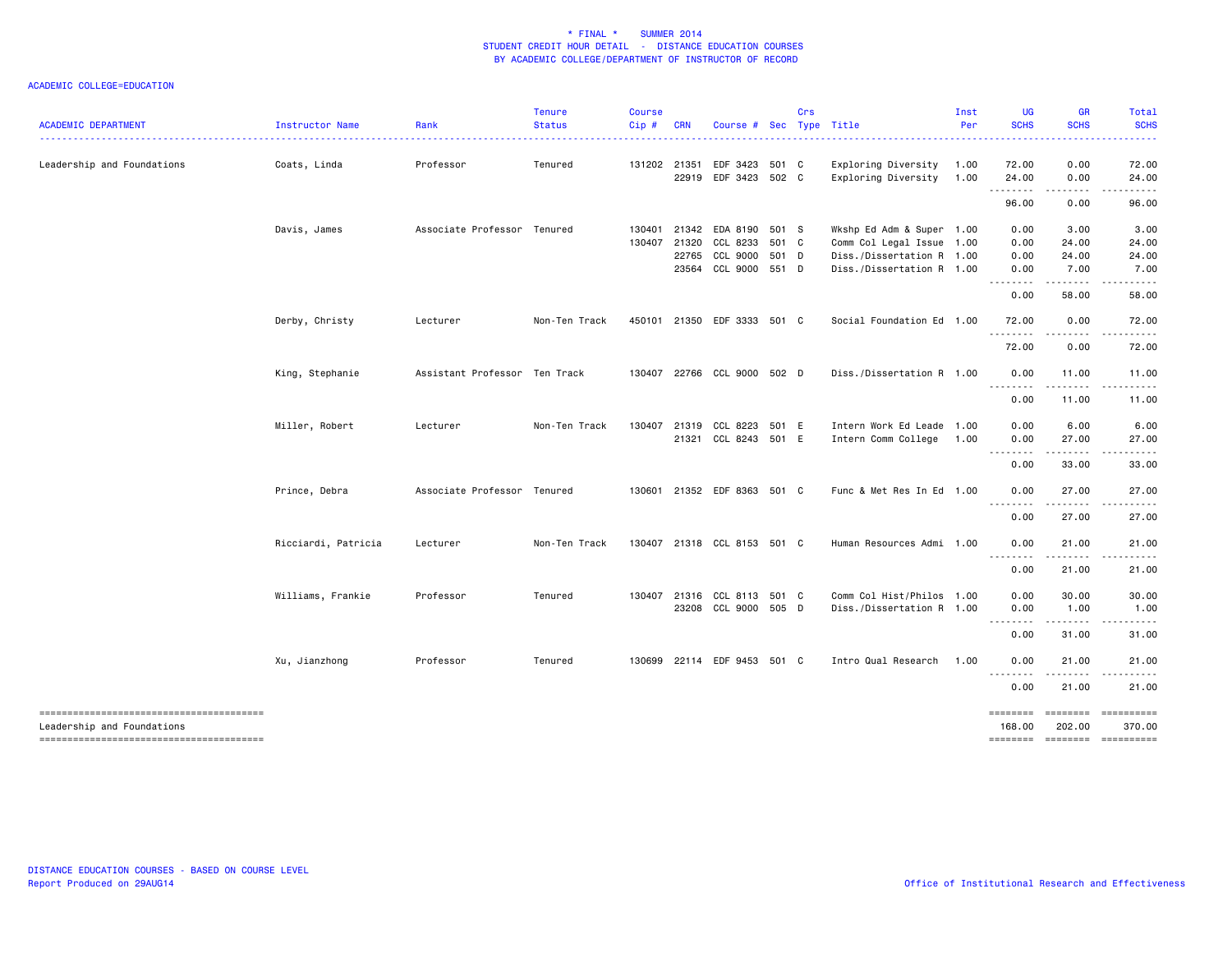| <b>ACADEMIC DEPARTMENT</b>       | Instructor Name | Rank     | Tenure<br>Status | <b>Course</b><br>$Cip$ # | <b>CRN</b> | Course # Sec Type Title |       | Crs |                           | Inst<br>Per | UG<br><b>SCHS</b>  | <b>GR</b><br><b>SCHS</b> | Total<br><b>SCHS</b> |
|----------------------------------|-----------------|----------|------------------|--------------------------|------------|-------------------------|-------|-----|---------------------------|-------------|--------------------|--------------------------|----------------------|
| Music                            | Patilla, Carol  | Lecturer | Non-Ten Track    | 500901                   |            | 22467 MU 1113           | 501 C |     | His & Apprec Of Musi 1.00 |             | 27.00<br>--------- | 0.00<br>.                | 27.00<br>.           |
|                                  |                 |          |                  |                          |            |                         |       |     |                           |             | 27.00              | 0.00                     | 27.00                |
|                                  |                 |          |                  |                          |            |                         |       |     |                           |             |                    |                          | ==========           |
| Music                            |                 |          |                  |                          |            |                         |       |     |                           |             | 27.00              | 0.00                     | 27.00                |
| ;======================<br>===== |                 |          |                  |                          |            |                         |       |     |                           |             |                    |                          | ==========           |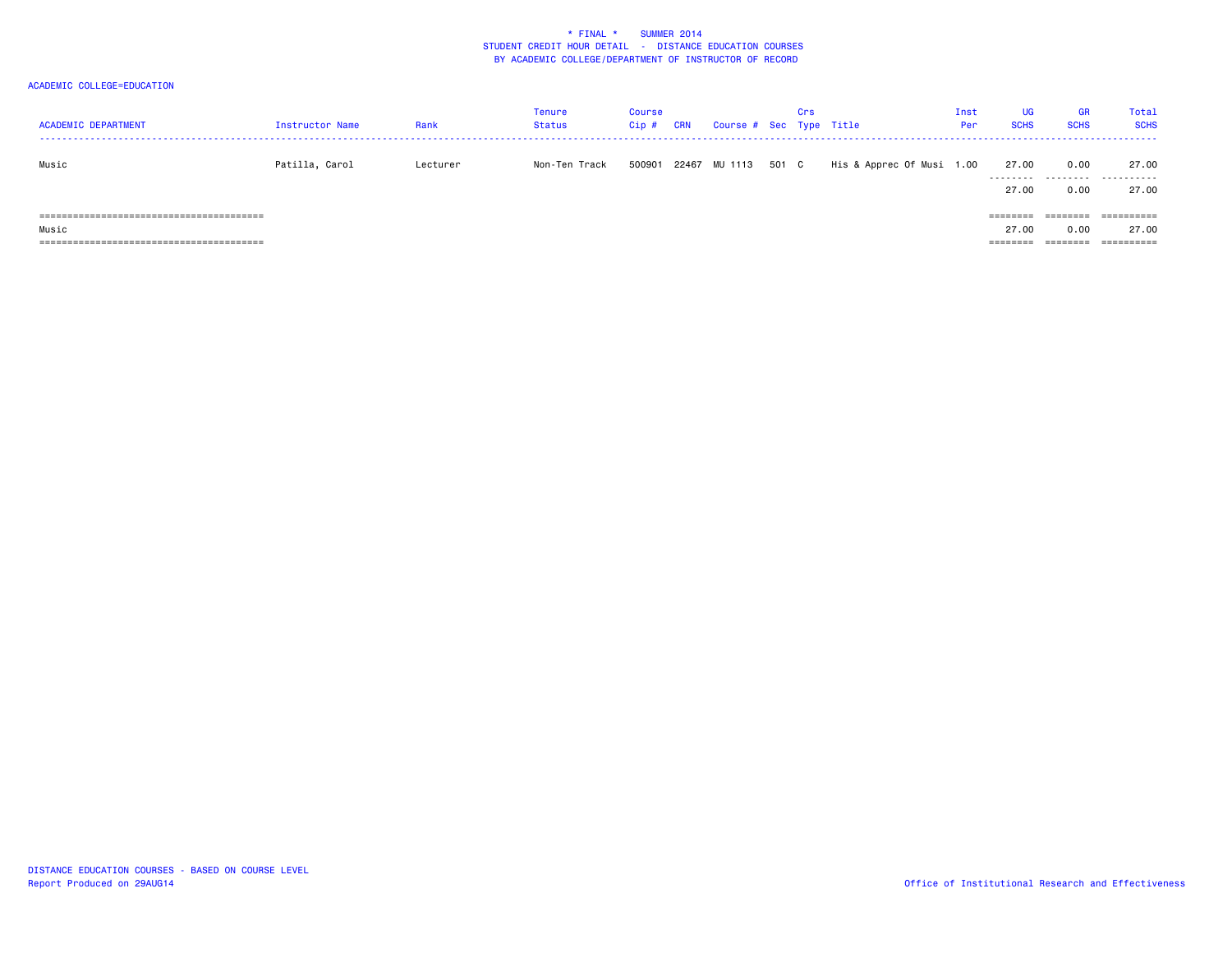| <b>ACADEMIC DEPARTMENT</b> | Instructor Name | Rank                          | Tenure<br>Status | Course<br>$Cip$ # | <b>CRN</b> | Course # Sec Type Title | Crs |                           | Inst<br>Per | <b>UG</b><br><b>SCHS</b>                                                | <b>GR</b><br><b>SCHS</b> | Total<br><b>SCHS</b> |
|----------------------------|-----------------|-------------------------------|------------------|-------------------|------------|-------------------------|-----|---------------------------|-------------|-------------------------------------------------------------------------|--------------------------|----------------------|
| Aerospace Engineering      | Sescu, Adrian   | Assistant Professor Ten Track |                  | 140201            |            | 23131 ASE 7000 501 I    |     | Directed Indiv Study 1.00 |             | 0.00<br>---------                                                       | 3.00                     | 3.00                 |
|                            |                 |                               |                  |                   |            |                         |     |                           |             | 0.00                                                                    | 3.00                     | 3.00                 |
|                            | Thompson, David | Associate Professor Tenured   |                  | 140201            |            | 23488 ASE 7000 502 I    |     | Directed Indiv Study 1.00 |             | 0.00<br>---------                                                       | 3.00<br>---------        | 3.00<br>.            |
|                            |                 |                               |                  |                   |            |                         |     |                           |             | 0.00                                                                    | 3.00                     | 3.00                 |
|                            |                 |                               |                  |                   |            |                         |     |                           |             | $\qquad \qquad \equiv \equiv \equiv \equiv \equiv \equiv \equiv \equiv$ | ========                 | ==========           |
| Aerospace Engineering      |                 |                               |                  |                   |            |                         |     |                           |             | 0.00                                                                    | 6.00                     | 6.00                 |
|                            |                 |                               |                  |                   |            |                         |     |                           |             | ========                                                                | ========                 |                      |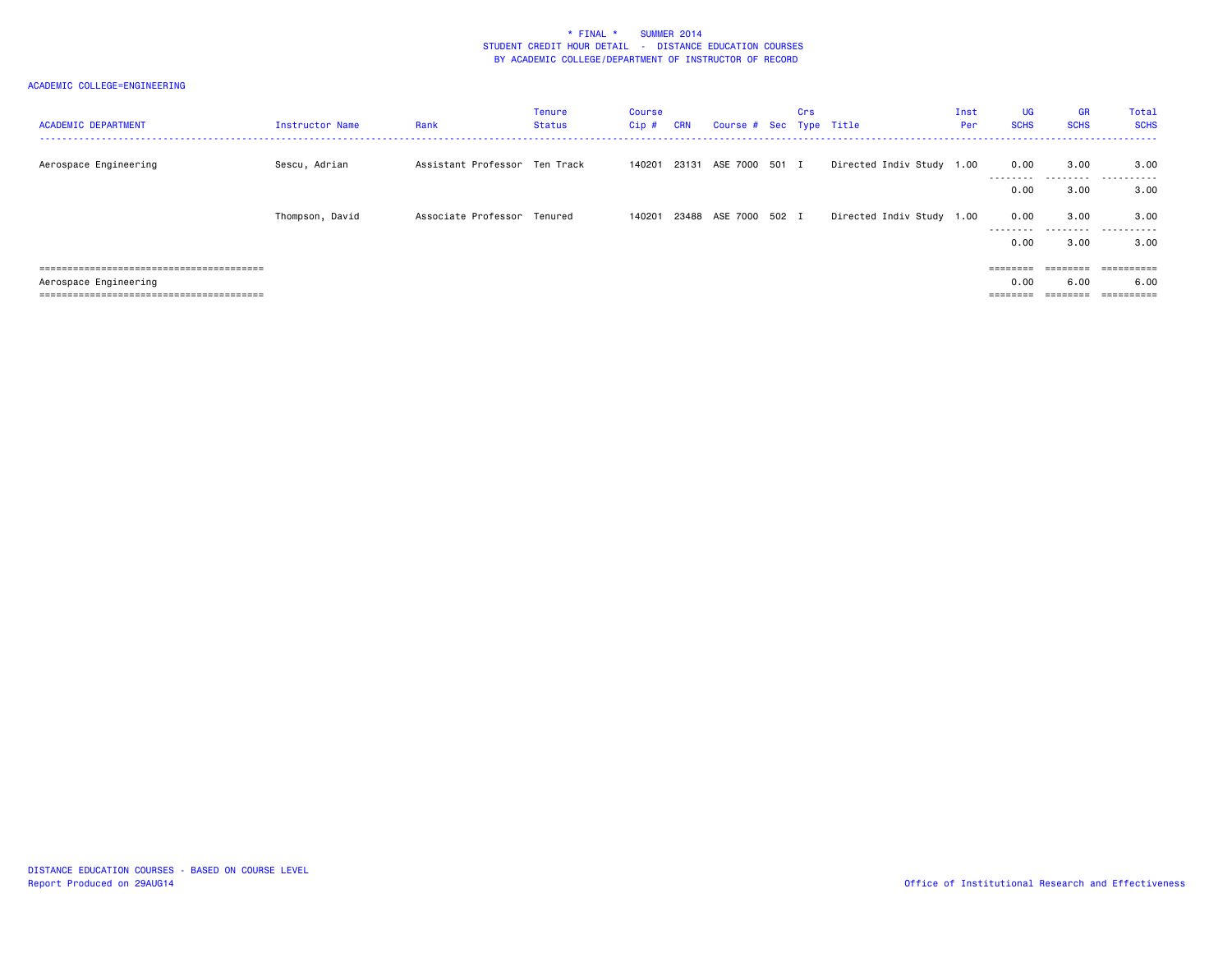| <b>ACADEMIC DEPARTMENT</b>        | <b>Instructor Name</b> | Rank                          | <b>Tenure</b><br><b>Status</b> | <b>Course</b><br>Cip# | <b>CRN</b> | Course #                       |                | Crs | Sec Type Title                               | Inst<br>Per | UG<br><b>SCHS</b>         | <b>GR</b><br><b>SCHS</b> | Total<br><b>SCHS</b> |
|-----------------------------------|------------------------|-------------------------------|--------------------------------|-----------------------|------------|--------------------------------|----------------|-----|----------------------------------------------|-------------|---------------------------|--------------------------|----------------------|
| Civil & Environmental Engineering | Freyne, Seamus         | Assistant Professor Ten Track |                                |                       |            | 140801 23173 CE 8000           | 502 D          |     | Research / Thesis                            | 1.00        | 0.00                      | 3.00                     | 3.00                 |
|                                   |                        |                               |                                |                       |            |                                |                |     |                                              |             | - - - - - - - - -<br>0.00 | --------<br>3.00         | 3.00                 |
|                                   | Gullett, Philip        | Associate Professor Tenured   |                                | 140801                |            | 23099 CE 8000                  | 504 D          |     | Research / Thesis                            | 1.00        | 0.00                      | 1.00                     | 1.00                 |
|                                   |                        |                               |                                |                       |            |                                |                |     |                                              |             | 0.00                      | 1.00                     | 1.00                 |
|                                   | Howard, Isaac          | Associate Professor Tenured   |                                | 140801                |            | 23104 CE 9000<br>23185 CE 7000 | 505 D<br>505 I |     | Research / Diss<br>Directed Indiv Study 1.00 | 1.00        | 0.00<br>0.00              | 5.00<br>3.00             | 5.00<br>3.00         |
|                                   |                        |                               |                                |                       |            |                                |                |     |                                              |             | 0.00                      | .<br>8.00                | 8.00                 |
|                                   | Smith, Matthew         | Lecturer                      | Non-Ten Track                  | 140801                |            | 22239 CE 6923                  | 501 C          |     | Structural Dynamics                          | 1.00        | 0.00                      | 27.00<br>.               | 27.00                |
|                                   |                        |                               |                                |                       |            |                                |                |     |                                              |             | 0.00                      | 27.00                    | 27.00                |
|                                   | Taylor, Oliver-Denzil  | Lecturer                      | Non-Ten Track                  | 140801                |            | 22242 CE 8423                  | 501 C          |     | Geotech Earthquake E 1.00                    |             | 0.00<br>--------          | 21.00<br>.               | 21.00                |
|                                   |                        |                               |                                |                       |            |                                |                |     |                                              |             | 0.00                      | 21.00                    | 21.00                |
|                                   | Zhang, Li              | Associate Professor Tenured   |                                | 140801                |            | 23144 CE 9000                  | 513 D          |     | Research / Diss                              | 1.00        | 0.00                      | 6.00                     | 6.00                 |
|                                   |                        |                               |                                |                       |            |                                |                |     |                                              |             | 0.00                      | 6.00                     | 6.00                 |
| Civil & Environmental Engineering |                        |                               |                                |                       |            |                                |                |     |                                              |             | ========<br>0.00          | ========<br>66.00        | ==========<br>66.00  |
|                                   |                        |                               |                                |                       |            |                                |                |     |                                              |             | ========                  | ========                 | ==========           |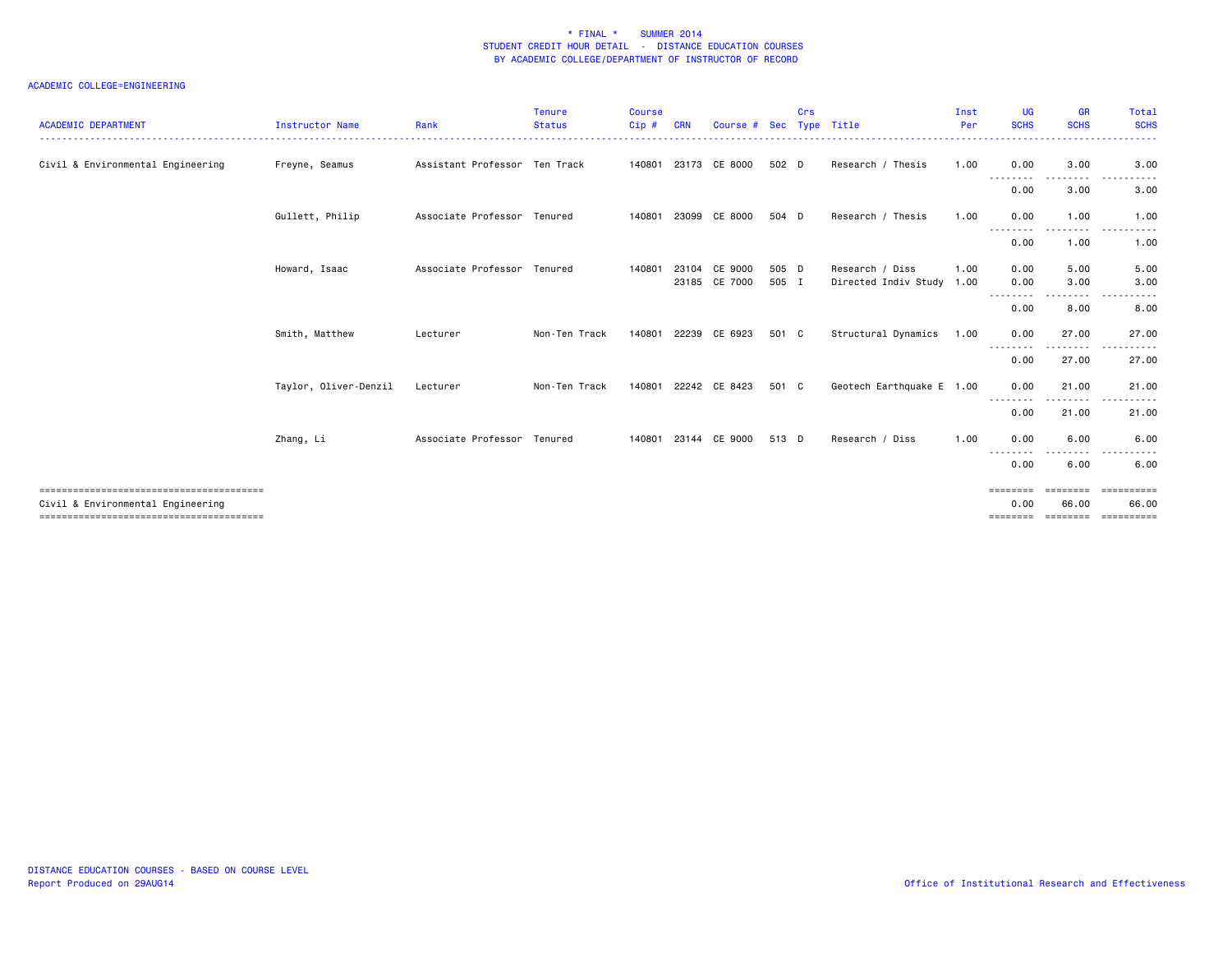| <b>ACADEMIC DEPARTMENT</b>        | Instructor Name       | Rank      | <b>Tenure</b><br><b>Status</b> | <b>Course</b><br>$Cip$ # | <b>CRN</b> | Course # Sec Type Title | Crs |                 | Inst<br>Per | <b>UG</b><br><b>SCHS</b> | <b>GR</b><br><b>SCHS</b> | Total<br><b>SCHS</b>    |
|-----------------------------------|-----------------------|-----------|--------------------------------|--------------------------|------------|-------------------------|-----|-----------------|-------------|--------------------------|--------------------------|-------------------------|
| Electrical & Computer Engineering | Du, Qian              | Professor | Tenured                        | 141001                   |            | 22860 ECE 9000 507 D    |     | Research/Diss   | 1.00        | 0.00<br>.                | 6.00<br>.                | 6.00<br>.               |
|                                   |                       |           |                                |                          |            |                         |     |                 |             | 0.00                     | 6.00                     | 6.00                    |
|                                   | Grzybowski, Stanislaw | Professor | Tenured                        | 141001                   |            | 23183 ECE 9000 511 D    |     | Research/Diss   | 1.00        | 0.00<br>---------        | 6.00<br>---------        | 6.00<br>.               |
|                                   |                       |           |                                |                          |            |                         |     |                 |             | 0.00                     | 6.00                     | 6.00                    |
|                                   | Younan, Nicolas       | Professor | Tenured                        | 141001                   |            | 22859 ECE 8000 524 D    |     | Research/Thesis | 1.00        | 0.00<br>.                | 1.00<br>.                | 1.00<br>.               |
|                                   |                       |           |                                |                          |            |                         |     |                 |             | 0.00                     | 1.00                     | 1.00                    |
|                                   |                       |           |                                |                          |            |                         |     |                 |             | ========                 | ========                 | $=$ = = = = = = = = $=$ |
| Electrical & Computer Engineering |                       |           |                                |                          |            |                         |     |                 |             | 0.00                     | 13.00                    | 13.00                   |
|                                   |                       |           |                                |                          |            |                         |     |                 |             | =======                  |                          | $=$ = = = = = = = = $=$ |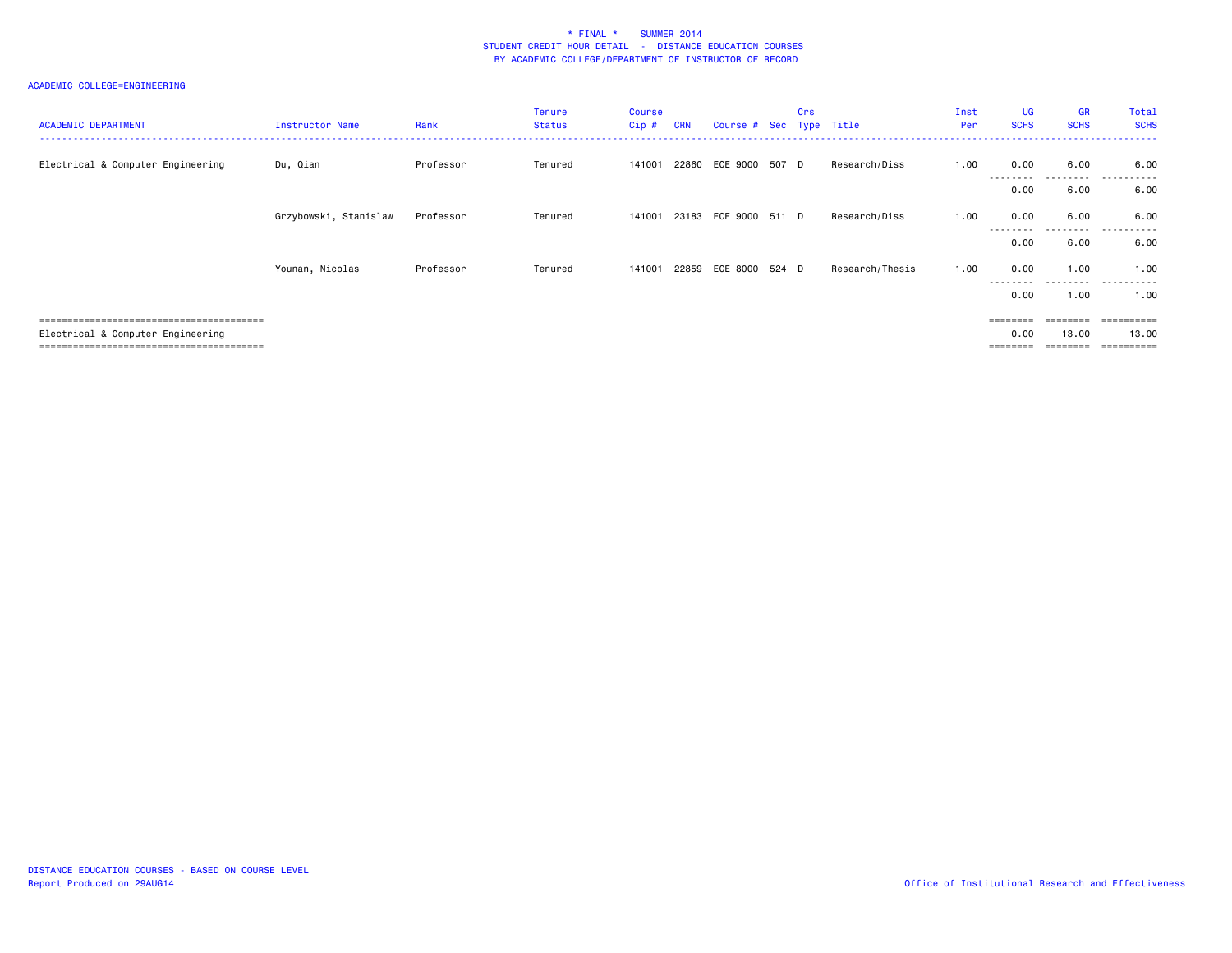| <b>ACADEMIC DEPARTMENT</b>       | <b>Instructor Name</b> | Rank                          | <b>Tenure</b><br><b>Status</b> | <b>Course</b><br>Cip# | <b>CRN</b> | Course # Sec Type Title                         |                         | Crs |                                                        | Inst<br>Per          | <b>UG</b><br><b>SCHS</b> | <b>GR</b><br><b>SCHS</b> | Total<br><b>SCHS</b>  |
|----------------------------------|------------------------|-------------------------------|--------------------------------|-----------------------|------------|-------------------------------------------------|-------------------------|-----|--------------------------------------------------------|----------------------|--------------------------|--------------------------|-----------------------|
| Industrial & Systems Engineering | Bullington, Stanley    | Professor                     | Tenured                        |                       |            | 141701 21428 IE 6753                            | 501 C                   |     | Systems Engr & Analy 1.00                              |                      | 0.00                     | 24.00                    | 24.00                 |
|                                  |                        |                               |                                |                       |            |                                                 |                         |     |                                                        |                      | .<br>0.00                | 24.00                    | 24.00                 |
|                                  | Eksioglu, Burak        | Associate Professor Tenured   |                                |                       |            | 141701 22349 IE 9000                            | 502 D                   |     | Research/DIss                                          | 1.00                 | 0.00                     | 17.00                    | 17.00                 |
|                                  |                        |                               |                                |                       |            |                                                 |                         |     |                                                        |                      | .<br>0.00                | .<br>17.00               | 17.00                 |
|                                  | Greenwood, Allen       | Professor                     | Tenured                        | 141701                |            | 22345 IE 8000<br>22351 IE 9000                  | 504 D<br>504 D          |     | Research / Thesis<br>Research/DIss                     | 1.00<br>1.00         | 0.00<br>0.00             | 7.00<br>2.00             | 7.00<br>2.00          |
|                                  |                        |                               |                                |                       |            |                                                 |                         |     |                                                        |                      | .<br>0.00                | 9.00                     | 9.00                  |
|                                  | Medal, Hugh            | Assistant Professor Ten Track |                                | 141701                | 22353      | IE 9000                                         | 506 D                   |     | Research/DIss                                          | 1.00                 | 0.00                     | 3.00                     | 3.00                  |
|                                  |                        |                               |                                |                       |            | 23422 IE 8000                                   | 501 D                   |     | Research / Thesis                                      | 1.00                 | 0.00<br><u>.</u>         | 1.00                     | 1.00                  |
|                                  |                        |                               |                                |                       |            |                                                 |                         |     |                                                        |                      | 0.00                     | 4.00                     | 4.00                  |
|                                  | Reeves, Kari           | Associate Professor Tenured   |                                | 141701                |            | 21427 IE 6613<br>22346 IE 8000<br>22352 IE 9000 | 501 C<br>505 D<br>505 D |     | Eng Statistics I<br>Research / Thesis<br>Research/DIss | 1.00<br>1.00<br>1.00 | 0.00<br>0.00<br>0.00     | 9.00<br>1.00<br>10.00    | 9.00<br>1.00<br>10.00 |
|                                  |                        |                               |                                | 149999                | 22555      | IE 7000<br>22554 IE 3913                        | 501 I<br>551 C          |     | Directed Indiv Study 1.00<br>Engr Economy I            | 1.00                 | 0.00<br>3.00             | 3.00<br>0.00             | 3.00<br>3.00          |
|                                  |                        |                               |                                |                       |            |                                                 |                         |     |                                                        |                      | .<br>3.00                | 23.00                    | 26.00                 |
|                                  | Strawderman, Lesley    | Associate Professor Tenured   |                                | 141701                |            | 22350 IE 9000<br>23182 IE 7000                  | 503 D<br>502 I          |     | Research/DIss<br>Directed Indiv Study                  | 1.00<br>1.00         | 0.00<br>0.00             | 6.00<br>3.00             | 6.00<br>3.00          |
|                                  |                        |                               |                                |                       |            |                                                 |                         |     |                                                        |                      | .<br>0.00                | 9.00                     | 9.00                  |
|                                  | Usher, John            | Professor                     | Tenured                        | 141701                |            | 22356 IE 9000<br>23184 IE 7000                  | 509 D<br>503 I          |     | Research/DIss<br>Directed Indiv Study 1.00             | 1.00                 | 0.00<br>0.00             | 3.00<br>3.00             | 3.00<br>3.00          |
|                                  |                        |                               |                                |                       |            |                                                 |                         |     |                                                        |                      | .<br>0.00                | .<br>6.00                | 6.00                  |
| Industrial & Systems Engineering |                        |                               |                                |                       |            |                                                 |                         |     |                                                        |                      | <b>EBEREES</b><br>3,00   | ========<br>92.00        | ==========<br>95.00   |